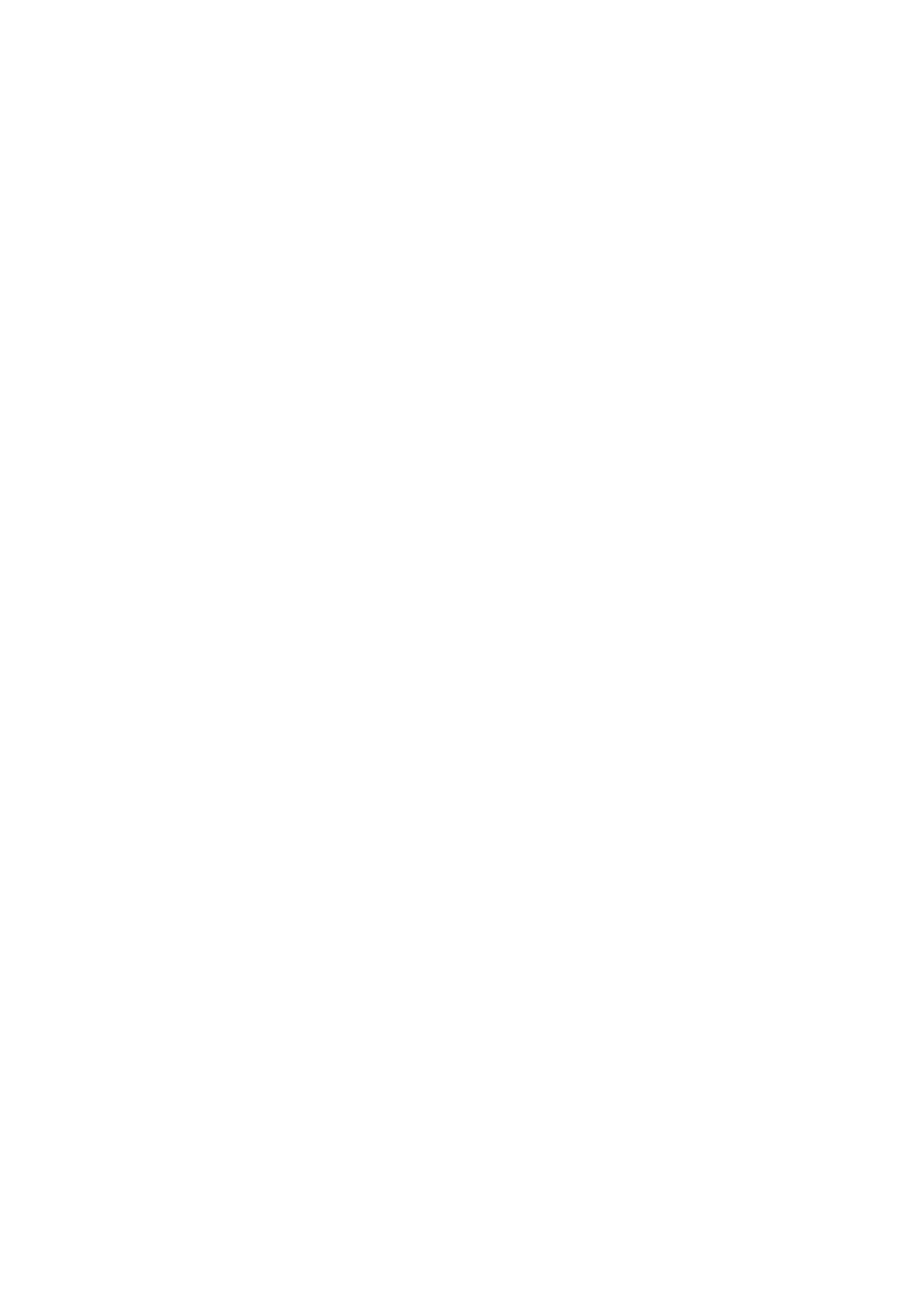



## **Promoting actions for healthy indoor air (IAIAQ)**

*Jantunen M., THL, Oliveira Fernandes E., FEUP, Carrer P., Universita degli studi di Milano, Kephalopoulos S., EC/JRC/ IHCP, 2011*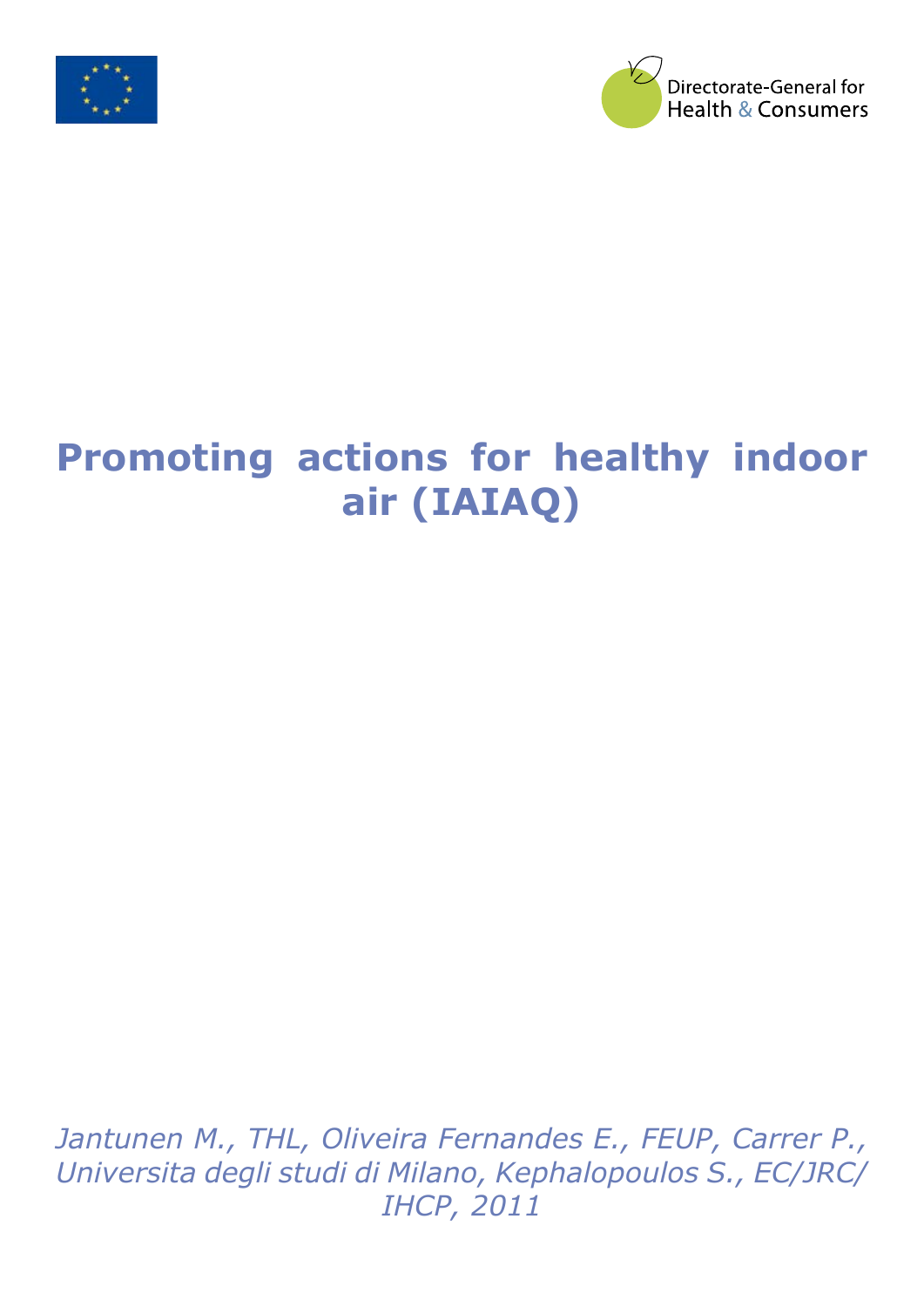This document was produced for the Directorate General for Health and Consumers as part of the EU health programme<sup>1</sup>, managed by the Executive Agency for Health and Consumers. Contract reference 2009 62 02

Authors:

Matti Jantunen, National Institute of Health and Welfare (THL) Finland, Eduardo Oliveira Fernandes, Faculdade de Engenharia da Universidade do Porto (FEUP), Portugal. Paolo Carrer, Universita degli studi di Milano, Italy

Stylianos Kephalopoulos, European Commission Joint Research Centre. Italy

Responsibility for the content of the report lies with the authors. The report does not represent the views of the European Commission; nor is the Commission responsible for any use that may be made of the information contained herein.

This report should be quoted:

Jantunen M., Oliveira Fernandes E., Carrer P., Kephalopoulos S., Promoting actions for healthy indoor air (IAIAQ).(2011) European Commission Directorate General for Health and Consumers. Luxembourg.

ISBN 978-92-79-20419-7

© European Communities, 2011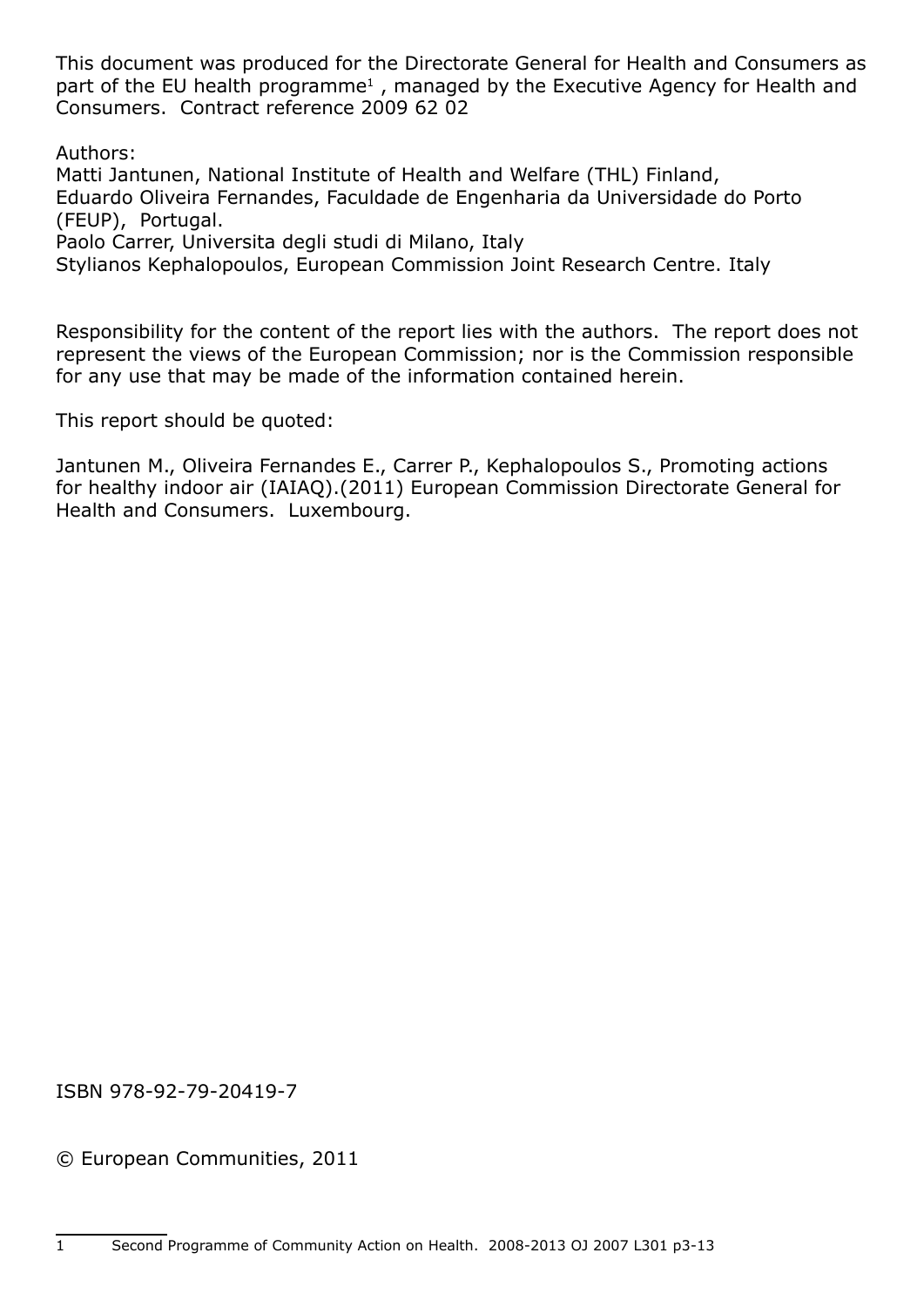## **Index**

|             | Chapter 0. Introduction: From EnVIE to IAIAQ                                          |    |
|-------------|---------------------------------------------------------------------------------------|----|
|             | Chapter 1. Description and analysis of current Health Impacts of Indoor Air Pollution |    |
|             | within the EU-26.                                                                     |    |
|             |                                                                                       |    |
| $2^{\circ}$ | Analysis of the Health Impacts for diseases from, exposures to and sources of         |    |
|             |                                                                                       |    |
|             |                                                                                       |    |
|             |                                                                                       | 17 |
| 3.          |                                                                                       |    |
| 4.          |                                                                                       |    |
| 5.          |                                                                                       |    |
| 6.          |                                                                                       |    |
| 7.          |                                                                                       |    |
|             |                                                                                       |    |
| 8           |                                                                                       |    |
| 9.          |                                                                                       |    |
| 10.         | Potential impacts of the selected data generating and pre-normative IAQ related       |    |
|             |                                                                                       | 36 |
| 11.         |                                                                                       | 40 |
|             |                                                                                       |    |
| LITERATURE  |                                                                                       | 42 |
|             |                                                                                       |    |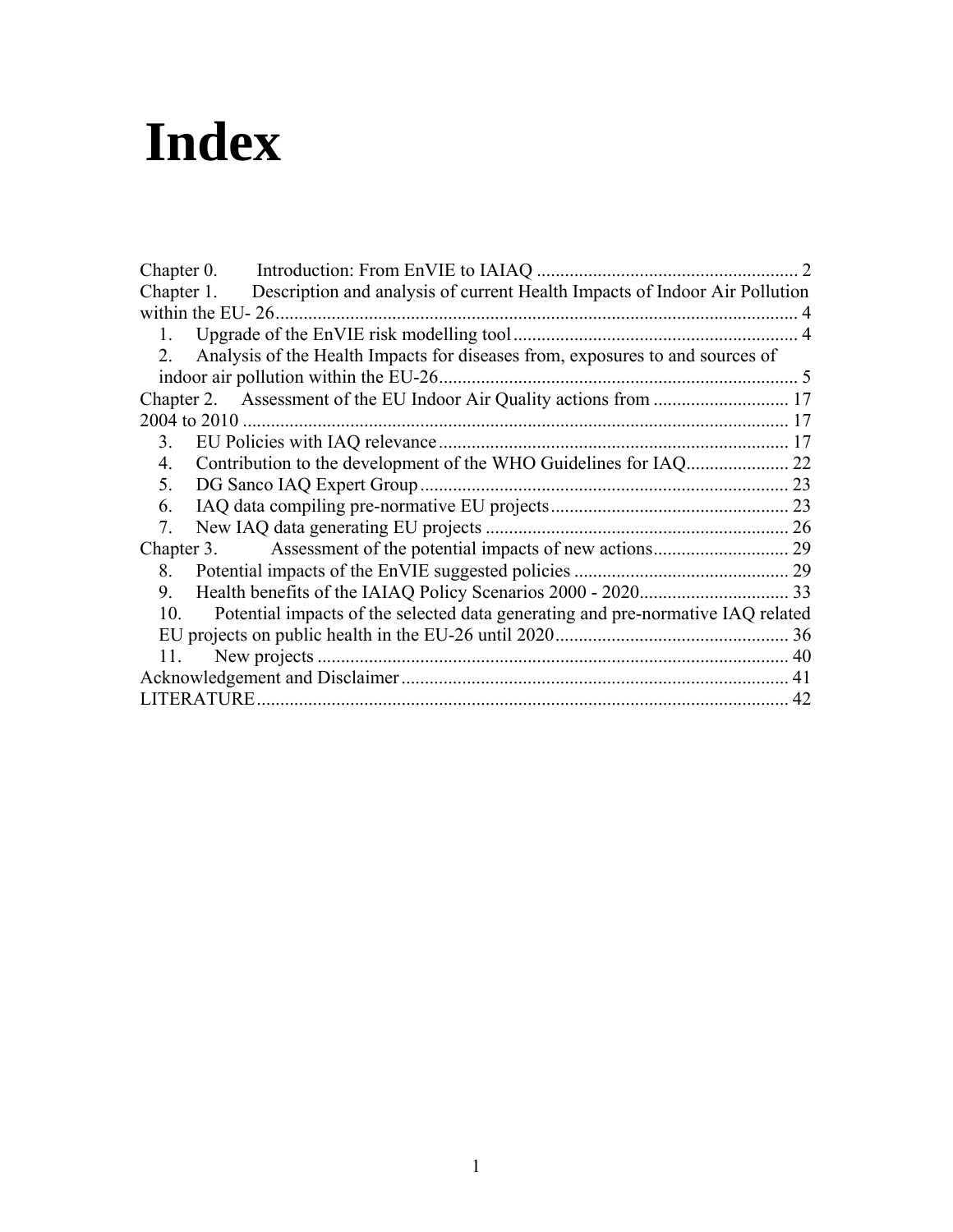## **Promoting actions for healthy indoor air (IAIAQ)**

*Matti Jantunen*, THL, *Eduardo Oliveira Fernandes*, FEUP, *Paolo Carrer*, Universita degli studi di Milano, *Stylianos Kephalopoulos*, EC/JRC/IHCP.

## **Chapter 0. Introduction: From EnVIE to IAIAQ**

<span id="page-5-0"></span>The IAIAQ project is in many ways a small scale extension and update of the EnVIE project (2003 – 2008). EnVIE developed a new robust modelling tool to evaluate the quantitative relationships between the indoor air quality (IAQ) related diseases and symptoms, indoor relevant exposure agents causing these diseases, indoor and outdoor sources of these indoor exposures and the impacts of policies to control these sources. The assessment tool is in effect a four dimensional linear matrix. The task was simplified by selecting one common metric for all four dimensions, the WHO supported 'disability adjusted life year' (DALY).

IAIAQ project critically assessed and in some cases omitted or amended the diseases, agents and sources of the EnVIE tool, re-evaluated the matrix coefficients, and combined the model with a new 26 (31) country European model input database, which greatly improved the comprehensibility and eased the use of the modelling tool.

The EnVIE-IAIAQ modelling tool was first used to quantify the total current European IAQ related burden of disease (BoD) and to attribute it on the diseases, exposure agents and sources included in the model. (Chpt 1.2.)

The given and main focus of IAIAQ was on assessing the public health impacts, i.e. achievable reductions to the above modelled IAQ BoD, of some current European IAQ policies and to predict the potential impacts of some alternative and future IAQ policy scenarios, which in a broad sense were defined in the EAHC tender. (Chpt 3.1 and 3.2.)

IAIQ made also some attempts to assess the impacts of some EU funded IAQ data compiling projects on indoor air relevant EU legislation and respectively on the potential health impacts of such legislation, as well as on the impacts of some EU funded indoor air research projects (new data generating projects) on the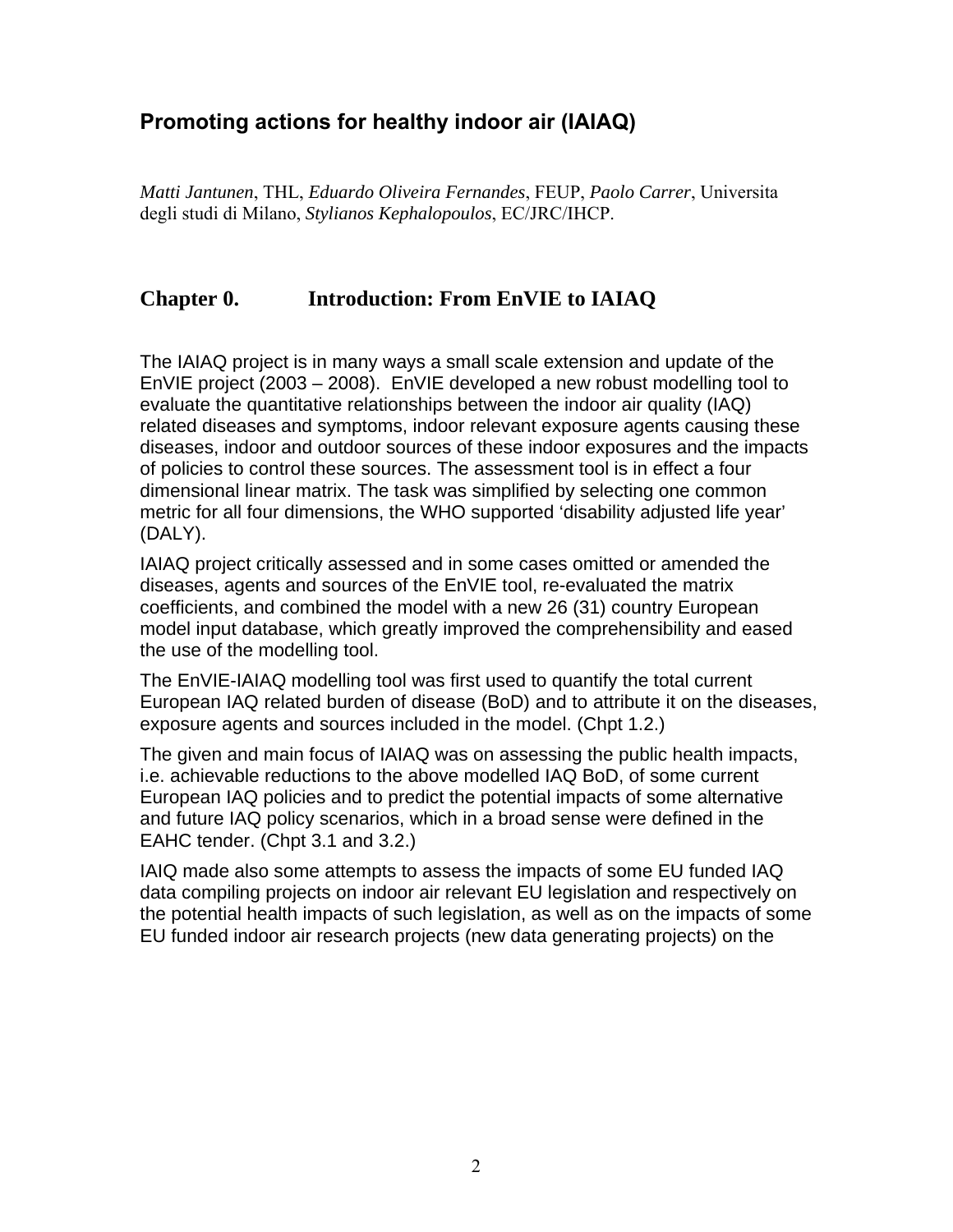results of the EU funded data compiling projects (pre-normative projects), and further on the health impacts of the IAQ relevant EU legislation. These assessments are by necessity based on highly simplifying and thus much weaker assumptions than the policy assessments, and should, therefore, be interpreted even more critically and cautiously than the risk and policy assessments. (Chpt. 3.3.)

Concerning this whole exercise, the reader should stay aware of the fact that the focus of this exercise is clearly the breadth of the assessment (to quantitatively and comparably link together a hugely complex network of health, pollution, source, building and policy issues using data of highly variable quality from 26 countries) rather than the depth of an analysis of, e.g., the emission and dispersion of and exposure to  $NO<sub>2</sub>$  in kitchen while cooking with a gas stove. Consequently the authors readily admit that a breadth-taking amount of corners had to be and were cut to make this assessment possible within the ca. 10 month overall project execution time. We believe, however, that the results present mostly realistic levels, are properly related to each other and give correct guidance for IAQ policy development and targeting.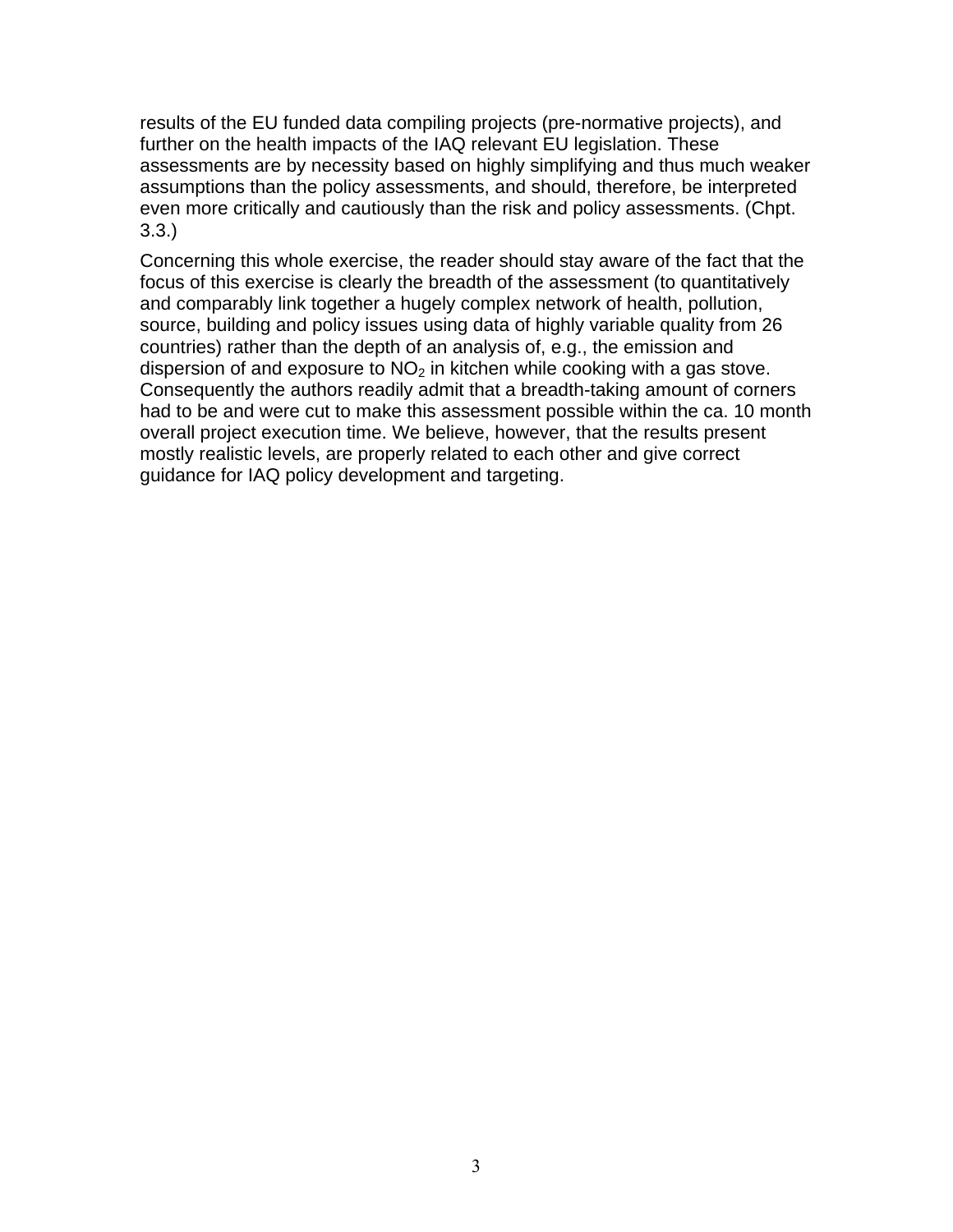## <span id="page-7-0"></span>**Chapter 1. Description and analysis of current Health Impacts of Indoor Air Pollution within the EU- 26**

People spend  $60 - 90$  % of their life indoors – be it at home or in other public or private indoor environments, such as schools, cafés and restaurants. Having clean air indoors is very important for the health of the population as a whole and it becomes particularly important for vulnerable groups like babies, children and the elderly or people already suffering from, e.g., respiratory or allergic diseases. The health effects of "cocktails" of different indoor pollutants, their concentrations and their public health significance are being studied worldwide. Already today, for many pollutants, scientific evidence shows a serious impact on the health of the population. Various indoor air pollutants are responsible for or exacerbate respiratory diseases, allergies, intoxication and certain types of cancer (e.g. asbestos, radon, environmental tobacco smoke (ETS), combustion products, volatile organic compounds, biological pollutants etc.).

Because of the continuous air exchange, i.e. replacement of spent indoor air with fresh outdoor air, indoor air quality depends largely on outdoor air quality, but it depends also on a number of other variables including emissions form the building and its equipment, such as construction and surfacing materials, furnishings, heating and ventilating equipment, emissions from the use of consumer products for cleaning, preparation of food etc., and other occupant actions, e.g. smoking, opening/closing of windows as well as various hobbies and DIY activities.

Improving indoor air quality is a specific action of the Action plan (Action 12, Improve indoor air quality. See European Parliament views and midterm comments in the end of this section) with two key elements: addressing environmental tobacco smoke (ETS) and developing networks and guidelines on other factors affecting indoor air quality by using research and exchange of best practice.

As a result of the adoption of the Action Plan, a considerable research effort has been funded by the Commission. The current work is deeply founded on the results and methods of the DG Sanco funded IndEx (2002-2005), PM-IndEx and IndEx UPRIC (2008-2010) and the DG Research funded EnVIE (2004-2008) projects, as well as the expertise of the key individuals and European institutions involved in them.

## <span id="page-7-1"></span>*1. Upgrade of the EnVIE risk modelling tool*

In the DG Research funded Coordination Action on Indoor Air Quality and Health Effects, EnVIE, a robust modelling tool was developed to quantify the most important health risks attributable to IAQ (allergic and asthma symptoms, lung cancer, chronic obstructive pulmonary disease, airborne respiratory infections, cardiovascular morbidity and mortality, odour and irritation (SBS)), and to assign these health risk to a short list of exposure agents (tobacco smoke, [other] combustion particles, carbon monoxide, radon, dampness, mould & bioaerosols, and (S)VOCs incl. indoor chemistry products) and to the main sources of these exposures (outdoor air, building/equipment/ventilation,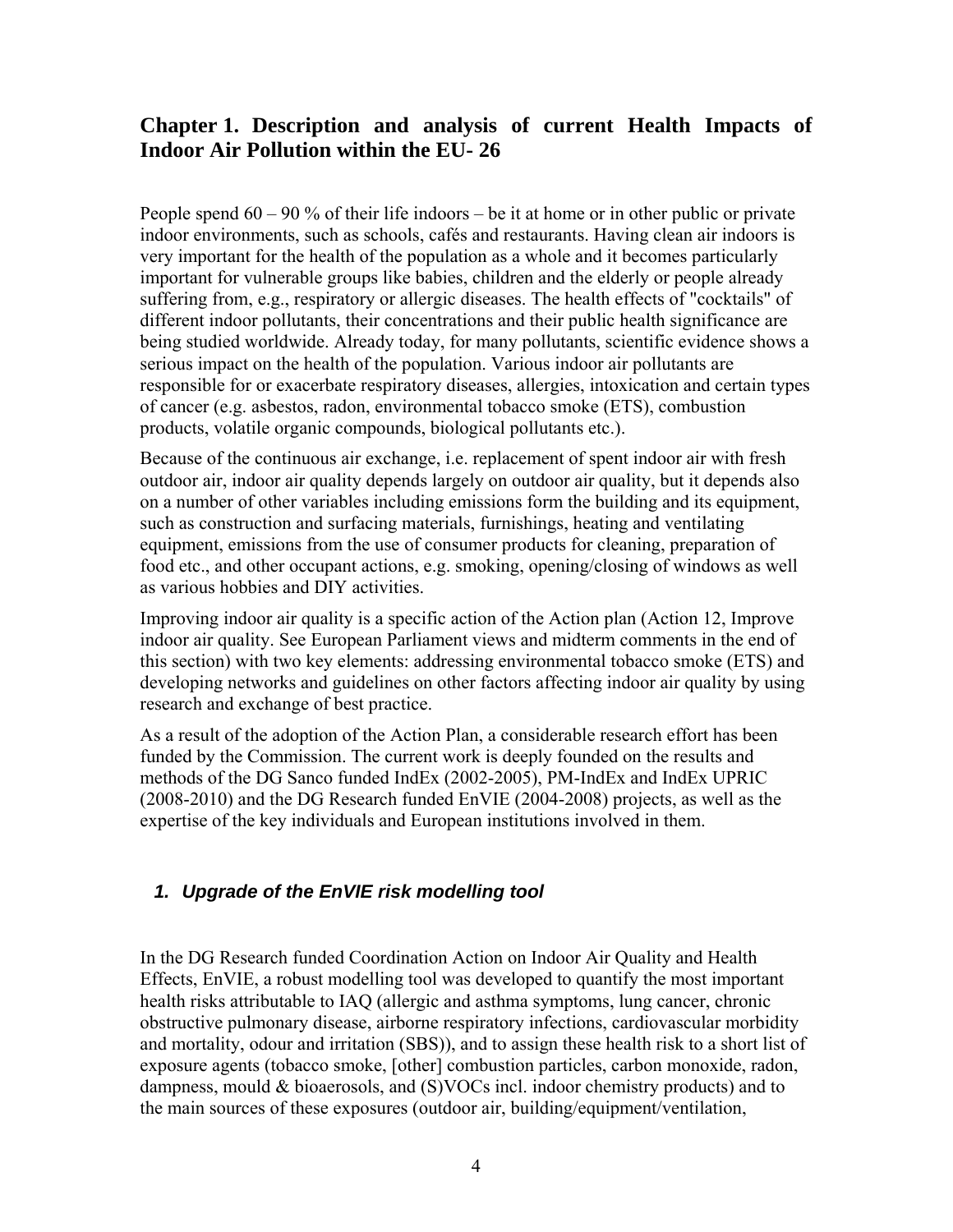consumer products and occupant behaviour). Using this model and expert elicited source control coefficients for a variety of alternative policy actions, also maximum potential health benefits of these policies were assessed. The common unit for all the different burden of disease (BoD) assessments was DALY/year (disability adjusted lifeyear), developed and supported by WHO, for the quantification and comparison of a wide variety of health effects (Murray *et al.* 1996, Prüss-Üstün *et al.* 2003 and 2006). WHO estimated national BoDs for diseases and symptoms in DALYs [\(http://www.who.int/healthinfo/global\\_burden\\_disease/estimates\\_country/en/index.html\)](http://www.who.int/healthinfo/global_burden_disease/estimates_country/en/index.html) were used as the underlying baseline values for the diseases and symptoms caused and/or aggravated by indoor exposures.

In the current project the EnVIE model has been thoroughly reviewed and updated into the IAIAQ model:

- SBS symptoms were removed from the assessment because there are no data across the European countries on their incidence or causes, and no basis for assigning DALY severity coefficients for them.
- Allergy, asthma and respiratory infections were reorganised to asthma caused and/or aggravated by bio-aerosols of ambient origin and home dampness, and respiratory infections caused by home dampness.
- Instead of performing the assessments, as in EnVIE, only for those countries which had sufficient data for all data categories and scaling the overall assessment for EU-27 by population ratios, the new IAIAQ modelling tool uses all data from 26 EU countries (no indoor exposure data were found for Malta), and replaces each missing data point by population weighed average from those countries for which such data exist. Any new and updated data which could be found enters into the assessment and its results by simply entering it into the source data table.
- All source data have been reviewed and updated by the latest published materials and according to expert opinions collected by questionnaires distributed among the DG Sanco IAQ Expert Group and the additional invited IAQ experts.

## <span id="page-8-0"></span>*2. Analysis of the Health Impacts for diseases from, exposures to and sources of indoor air pollution within the EU-26*

The assessment method can best be understood as a four dimensional matrix. The dimensions are diseases, exposure agents, sources and policies. A change in the implementation of a policy is assumed to induce (a) proportional change(s) in the release(s) of one or more of the sources, respectively (a) proportional change(s) in the level(s) of one or more exposures, and finally (a) proportional change(s) in the level(s) – attributable to  $IAQ - of$  one or more of the disease(s). All impacts are estimated as DALYs per year in each of the 26 assessed European countries (EU-27 minus Malta. No IAQ data were available from Malta) assuming that the attributable impact is linearly proportional to the exposure all way to zero exposure from the source. This assumption is realistic and testable for some sources, such as tobacco smoke and indoor combustion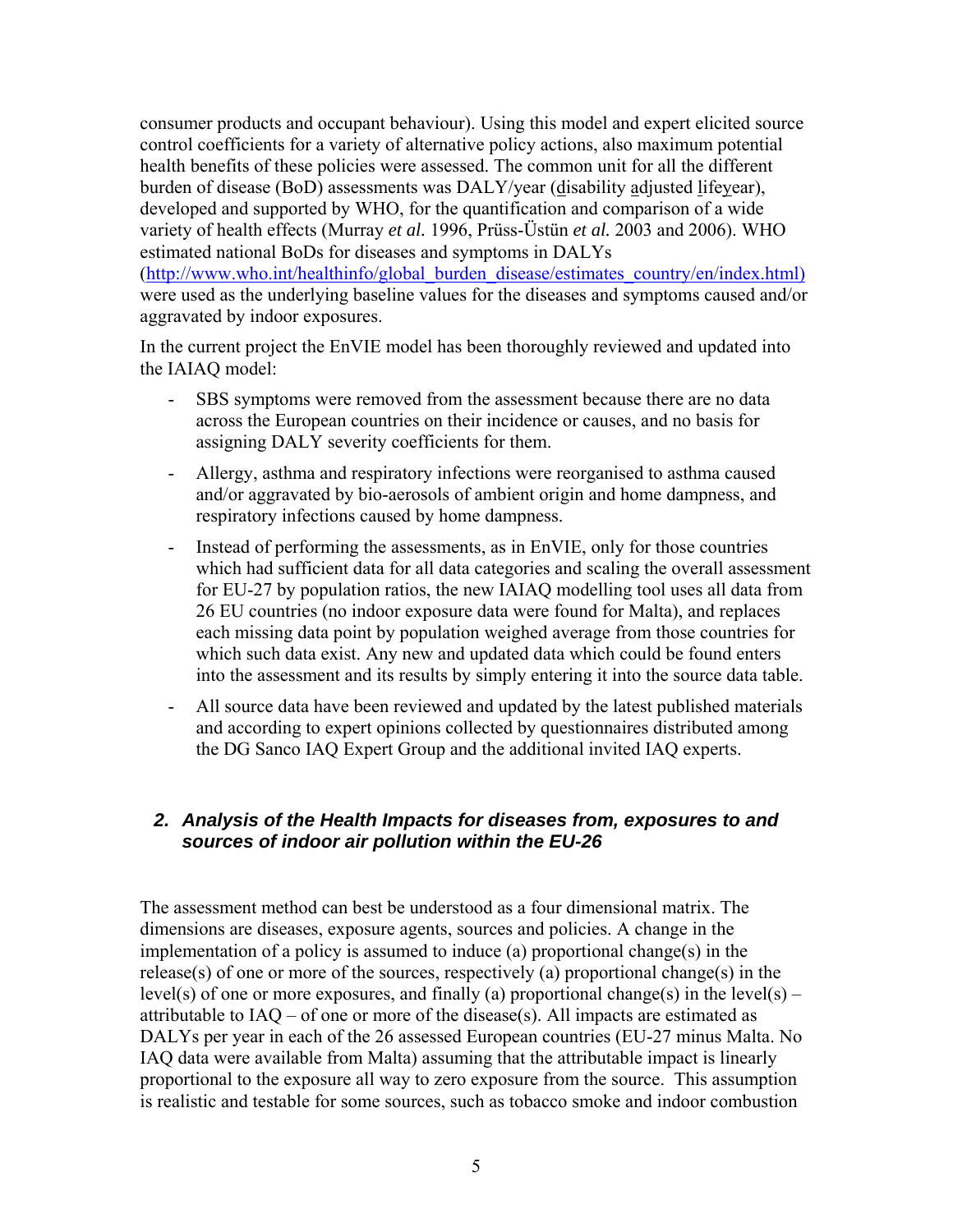equipment, but unrealistic and non-testable for some others, e.g. bio-aerosols of fine PM originating from outdoor air. Yet, it serves well for the purposes of comparison of the magnitudes of the various impacts of interest. The baseline is the absence of any policies in 2004  $(\pm 3 \text{ years})$ .

In line with the EnVIE assessment, the IAIAQ assessment begins with the most important *diseases* which have been associated with (caused or aggravated by) indoor air exposures. These are:

- asthma (and asthma like symptoms),
- lung cancer,
- cardiovascular diseases (CVD),
- chronic obstructive lung disease (COPD),
- (upper and lower) respiratory infections/symptoms and
- acute toxication.

The exposure – health relationship models, which link the diseases/symptoms to the exposures are presented in Table 1. below.

| Disease/symptom    | <b>Exposure agent</b>                                         | <b>Model</b>                           |
|--------------------|---------------------------------------------------------------|----------------------------------------|
| Allergy & asthma   | bioaerosols, PM, VOCs, (ETS)                                  | attributable fraction                  |
| Lung cancer        | radon<br>PM of ambient and indoor<br>combustion origin, (ETS) | dose/response<br>attributable fraction |
| CVD                | PM of ambient and indoor<br>combustion origin, ETS            | dose/response                          |
| COPD               | PM of ambient and indoor<br>combustion origin, (ETS)          | attributable fraction                  |
| Respir. infections | home dampness, (ETS)                                          | attributable fraction                  |
| Intoxication       | CO                                                            | incidence                              |

**Table 1.** The exposure – health relationship models used in IAIAQ.

The *exposure agents* which are taken into consideration are bioaerosols from outdoor air, building dampness, VOCs and (mainly combustion generated) fine particles (PM) as causes/aggravators of asthma, radon and fine PM as causes of lung cancer, fine PM as causes/aggravators of both CVD and COPD, building dampness as causes/aggravators of respiratory infections/symptoms, and carbon monoxide (CO) as the cause of acute toxication. The main sources of indoor exposure data from across Europe are

National surveys: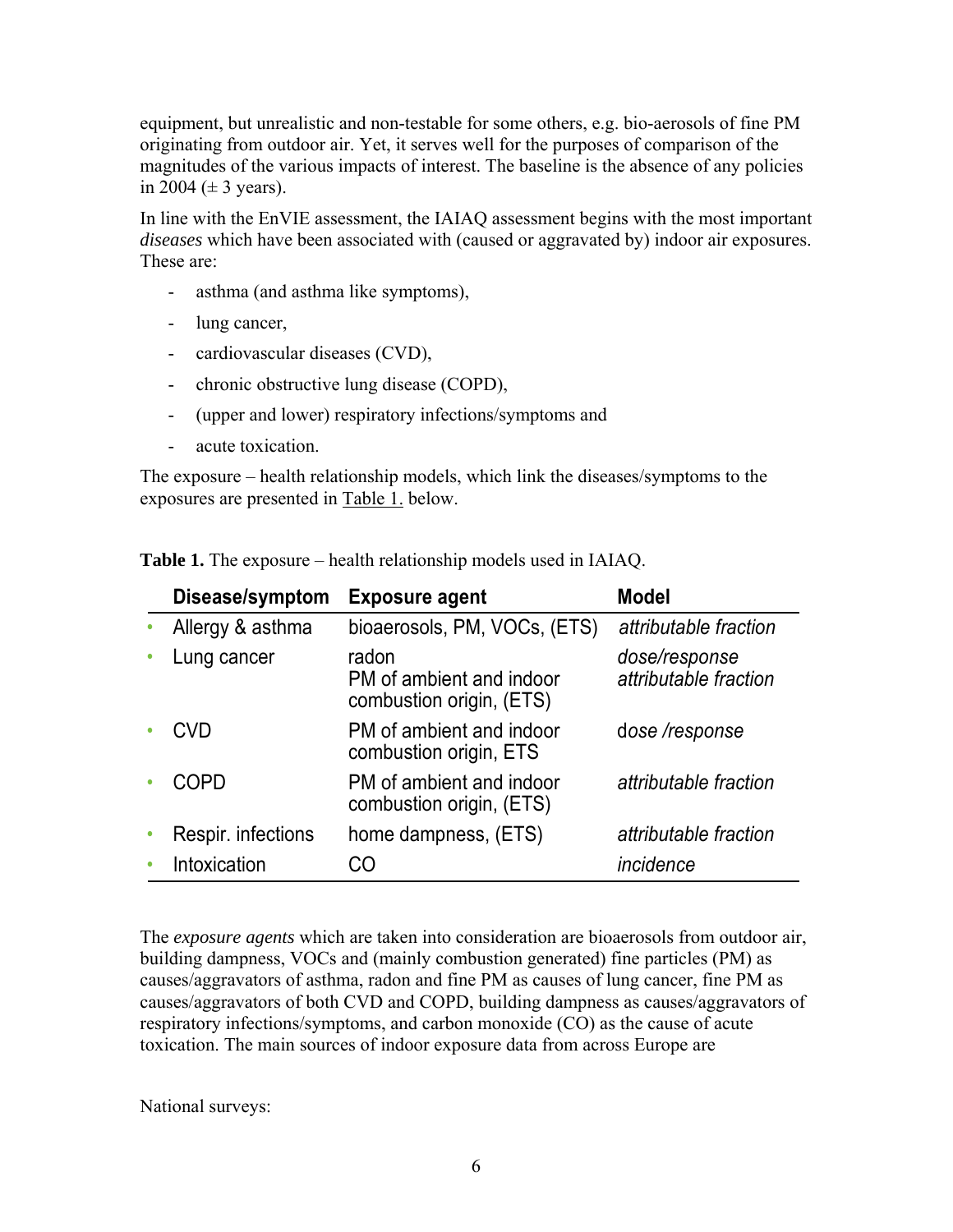- German Environmental Survey (GerES I…IV), 1985-2006
- French IAQ Observatory (OQAI), 2003-05

EU Projects:

- EC FP-3, Audit study, 1993-94
- EC FP-4, EXPOLIS, 1996-98
- EC/JRC, Macbeth,1998; People, 2002-04; AirMex, 2003-07

EU Data surveys:

- DG-SANCO: THADE, 2002-03
- DG-SANCO/JRC: IndEx, 2002-04, PM IndEx and IndEx update 2008-10
- EC FP-5, EnVIE WP-2 (Exposure), 2004 -08
- JRC: Radon mapping http://radonmapping.jrc.ec.europa.eu/index.php?id=36

Table 2. summarises the typical and high end levels of some indoor air contaminants and the contributions of the indoor sources to both the typical and the high end indoor air exposure levels in mainly West-European conditions, and compares the levels to the WHO (I)AQ Guidelines (WHO 2000 and 2006a).

**Table 2.** Typical and high end levels of some indoor air contaminants and the contributions of the indoor sources to both the typical and the high end indoor air exposure levels in Europe, and comparison to WHO (I)AQ Guidelines (WHO 2000 and 2006a).

| <b>Agent</b>                  | <b>Long term</b><br>(I)AQG<br>$(\mu g/m^3)$ | <b>Typical</b><br>$(\mu g/m^3)$ | <b>Indoor</b><br>source $(\%)$ | <b>High end</b><br>$(\mu g/m^3)$ | <b>Indoor</b><br>source $(\%)$ |
|-------------------------------|---------------------------------------------|---------------------------------|--------------------------------|----------------------------------|--------------------------------|
| <b>PM2.5</b> (PM10/2)         | 10                                          | $10 - 40$                       | 30                             | $100 - 300$                      | > 90                           |
| $CO$ $(*$                     | 10                                          | $1 - 4$                         |                                | $100 - 200$                      | > 99                           |
| <b>NO2</b>                    | 40                                          | $10 - 50$                       | $\,20$                         | $100 - 200$                      | > 75                           |
| Formaldehyde                  | $30$ (**                                    | $20 - 80$                       | > 90                           | $200 - 800$                      | > 99                           |
| <b>Benzene</b>                |                                             | $2 - 15$                        | 40                             | 50                               | > 75                           |
| <b>Naphthalene</b>            | 10                                          | $1 - 3$                         | 30                             | 1000                             | 99.9                           |
| <b>Radon</b><br>$(Bq/m3)(***$ | 200                                         | $20 - 100$                      | > 90                           | 100 000                          | > 99.9                         |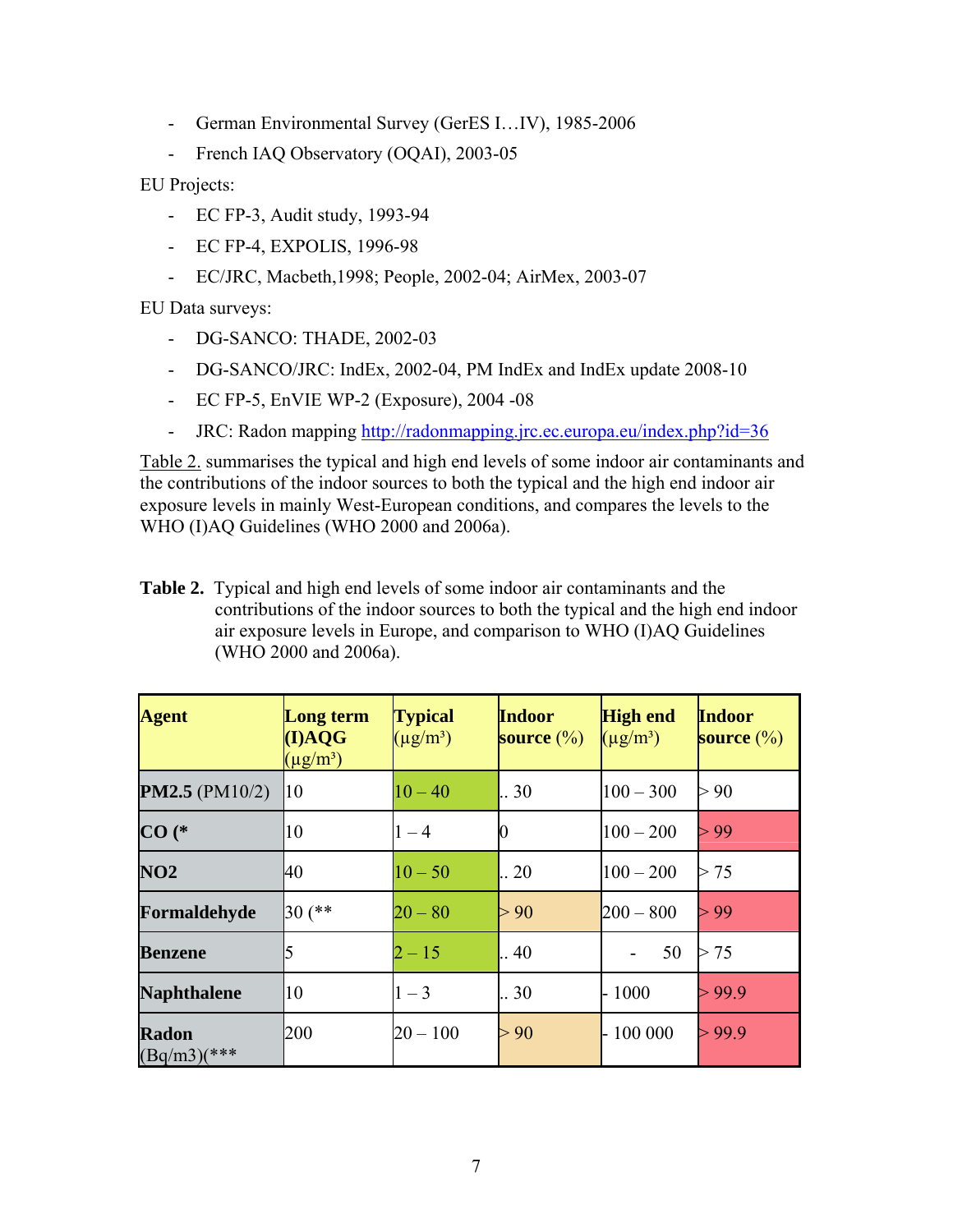The *sources of exposure* which are taken into consideration – and are assumed to be manageable by buildings and IAQ related policies – are:

- ambient outdoor air quality,
- building materials,
- fixed heating and combustion equipment/appliances
- water systems, leaks and condensation,
- furnishings, decoration materials and electric appliances,
- cleaning agents and other household products, and
- underlying soil (incl. the building characteristics which influence the radon entry from the soil).

The *policy dimension* of the matrix is covered in chapters 2 and 3.

The impact of environmental (passive exposure to) tobacco smoke is excluded in following three attributions of the IAQ associated EU-27 BoD to the different diseases, exposures and sources. The reason is that tobacco smoke is, when present, so dominant that even small differences in the assessment of numbers of smokers, how much and where they smoke will destabilise all other assessments. The impact of smoking is, therefore, covered in a separate assessment and respective chapter.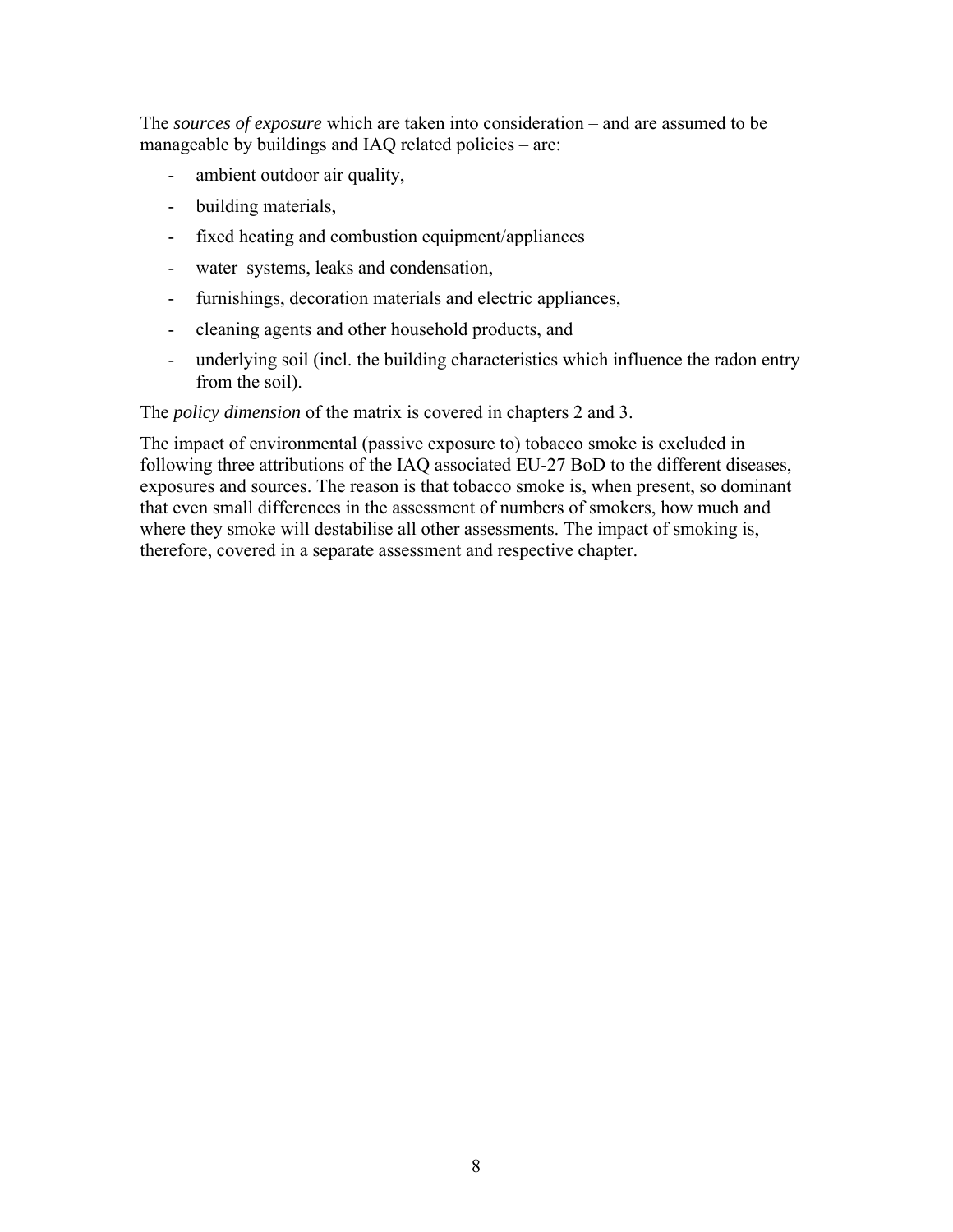#### *Attribution of the health impacts of IAQ to the different diseases and symptoms*

The total calculated burden of disease attributable to IAQ in EU-26 is ca. 2 million DALYs per year, i.e. two million years of healthy life is lost annually. This equals about 3 % of the total BoD due to all diseases from all causes in Europe. Not all of this loss is preventable, even in principle, partly because all exposures cannot be reduced to zero (e.g. radon, fine PM or bio-aerosols from outdoor air), and partly because the dose/ response and attributable risk coefficients are derived from epidemiological data around the current exposure levels and may not be valid at lower exposure levels (the D/R may be Sshaped or exhibit a threshold). Note the dominating 60 % proportion of CV-diseases, followed by the 35 % proportion of the respiratory diseases, asthma, lung cancer, upper and lower respiratory infections and COPD. For comparison, the contributions of these two categories to the total BoD (in DALY/year) in EU-27 are 19 % for CV-diseases and 9 % for the respiratory diseases.



**Figure 1.** The IAQ associated BoD attributed to the key health outcomes. The total BoD for the EU-26 is 2 MDALY/year.

 $\overline{\phantom{a}}$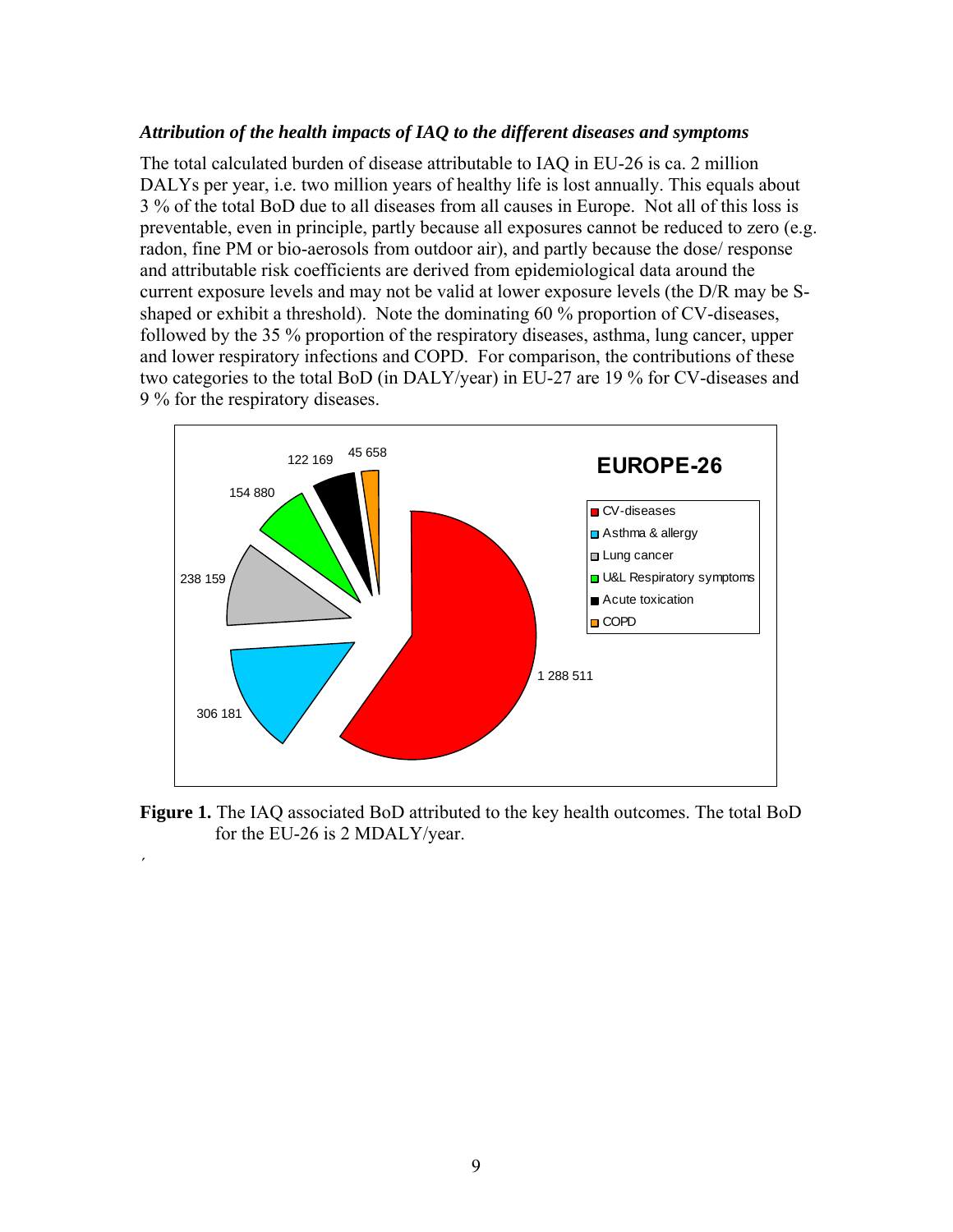### *Attribution of the health impacts of IAQ to the different exposure agents*

A whole 2/3 of the IAQ associated BoD is caused by exposure to fine PM (best represented by  $PM_{2.5}$ ). Indoor air exposure to fine PM originates mostly from outdoor air and indoor combustion of solid fuels for cooking and heating, if present. Also the outdoor air fine PM originates mostly from combustion sources, local and distant, in particular where the levels exceed rural background. Fine PM exposure is mostly responsible for the CV-diseases but also for COPD and lung cancer. The other significant exposures are



**Figure 2.** The IAQ associated BoD attributed to the key exposure agents.

building dampness (11 %) and bioaerosols from outdoor air (8 %). The impacts of both are assessed by their association to both induction and aggravation of asthma and dampness also by its association with respiratory diseases and symptoms. 9 % of all lung cancer cases in Europe are attributable to Radon (8 % of IAQ DALYs). Indoor exposure to carbon monoxide from indoor combustion sources (6 % or more) ranks among the highest causes of acute lethal toxication around Europe. In spite of the fact that in the case of CO poisoning the cause of death or non-lethal toxication is rather easy to diagnose, CO-toxication statistics are largely missing (18/26), highly diverse (8/26) and poorly comparable across Europe. The given estimate represents only lethal toxications and is certainly an underestimate of the total CO associated DALYs in EU-26.

The relatively small estimated role of the VOCs is counterintuitive, needs some explanations and should be reflected against three issues:

- Firstly, we have epidemiological data about specific disease dose/response which can be credibly extrapolated to indoor air levels for only very few VOCs, benzene, naphthalene and formaldehyde (Kotzias et al. 2006, INDEX report). For the other VOCs we have experimental toxicological data on animals and volunteering humans mostly at very much higher than common indoor air levels. Some VOC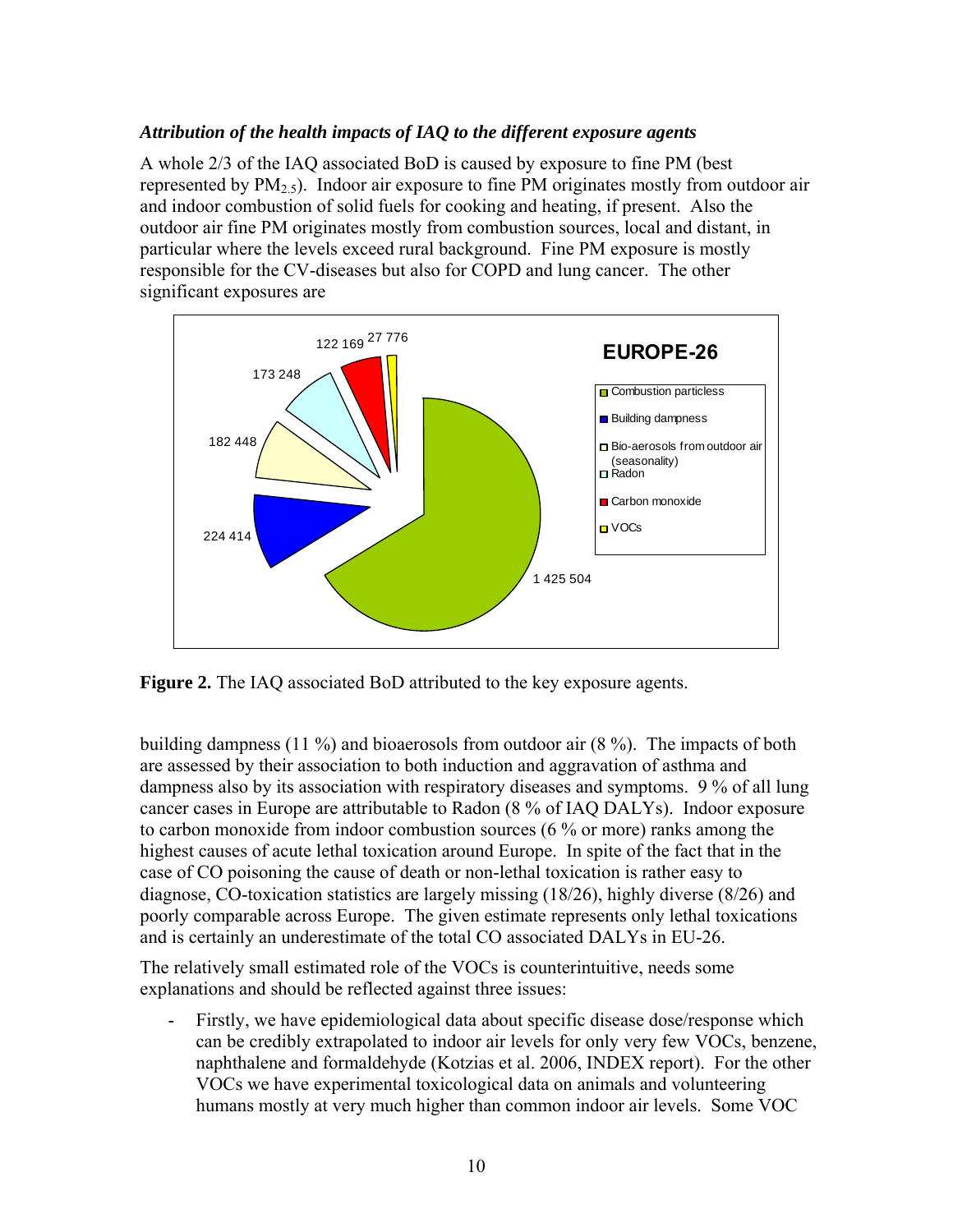mixtures have in some laboratory experiments been shown to be much more potent than the sum of individual VOCs. High indoor air TVOC levels have also been associated with sick building syndrome and reduced learning in schools or productivity at workplaces, and, furthermore, interventions to reduce such levels by increased fresh air exchange, case by case, have been shown to reduce the symptoms and improve performance. Such interventions, however, are not specific for the VOCs, but dilute the levels of all contaminants generated indoors. No theory for causality or D/R model exists to link the common indoor air levels of dozens of VOCs to population level burden of disease.

- Secondly, population representative indoor air VOC exposure data exist only for two countries, Germany (GerES I … IV) and France (OQAI), and a number of cities studied in the EXPOLIS, MACBETH, AIRMEX and PEOPLE projects.
- Thirdly, the health problems of VOCs appear mostly in new, newly renovated of refurbished buildings, which – at any time – represent only a few percent of the total building stock occupied by the population. Therefore, even if significant health impacts were found in such buildings, the impact on the national BoD remains relatively small in comparison to e.g. indoor exposure to fine PM of outdoor origin which affects most of the urban populations, or to ETS which still affect majority of the population in many European countries.

Consequently, the public health role of the VOCs is certainly underestimated and should not be ignored. Besides, this role is highly relevant for the quality, safety and liability of European building products and materials and daily household products, and, thus, for a smoothly functioning European common marketplace.

The common results of the current assessment compare surprisingly well with another, independent and differently performed environmental BoD assessment of the 6 country EBoDE study [\(http://en.opasnet.org/w/EBoDE,](http://en.opasnet.org/w/EBoDE) Hänninen *et al*. 2011. Finland, Flanders/Belgium, France, Germany, Italy and the Netherlands). For fine PM EBoDE gave 4000, IAIAQ 2900 DALY/year\*million. For radon EBoDE gave 420 and IAIAQ 340 DALY/year\*million. Considering that EBoDE looked at the total and IAIAQ only indoor exposures, and that the IAIAQ country base was much larger, these results agree as well as they could ever be expected to.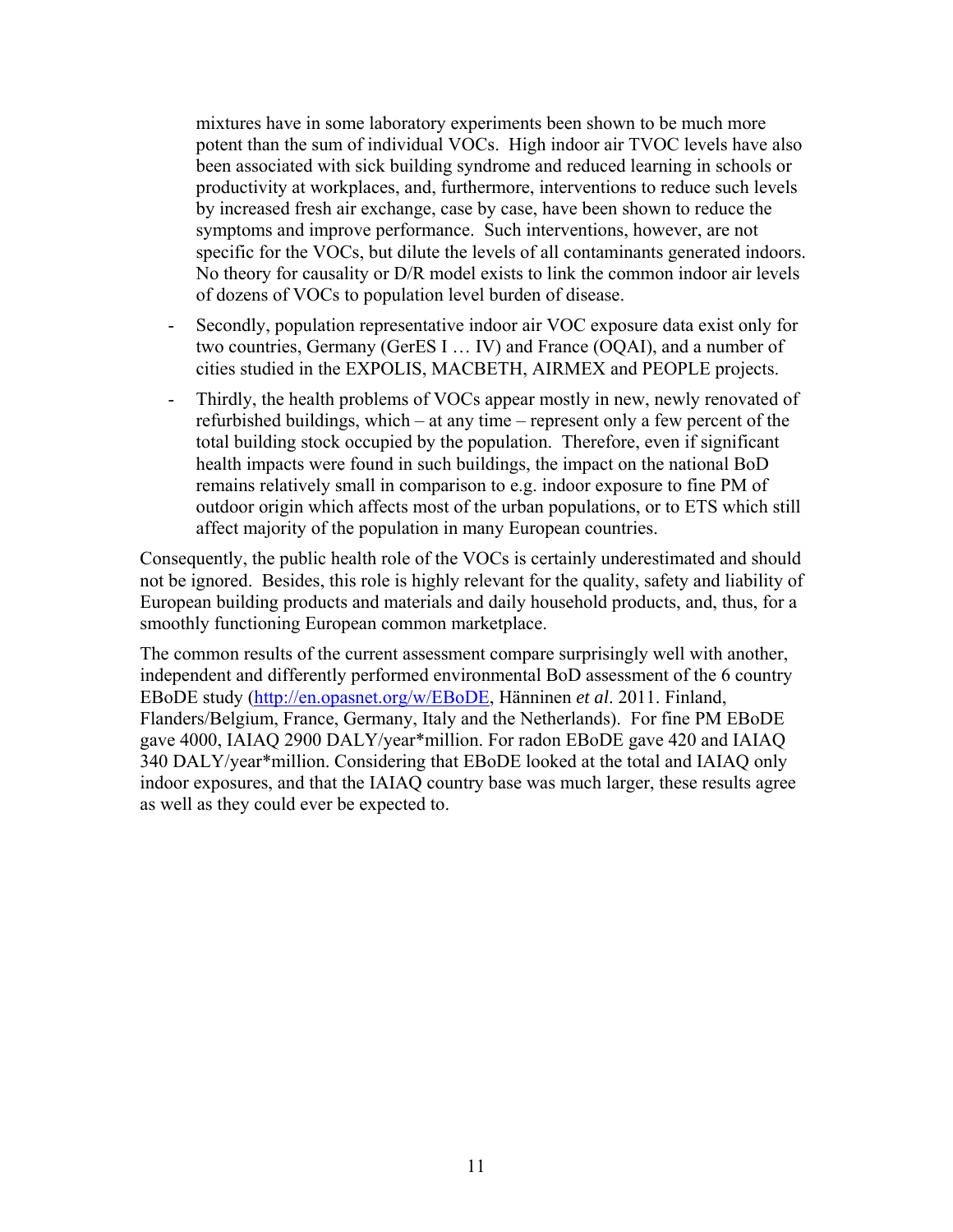## *Attribution of the health impacts of IAQ to the sources of exposure*

Ambient outdoor air is the source of the indoor air contaminants (mostly fine PM and bioaerosols, but also some VOCs), which are responsible some 2/3 of the total BoD from indoor air exposures. Heating and combustion equipment, most importantly cooking and heating with solid fuels (14 %), water systems, water leaks and condensation (11 %), and underlying soil (as source of radon, 8 %), are the other important sources for the IAQ associated BoD.

In comparison the roles of furnishings, decoration materials, household products and building materials appear small, but the points in the discussion about the VOCs in the previous chapter should be taken into consideration here, too.



**Figure 3.** The IAQ associated BoD attributed to the key sources of exposure.

As a general discussion about the three previous chapters, the roles of indoor sources to the typical and high end exposures in Table 2 appear to be high, and, yet, we have demonstrated that the external environment of the building, both ambient outdoor air and the underlying soil dominate the total BoD impact. Do we have a contradiction here? Not really:

- First, in all recent assessments the total public health impact of ambient air fine PM far exceeds all other environmental health risks. What is often not acknowledged is that although the ambient  $PM<sub>2</sub>$ , levels are monitored in outdoor air, over 90 % of our exposure to this monitored pollution occurs indoors, and, therefore logically also the respective health impact is mostly due to indoor air. The main reasons why this exposure should not be excluded from the health assessment of IAQ is that this exposure can be independently controlled both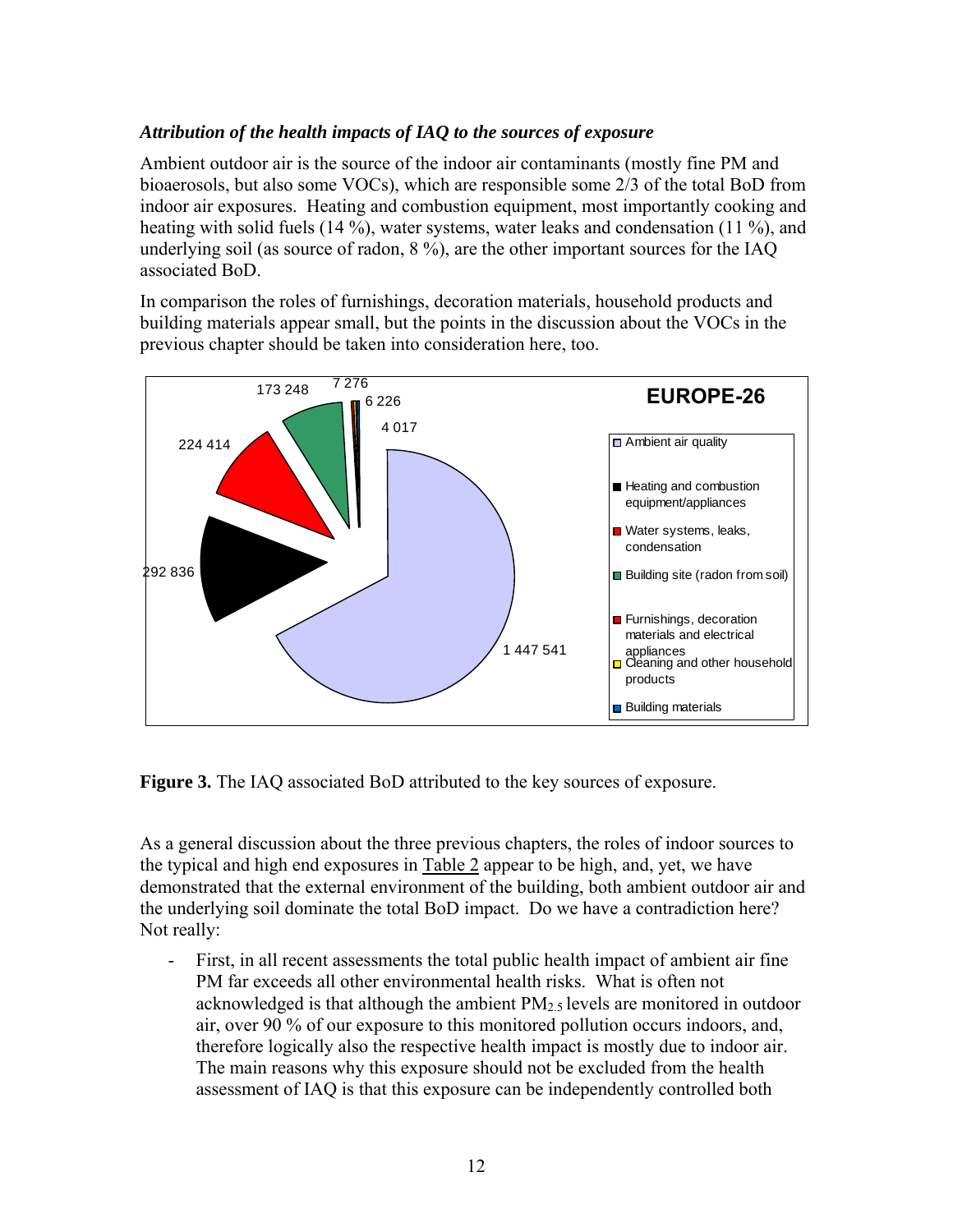outdoors (by emissions reduction and urban planning - zoning) and indoors (by filtration in the building envelope and the ventilation systems), and the latter exposure control alternative has strong implications on and synergies with the urban greenhouse gas reduction and energy conservation policies.

- Secondly, the fact that the BoD impact of the fine PM of ambient origin is huge (it reduces the average life expectancy in Europe by several months) does not make the impacts of other exposure agents small, e.g., the 46 000 DALY/year lost in Europe via COPD from indoor air exposure or the 30 000 DALY/year from VOC exposure from building materials, furnishings, decoration materials. In magnitude these numbers equal e.g. the total European BoD from upper respiratory infections or hepatitis C.
- Thirdly, up to this point the assessment has ignored the BoD from indoor exposure to tobacco smoke, which in many European countries is still the most important preventable source of indoor air pollution.

Figure 4 presents the IAQ associated BoD in the EU-26 countries separating the contribution from outdoor air and from indoor sources (the latter includes radon). The list is rank ordered by the contribution from indoor sources.



## **Figure 4.** IAQ associated DALYs in 26 Europan countries (2005+/-5 years). Blue: national BoD in DALY(year\*million from indoor exposure to pollution originating from outdoor air. Red: contribution from all indoor sources

The overall IAQ-BoD levels in and differences between specific countries in Figure 4 need to be interpreted very cautiously. The underlying public health data are robust and comparable, but the indoor exposure data are more or less incomplete, often non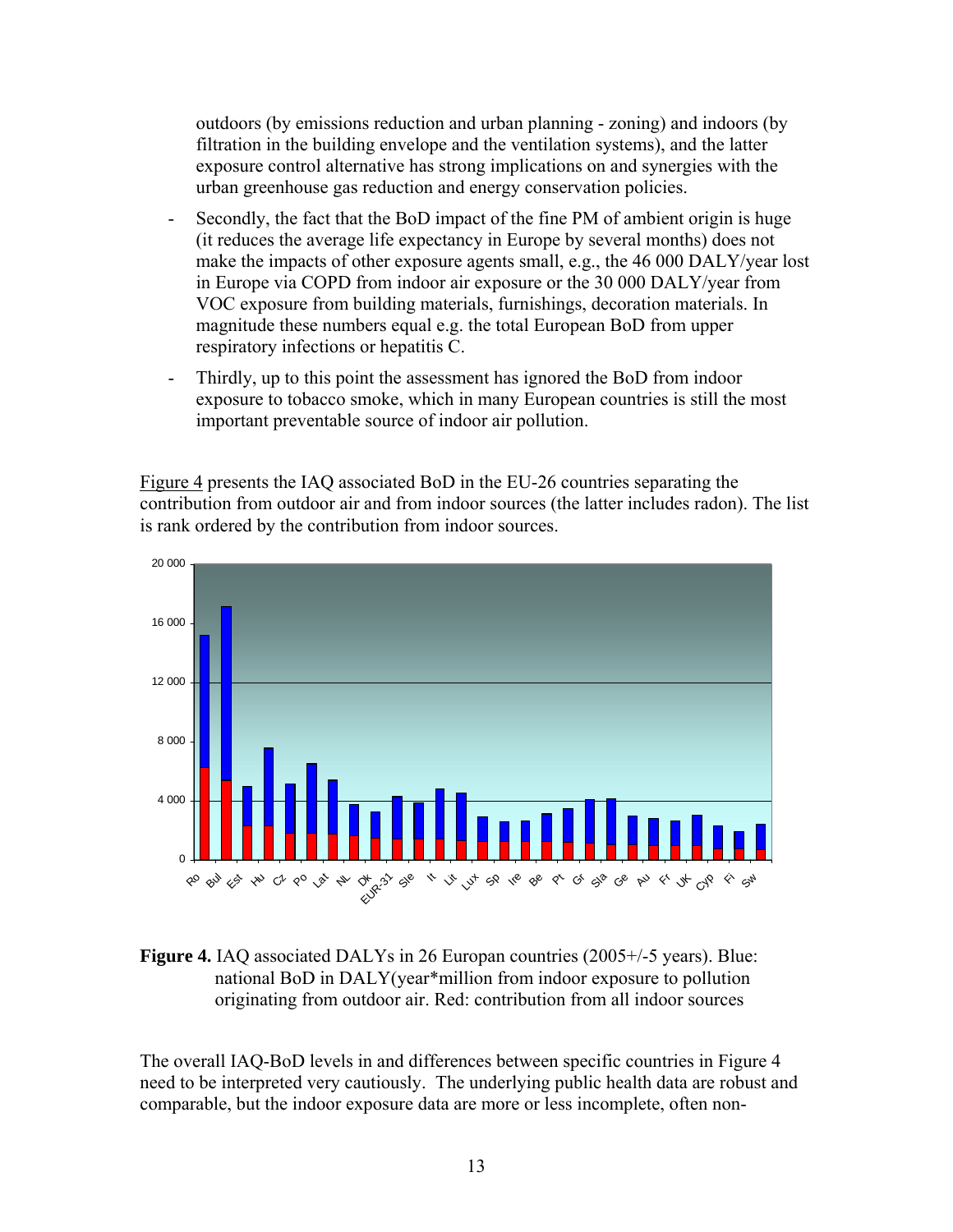representative and both quantitatively and qualitatively poorly comparable. We are, however, confident about the general observations that:

- the inter-European differences in IAQ and, respectively, its public health impacts are huge, and
- the greatest problems in IAQ occur in some Easter European countries.

Figure 5 presents the same information concerning the BoD caused by exposures from indoor sources on the map, colour coded for the DALY quartiles. It shows also the assessment results for some non-EU countries the general dominance of the East European and Balkan countries at the high end and Western and Northern countries in the low end of the BoD estimates.



**Figure 5.** European countries divided into 4 quartiles according to BoD caused by exposures from indoor sources.

#### *Health impact from indoor exposure to tobacco smoke*

Most of the health effects of smoking – arguably the biggest preventable cause of disease and death in Europe – occur to the smokers themselves. Smoking regulations, smoking prevalence and smoking behaviour, all vary across Europe. The following assessment, however, only considers the health impacts of environmental tobacco smoke, i.e. not the impacts on smokers, and ignores the differences in the behaviour of smokers across Europe in their consideration of the non-smoking population.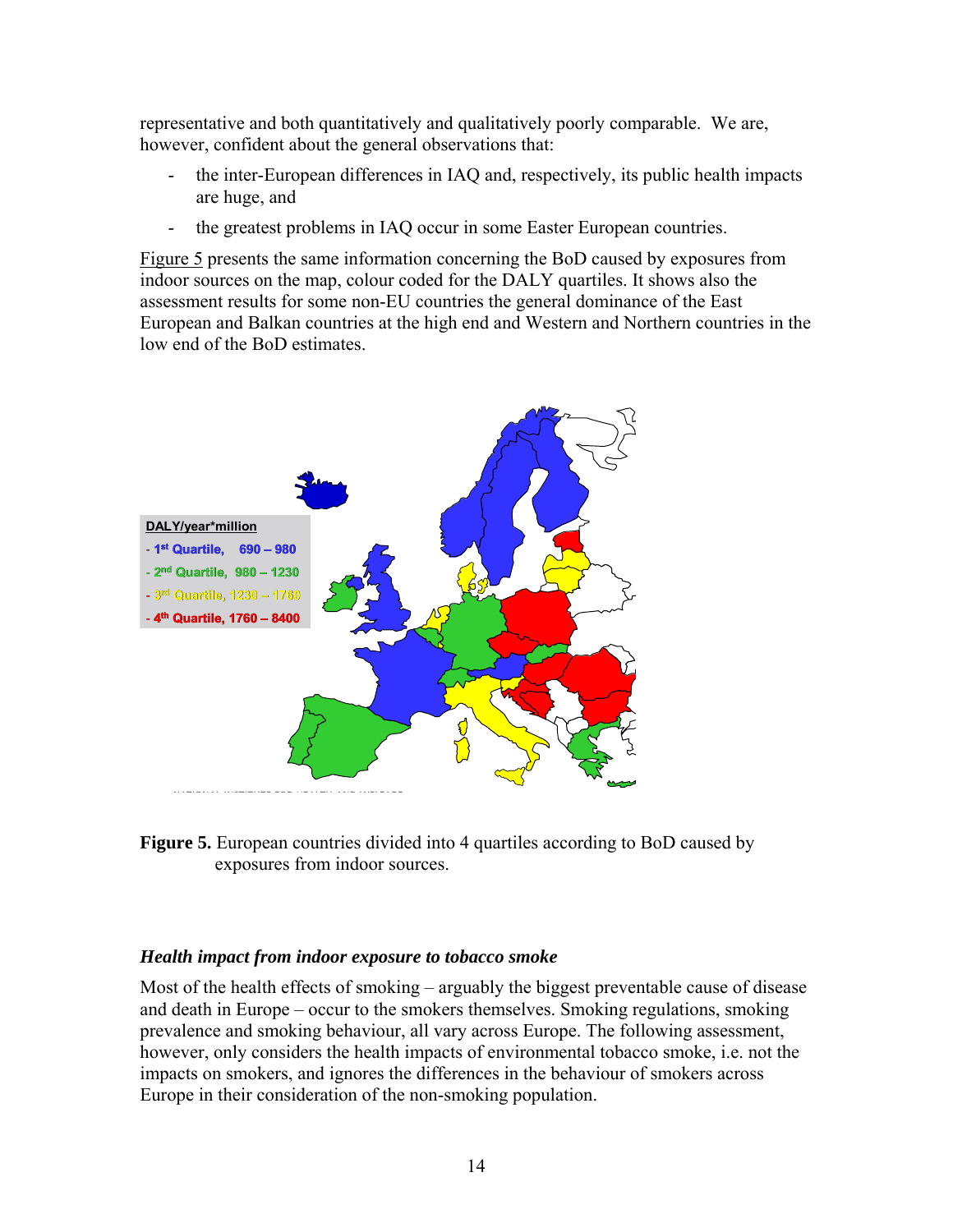Smoking restrictions have developed and expanded slowly in Europe over the decades after WW-2, with the first steps towards stricter restrictions in public transport, theatres, schools and workplaces emerging in the 70's. WHO Framework Convention on Tobacco Control, WHO FCTC, 2005 and EC Green Paper: Towards a Europe free from tobacco smoke: policy options at EU level, COM (2007)27 have been the two key documents guiding the most recent European tobacco policies. The first [strictly enforced] general smoking ban in all public indoor environments took effect in Ireland in 2004 and many countries have followed the suit since then. The public health benefits of a public smoking ban are manifested in many different diseases, both in the short term and over many years. The current estimate, however is based on only short term reduction of acute cardiovascular incidences which were demonstrated in Rome after the public smoking ban took effect in Italy in 2005 (Cesaroni *et al.* 2008). It is assumed that the impact on the similar implementation of a public smoking ban in any other country is directly proportional to the underlying prevalence of smoking and to the total BoD of CV-disease, both relative to Italy in 2005. Thus, the current assessment certainly underestimates the total BoD from indoor exposure to tobacco smoke and consequently the public health benefits from public smoking restrictions, which include also asthma reduction on children, lung cancer reduction and long term cardiovascular benefits.

Figure 6 presents the estimated BoD from environmental tobacco smoke and the benefits in DALY/year\*million of the different levels of public and workplace smoking restrictions in place in 26 European countries in 2010, assuming that the starting point in each country would be the same as in Rome in 2005. For simplicity a full public smoking ban as in Ireland in 2004 is assumed to reduce non-smokers [non-residential] exposure to tobacco smoke by 90 %, a ban with provisions to designated smoking areas in restaurants, public transport and/or workplaces by 75 %, and enforced smoking restrictions in workplaces, schools, non-smoking areas etc. by 50 %. While non-voluntary exposure to tobacco smoke has truly almost disappeared in many countries and is still, indeed, unavoidable in others, the presented scaling between these extremes is admittedly rough.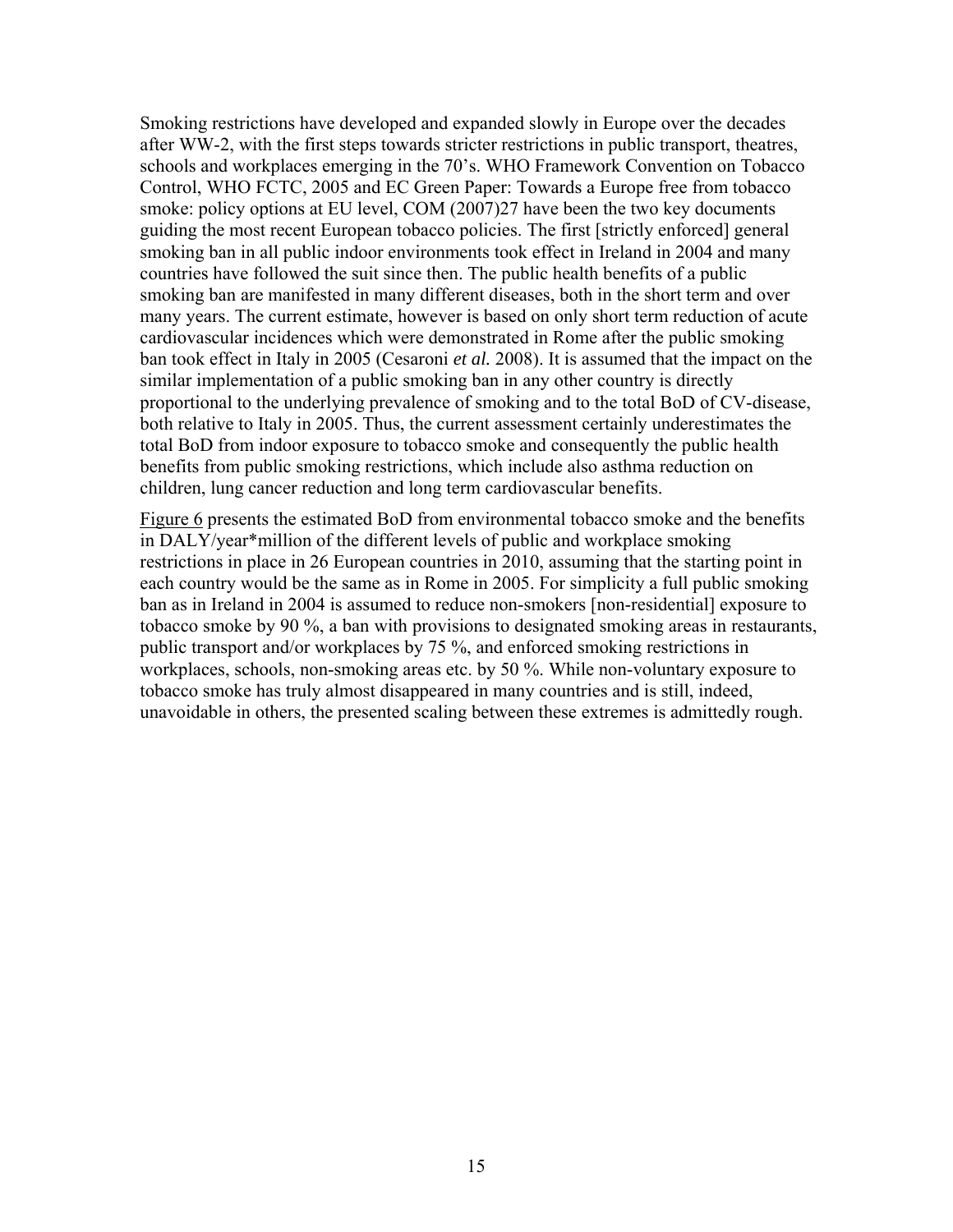



According to this assessment the public smoking policies in the EU-26 countries have by 2010 reduced the total BoD from acute CV-incidences caused by indoor exposure to tobacco smoke in public places from 1.6 to 0.6 million DALY/year, or from 312 to 122 DALY/year\*million. The current estimate is rather an assessment of the public health impact of a given policy – to reduce tobacco smoke exposure in public indoor spaces – than a comprehensive assessment of the total public health impact of passive tobacco exposure. This is highlighted by the estimate of WHO experts for the EBoDE study that in Europe the total BoD, including all health effects from tobacco smoke exposure including private residences has simultaneously been reduced to ca. 515 DALY/year\*million. (Hänninen *et al*. 2011)

All these estimates, naturally, include large quantitative data uncertainties, but there is no question neither about the very large public health benefits already gained nor those still to be reached by further reduction of tobacco smoke exposures, in particular the exposures of children in their homes.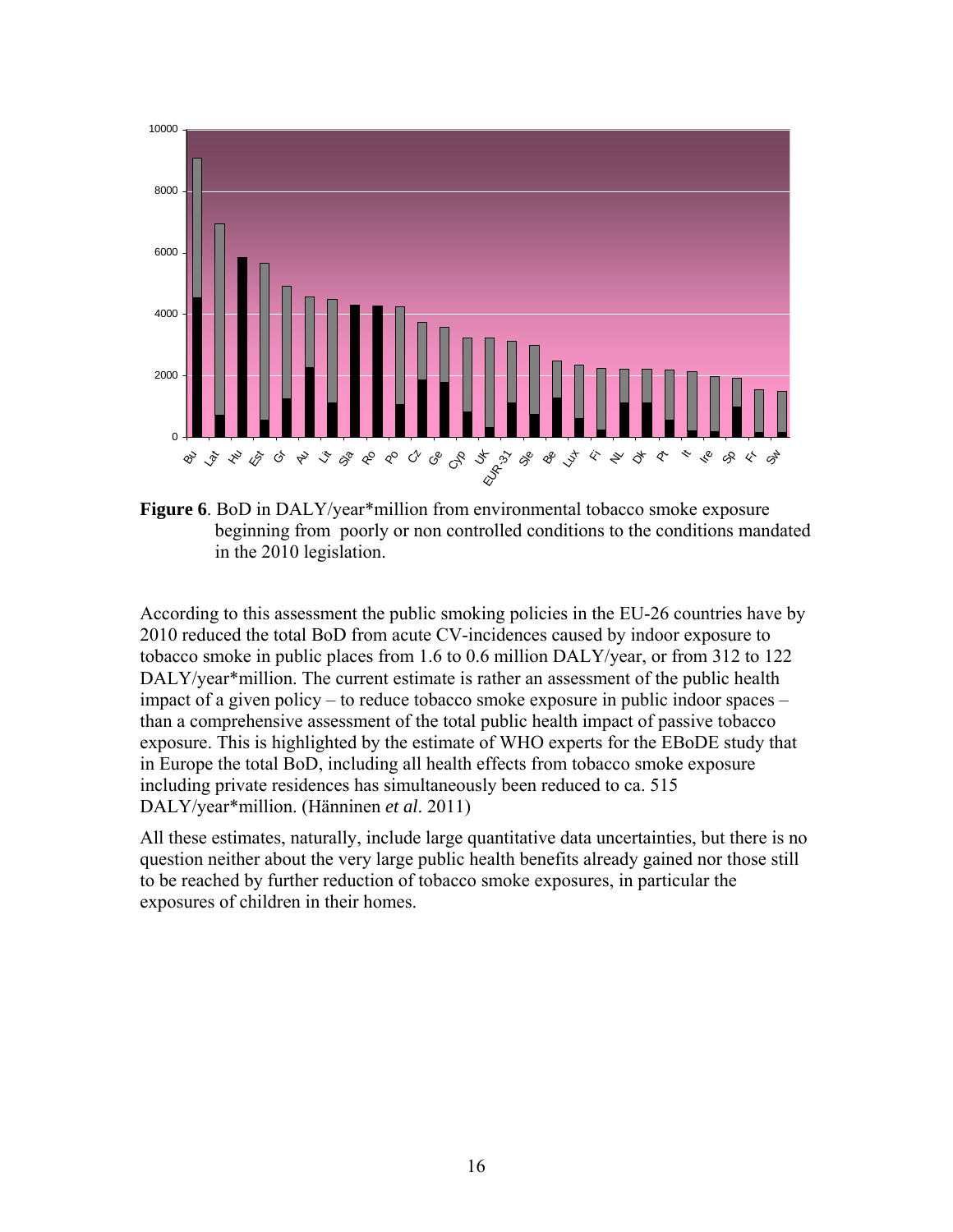## <span id="page-20-1"></span><span id="page-20-0"></span>**Chapter 2. Assessment of the EU Indoor Air Quality actions from 2004 to 2010**

## *3. EU Policies with IAQ relevance*

The health benefits from 2004 to 2010 [DALY/year in EU-26] of these policies are assessed by (i) considering the sources and exposures [and the respective underlying health effects] which they are designed and implemented to affect, (ii) the maximum indoor exposure reduction which they are estimated to achieve in the long term, (iii) the annual penetration of the impact (e.g. replacement rate of buildings) and (iv) the number of years which the policies have been in effect since 2004. After the description of each policy the applied values for these variables as well as the estimated BoD reduction are given. The uncertainties for these estimates are large and variable, but we expect that the magnitudes are comparable and realistic.

## *Regulation (EC) no 1907/2006 concerning Registration, Evaluation, Authorisation and Restriction of Chemicals (REACH)*

The purpose of REACH regulation is to protect human health and environment. It states that it is manufacturers', importers' and downstream users' responsibility to ensure that substances in use do not adversely affect human health or environment. It follows the precautionary principle.

The substances that are the biggest concern, the substances of very high concern (SVHC), include:

- carcinogenic, mutagenic or toxic to reproduction;
- persistent, bio-accumulative and toxic (PBT) or very persistent and very bioaccumulative (vPvB);
- other substances identified by scientific evidence as causing probable serious effects to human health or environment.

A chemical safety assessment (CSA) is required about all substances that are manufactured or imported ≥10 tonnes/year. This is done to determine risks related to manufacturing and use of a substance. If a substance is classified as dangerous, PBT or vPvB, then the CSA shall also include an exposure assessment and a risk characterization. If necessary, substances can be banned from market.

| Exposure sources affected                             | 1. Building materials,                                 |
|-------------------------------------------------------|--------------------------------------------------------|
|                                                       | 2. furnishings, decorations and electrical appliances, |
|                                                       | 3. cleaning and other household products               |
| Max. long term exposure reduction (% of current)      | 1. 30, 2. 30, 3. 50                                    |
| Annual impact penetration (% of remaining)            | 25                                                     |
| Number of years implemented 2004 10                   | 2                                                      |
| Estimated BoD reduction 2004-10 in DALY/year in EU-26 | 3 100                                                  |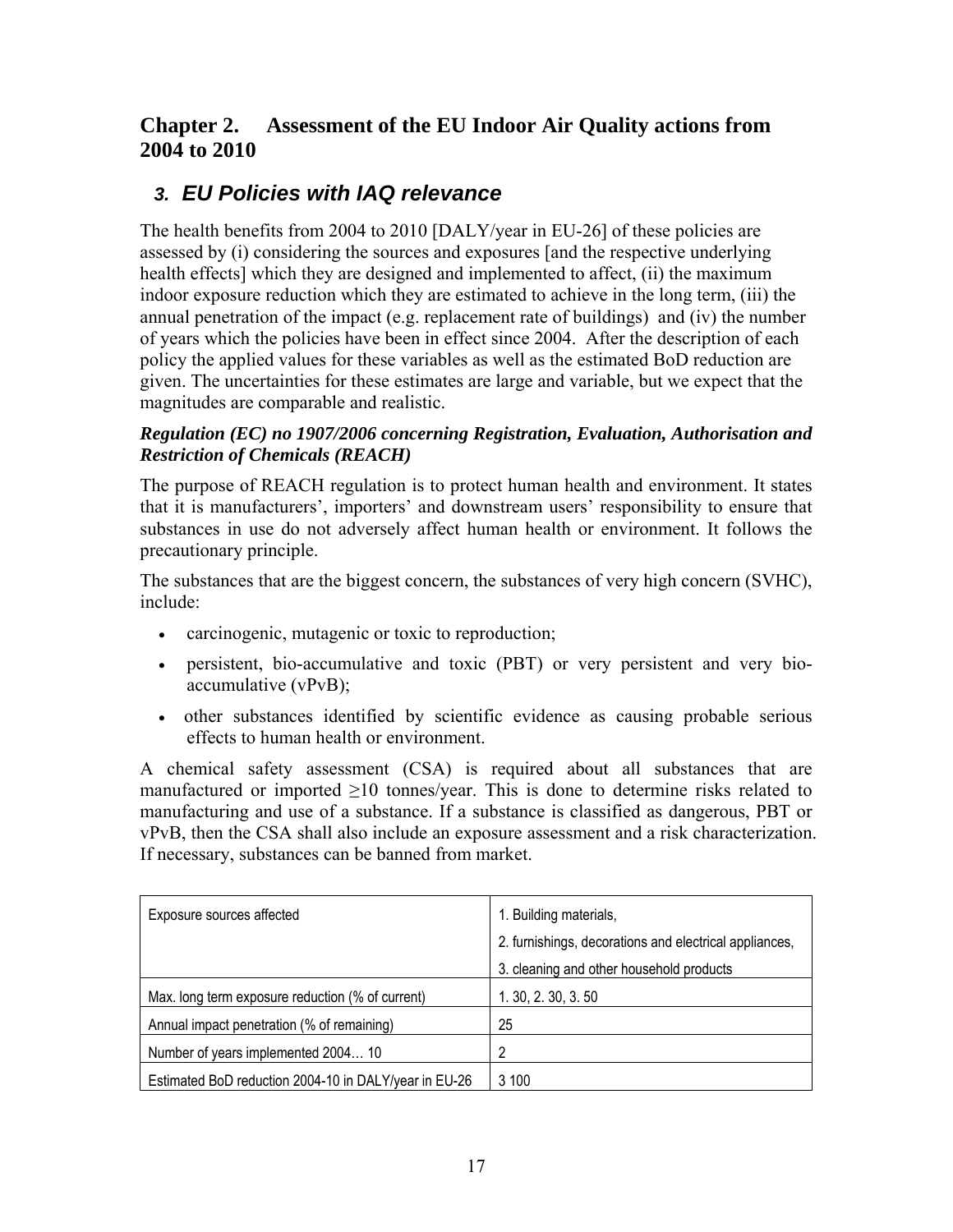## *Recast of Council Directive 92/75/EEC on the indication by labelling and standard product information of the consumption of energy and other resources by household appliances***.**

This directive is referred to as the "Energy Labelling Directive" or "ELD". The aim of this recast is to extend its scope, currently restricted to household appliances, to allow for the labelling of all energy-related products including the household, commercial and industrial sectors and some non-energy using products such as windows which have a significant potential to save energy once in use or installed. In doing so, it follows the overall objective to ensure the free movement of products and improve their energy efficiency performance, thereby contributing to the Community objectives of strengthening the internal market, innovation, EU's competitiveness, protecting the environment and combating climate change. This would complement existing environmental policy, such as, with regard to energy use, the energy and climate package adopted by the Commission in January 2008. By the summer of 2010 this recast has not yet been implemented.

| Exposure sources affected                             | Fixed heating and combustion equipment /appliances,<br>electric appliances |
|-------------------------------------------------------|----------------------------------------------------------------------------|
| Max. long term exposure reduction (% of current)      | 30                                                                         |
| Annual impact penetration (% of remaining)            | 10                                                                         |
| Number of years implemented 2004 10                   | 0                                                                          |
| Estimated BoD reduction 2004-10 in DALY/year in EU-26 |                                                                            |

## *Construction Products Directive (CPD), 89/106/EEC*

This directive covers very broadly the finished building, as well as its components and equipment and the construction materials. It also concerns their impacts on IAQ, thermal comfort and indoor noise and health, respectively. The main concern of the directive has been dwellings, but it is not limited to those, but applies to all constructions that are fixed to the ground. Construction products are defined as materials that are permanently part of the construction work and removal and replacement involve construction activities.

| Exposure sources affected                             | 1. outdoor air,                          |
|-------------------------------------------------------|------------------------------------------|
|                                                       | 2. building materials,                   |
|                                                       | 3. water systems, leaks and condensation |
| Max. long term exposure reduction (% of current)      | 1: 10, 2: 30, 3: 20                      |
| Annual impact penetration (% of remaining)            | 1.8                                      |
| Number of years implemented 2004 10                   |                                          |
| Estimated BoD reduction 2004-10 in DALY/year in EU-26 | 27 000                                   |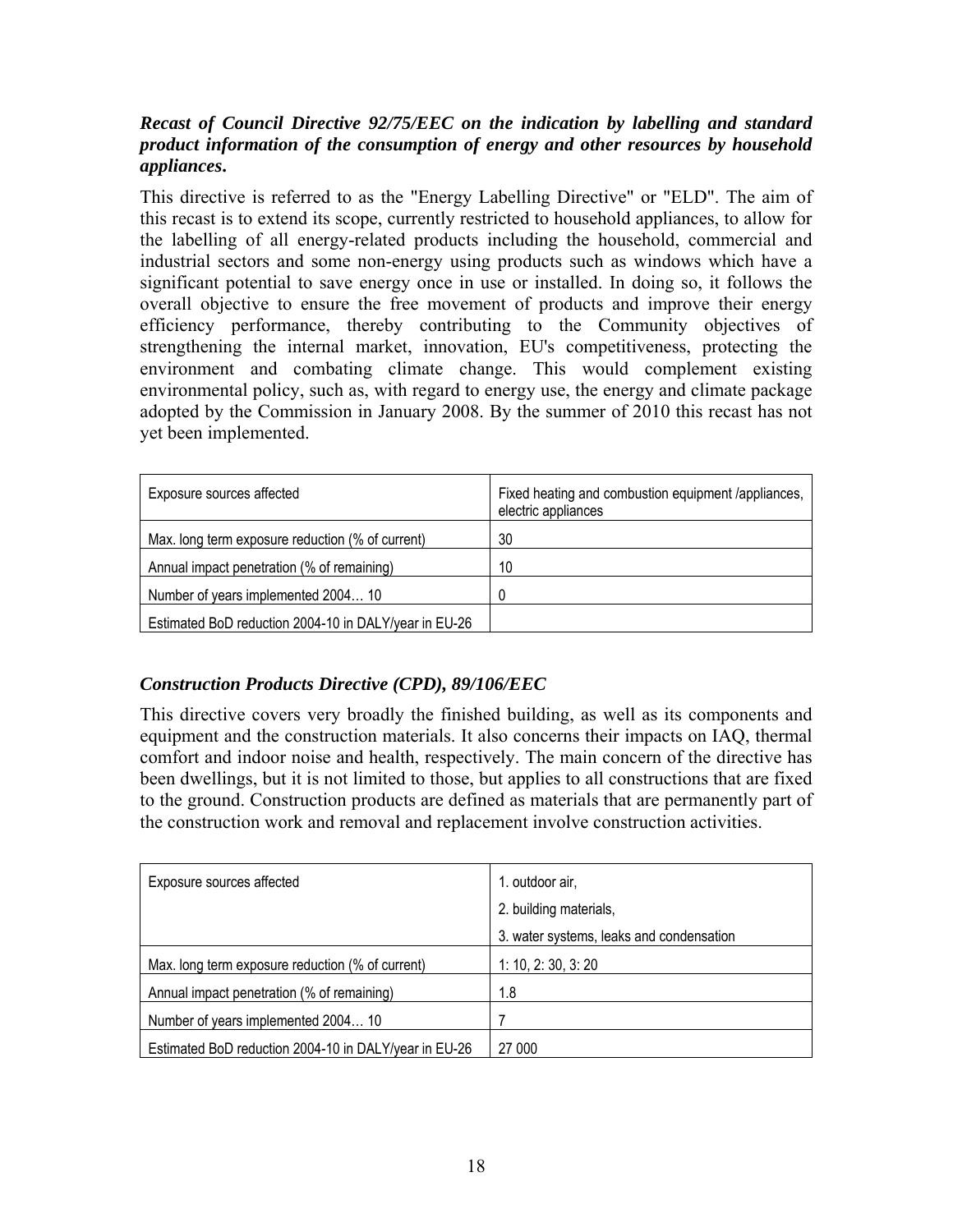## *General Product Safety Directive (GPSD), 2001/95/EC*

This directive covers all consumer products. A special attention is given to products that are used by children and elderly. The directive requires that products, that are available in market, are safe. This includes also composition and package. Product's interaction with other products, that it is likely to be used with, should be safe.

The GPS directive covers only risks to human health and safety. Risks to environment, plants and animals are not included.

A product is considered as safe when it and its use do not cause a threat to health in normal use. The safety requirement covers whole economically reasonable working life. A product is not considered as unsafe just because there are also safer products available, or that it can be made safer.

The producer should give the consumer all information needed in evaluating risks involved to the product and its use. Warning signs do not free the producer from responsibility of product's safety. The producer should follow up the safety of the product also after it is released to consumer market.

| Exposure sources affected                             | 1. fixed heating and combustion equipment/appliances   |
|-------------------------------------------------------|--------------------------------------------------------|
|                                                       | 2. furnishings, decorations and electrical appliances, |
|                                                       | 3. cleaning and other household products               |
| Max. long term exposure reduction (% of current)      | 1: 10, 2: 75, 3: 75                                    |
| Annual impact penetration (% of remaining)            | 20                                                     |
| Number of years implemented 2004 10                   |                                                        |
| Estimated BoD reduction 2004-10 in DALY/year in EU-26 | 16 000                                                 |

## *Energy Performance of Buildings Directive (EPBD), 2002/91/EC*

From its 1st article "The objective of this Directive is to promote the improvement of the energy performance of buildings within the Community, taking into account outdoor climatic and local conditions, as well as indoor climate requirements and costeffectiveness.

The EPBD lays down requirements as regards:

- the general framework for a methodology of calculation of the integrated energy performance of buildings;
- the application of minimum requirements on the energy performance of new buildings;
- the application of minimum requirements on the energy performance of large existing buildings that are subject to major renovation;
- energy certification of buildings; and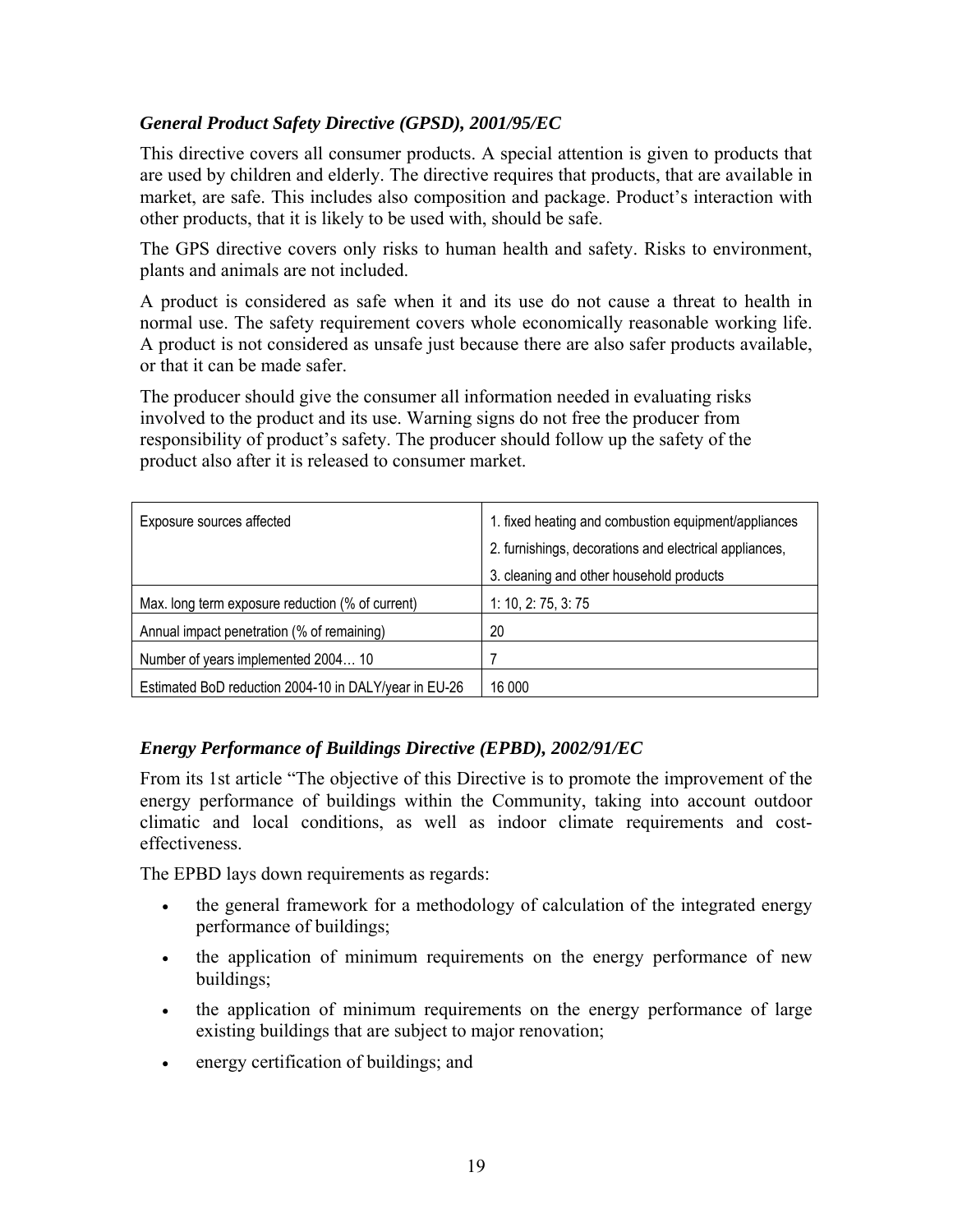• regular inspection of boilers and of air-conditioning systems in buildings and in addition an assessment of the heating installation in which the boilers are more than 15 years old".

It is clearly started that the fulfilment of indoor climate requirements are objectives of the Directive. However nothing is specifically indicated on how to achieve that. Here, there is an opportunity for tackle the problem of IAQ. Portugal is the only Member State to include the IAQ assessment in the procedure of assessing the energy performance according to the Directive.

The EU commission is revising this directive, and published a recast directive in November 2008. It still includes the requirement for good indoor climate and still does not specify any actions to guarantee this goal. The recast directive emphasizes the energy certificates, but does not require any information on indoor air climate. It also proposes the directive to be applied to all building regardless of the size including private houses.

Based on this directive specific regulations are prepared for 30 preselected product categories, many of them affecting IAQ as potential sources.

| Exposure sources affected                             | 1. outdoor air,                                      |
|-------------------------------------------------------|------------------------------------------------------|
|                                                       | 2. fixed heating and combustion equipment/appliances |
|                                                       | 3. water systems, leaks and condensation             |
| Max. long term exposure reduction (% of current)      | 1: 30, 2: 70, 3: 30                                  |
| Annual impact penetration (% of remaining)            | 1.8                                                  |
| Number of years implemented 2004 10                   |                                                      |
| Estimated BoD reduction 2004-10 in DALY/year in EU-26 | 90 000                                               |

## *EC Green paper on tobacco smoke, COM (2007)27, based on WHO FCTC, 2005*

**FCTC** is the first treaty negotiated under the auspices of WHO. It reaffirms the right of all people to the highest standard of health, represents a paradigm shift in developing a regulatory strategy to address addictive substances and was developed in response to the globalization of the tobacco epidemic. The core demand reduction provisions in the WHO FCTC are contained in articles 6-14, and include non-price measures to reduce the demand for tobacco, such as:

- protection from exposure to tobacco smoke;
- education, communication, training and public awareness;

which are directly relevant for IAQ policies. The WHO FCTC has signed and ratified by the EC.

**EC Green Paper: Towards a Europe free from tobacco smoke: policy options at EU level** is described here in more detail because it presents also at generic level an overview of the different optional policy levels that are available for European Union for regulating any environmental or public health issue.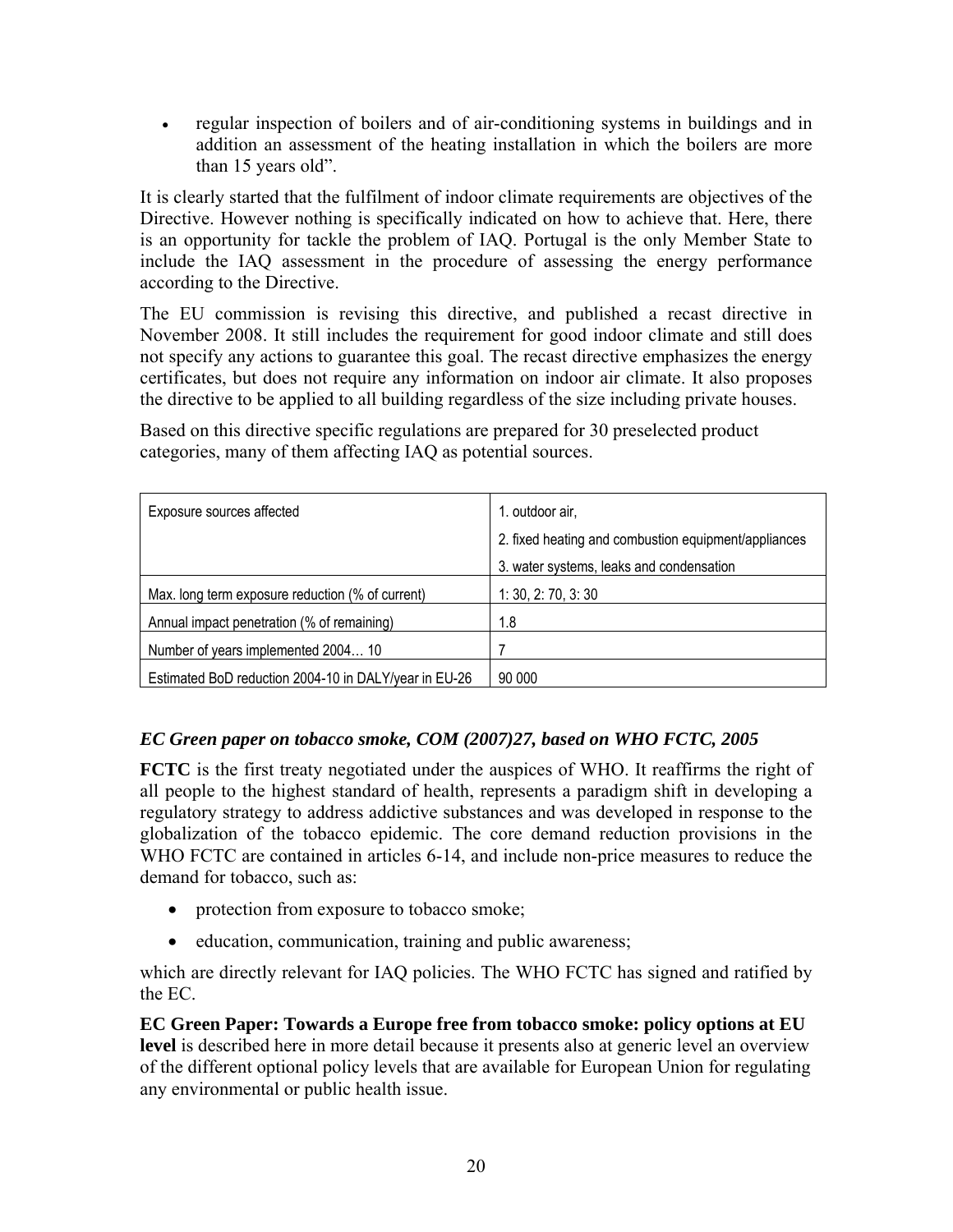**COM(2007)27** is a logical follow up of the EC signing the WHO FCTC. It is not a policy or even a draft for a policy, but a pre-normative step towards a EU wide policy on tobacco. It presents a range of policy alternatives in the order of increasing legally binding capability, recognises that they are not mutually exclusive, and does not make a recommendation as to which one of the alternative routes to take.

*No change from the status quo*: Continuing the current work on ETS via different community programmes and relying on the member states implementation of FCTC. The work on IAQ, including ETS, will continue as a follow up to Action 12 of the EHAP. It is foreseen that smoking restrictions and ETS free spaces will expand also under this alternative.

*Voluntary measures:* This option would encourage stakeholders to adopt voluntary guidelines. Sectoral approaches (e.g. restaurants) and corporate social responsibility could be used as basis of development. European social partners, e.g. employers and trade unions would be encouraged to negotiate autonomous agreements on workplace smoking, based on Article 138 of the treaty. In practice, however, experience on such voluntary measures to restrict ETS exposure has not been encouraging.

*Open method of coordination:* Member states would be encouraged to converge their anti ETS policies via sharing experiences and best practices of smoke free policies at national and local level, agreeing on common EU targets and guidelines based on such experiences within and outside the EU, and reporting and periodic reviewing of each Member State's success. Commitment would remain voluntary and there would be no sanctions for non-compliance.

*Commission or Council recommendation:* This option would encourage Member States to adopt national smoke free legislation steered by a comprehensive Commission or Council Recommendation on smoke-free environments based on Article 152 EC. Such a recommendation would be a clear statement that action should be taken to eliminate passive smoking in Europe. It would bring the issue onto the political agenda at a high priority level and provide support for national actions. Yet, a Member State might choose not to act at all.

*Binding legislation*: On one hand this option would impose comparable, transparent and enforceable basic level of protection from the risks of ETS throughout the Member States, and ensure formal consultations and thorough negotiations involving all parties. On the other hand the legislative route is likely to be lengthy and the end result difficult to predict, as demonstrated by the experiences from some EU-countries. A simpler shortcut to legally binding EU level ETS policies could be based on revision of the existing Framework Directive on workplace safety and health (89/391/EEC) by extending the scope of the Carcinogens and Mutagens Directive 2004/37 to cover ETS, strengthening the requirements for the protection of workers from tobacco smoke in Directive 89/654/EEC, and/or amending the Dangerous Substances Directive (67/548/EEC) 91 to classify ETS as a carcinogen. The impact of such legally binding policies, however, would not cover all non-voluntary ETS exposures. The impact would be strongest on workplaces – including restaurants and bars - in countries where workplace smoking is not banned already.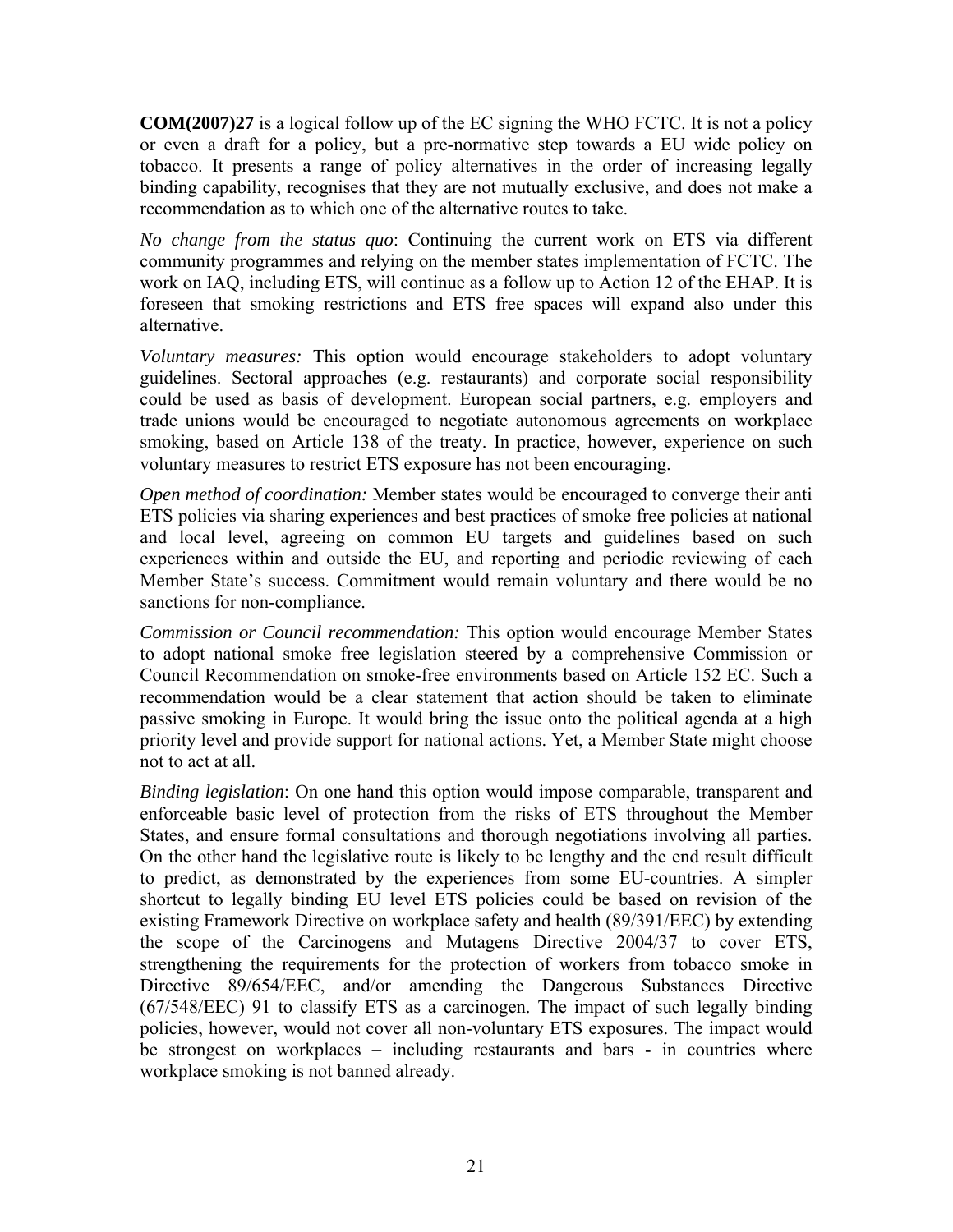As a summary, on one hand global, EU level and national foundations have been laid for the restriction and eventual banning of tobacco smoking in workplaces and indoor public spaces where non-voluntary exposure could occur, on the other hand, however, realistic options to protect the most vulnerable population, children at home have not even been suggested.

| Exposure sources affected                             | 1. outdoor air,  |
|-------------------------------------------------------|------------------|
|                                                       | 2. tobacco smoke |
| Max. long term exposure reduction (% of current)      | 1: 5, 2: 75      |
| Annual impact penetration (% of remaining)            | 10               |
| Number of years implemented 2004 10                   |                  |
| Estimated BoD reduction 2004-10 in DALY/year in EU-26 | 420 000          |

## *Evidence of success by 2010*

Since 2004, starting from Ireland and soon followed by Italy, both outright public smoking bans and less comprehensive restrictions have been rapidly expanded and implemented across the European countries. A new wave of significantly tighter restrictions have taken effect since 2008, and since some earlier restrictions did not materialise in practice, their full impact on ETS reduction cannot, yet, be fully evaluated. Assuming that the current policies are fully implemented, their public health impact in Europe is huge, 1 million DALY/year saved via reduced acute CV-incidences alone. According to the WHO estimation for the EBoDE project, the health benefits achievable via total elimination of all non-voluntary ETS exposure – including that of children in private premises – would be three times larger. (Hänninen *et al*. 2011)

The development and expansion of the public and workplace smoking restrictions in many of the EU-countries, however, did not begin in 2004, but have evolved progressively over decades. Therefore, only a part, possibly between a quarter and a half, of the total ETS exposure and risk reduction can be attributed to the development from 2004 to 2010 and COM(2007)27. Yet, even this part is highly significant.

## *4. Contribution to the development of the WHO Guidelines for IAQ*

For over two decades the Commission has supported the work of WHO for the development of Air Quality Guidelines for Europe, and the Indoor Air Quality Guidelines (under work in 2010). The Air Quality Guidelines for Europe referred to air pollution exposure and, thus, were not restricted to outdoor ambient air only. They influenced, however, the European policies mainly via the EU Ambient Air Quality Standards and the CAFÉ process, and were felt already before 2004.

The development of the WHO Guidelines for IAQ, on the other hand, is still work in progress, and their impacts on European IAQ policies, exposures and health lie still in the future.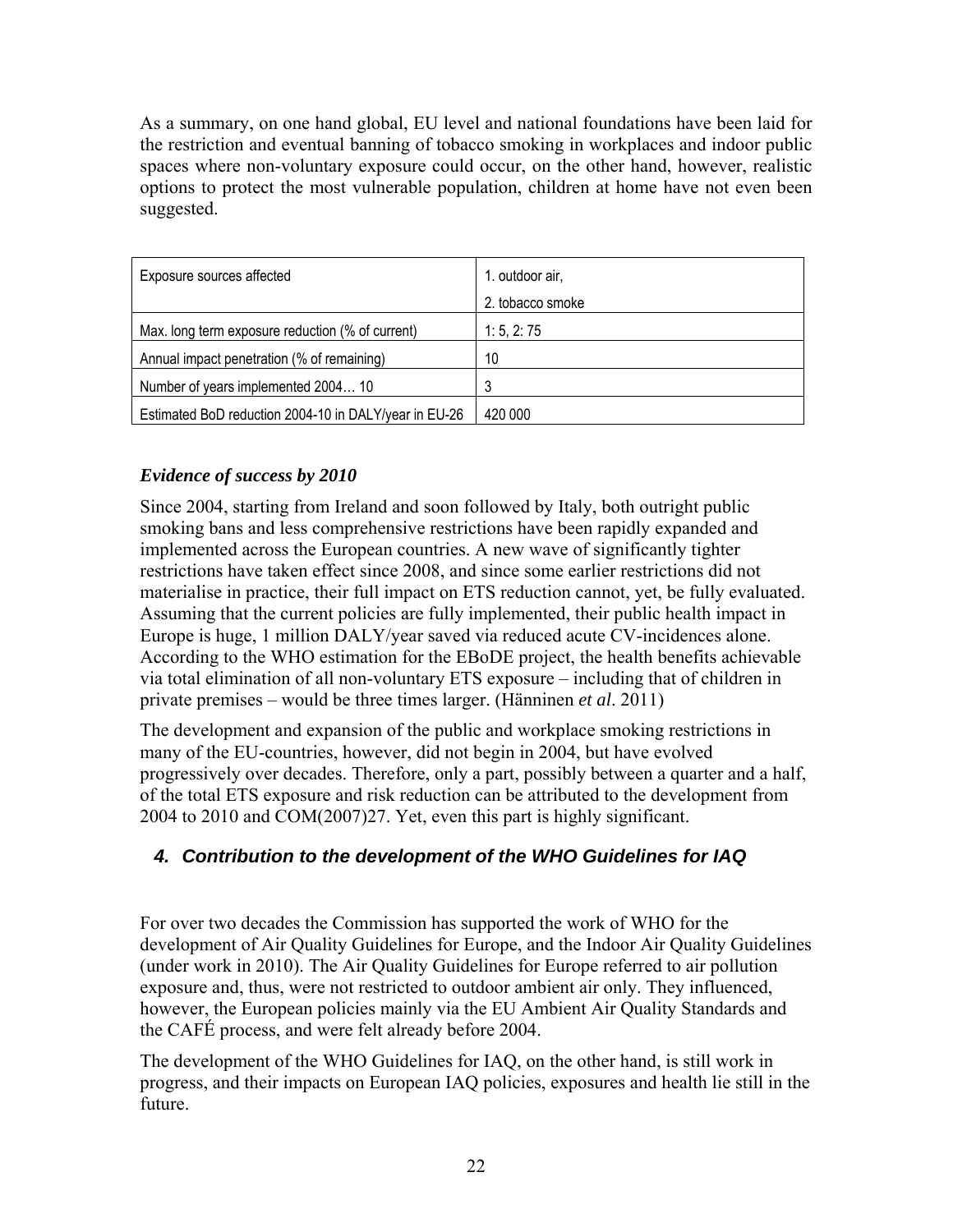## *5. DG Sanco IAQ Expert Group*

In order to co-ordinate possible actions, the Commission established in October 2006 an expert working group to follow up the opinions of the Scientific Committee. The expert group (composed by external independent experts and representative of the EU Member States, NGOs and Industry) has been mandated to provide a forum for the exchange of best practice and information, to advise the Commission on EU programmes and policies related to indoor air quality and to give opinions on actions aimed at reducing relevant pollutant concentrations. The working group will have to follow main recommendations of relevant projects (such as the DG JRC INDEX report) and the opinion of the SCHER committee. The Expert group has issued a working plan. This is based on three main themes:

Information and education to the public on practice to improve indoor air quality;

 Guidance for EU MS and exchange on best practices to lower/reduce pollutants concentration of priority compounds;

Linking different EU strategies relevant to the field of indoor air quality.

The IAQ Expert Group has met seven times since 27/10/2006. The Group has no decision authority, and consequently, has not created, let alone implemented any IAQ policies. Its role can be seen indirectly in the many IAQ projects which have been initiated and funded by DG Sanco in the recent years, which include the *IndoorExpo, IAIAQ* and most recently *Air Quality in School and Childcare Settings* projects. Of these the first two will be completed by the end of 2010 and the last in 2012, and, therefore, will make their impacts felt after 2010.

## *6. IAQ data compiling pre-normative EU projects*

We consider the reports of these six projects as the scientific backbone for all EU-level IAQ related regulations. In the case of each regulation, of course, only the reports already available at the time of its finalisation could have been used, which, of course, enhances the importance of the earliest reports, THADE and IndEx. Similarly the earlier research findings and results have had a larger impact on the IAQ data compiling and assessing projects, and further on the regulatory processes. This can be easily seen in the numbers of references to each project.

None of these six projects has any direct regulatory authority, but we assume that any impacts of any new data generating research projects (Chpt. 2.5.) into actual European IAQ regulation (Chpt. 2.1.) and practice has been and will be transmitted via the reports of these projects. Consequently we have ranked the relative impacts of these projects by how many times they are quoted or named in these five reports. The method is rough, but probably robust and sufficient for the purpose.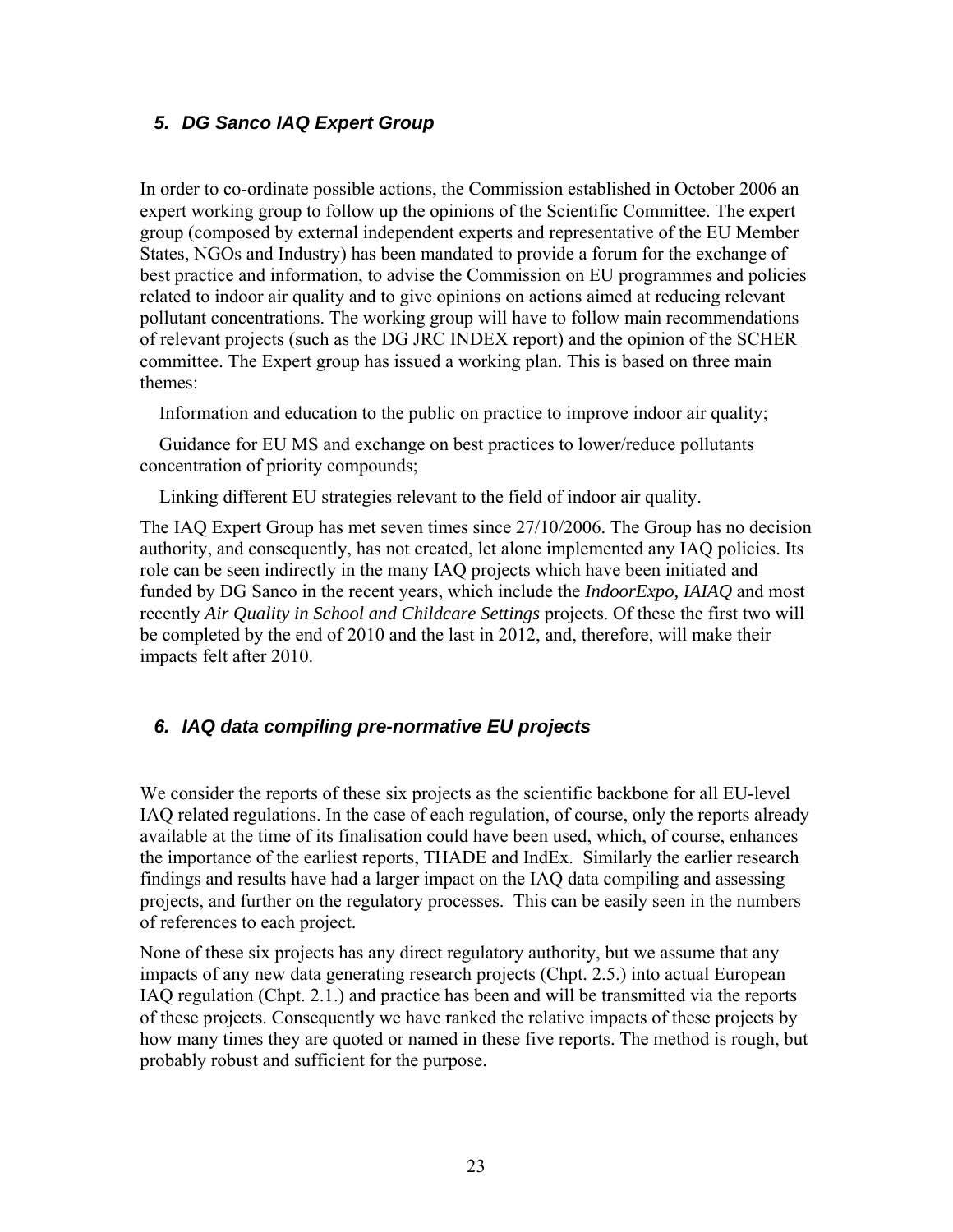## *THADE*

The THADE project ("Towards Health Air in Dwellings in Europe"), co-ordinated by the European federation of Asthma and Allergy (2001-2003), investigated the association among indoor air pollutants and respiratory diseases. Several recommendations have been formulated for international, national and local level to improve air quality in dwellings. The results of this project confirmed that air pollution in dwellings is a relevant health problem. It is a complex problem that must be addressed at European and international levels, and it involves the medical profession, scientific societies, patients' organizations, lawmakers, architects and the building industry.

The report is available at the EFANET Website: <http://www.efanet.org/activities/documents/THADEReport.pdf>

## *IndEx*

The **INDEX** project (3) ("Critical appraisal of setting and implementation of indoor exposure limits in EU"), coordinated by the General Directorate Join Research Centre (2002-2004), identified a list of "priority compounds" on the basis of health impact criteria. Five compounds (formaldehyde, carbon monoxide, nitrogen dioxide, benzene and naphthalene) have been identified as high priority and suggestions and recommendations on potential exposure limits and actions have been formulated.

The report is available at the JRC/IHCP Website: http://ec.europa.eu/health/ph\_projects/2002/pollution/fp\_pollution\_2002\_frep\_02.pdf

## *SCHER Opinion on IAQ (2007)*

In 2005 DG SANCO mandated the Scientific **Committee on Health and environmental Risks (SCHER)** to deliver an opinion on a possible risk assessment strategy to support policy on the indoor air issue, to identify potential areas of concern in relation to the different pollutants and to consider risks associated with the use of air fresheners. The SCHER issued a separate opinion on air fresheners on 27 January 2006. With regard "Risk Assessment on Indoor Air Quality", the Committee issued an opinion in 2007.

The report is available at:

http://ec.europa.eu/health/ph\_risk/committees/04\_scher/docs/scher\_o\_055.pdf

## *EnVIE*

**The EnVIE project** "Indoor Air Quality and Health Effects", co-ordinated by IDMEC (Portugal) (2004- 2008), has been supported under the 'Scientific Support to Policies' programme. EnVIE interfaced science and policy making in the field of indoor air quality and collected and interpreted scientific knowledge from ongoing research, in particular from EU funded projects and the Joint Research Centre's activities. *The EnVIE approach* differed radically from most of the previous studies on IAQ and human health: Instead of searching for health effects for certain observed indoor exposures, EnVIE searched for exposures responsible for certain observed indoor associated health conditions. EnVIE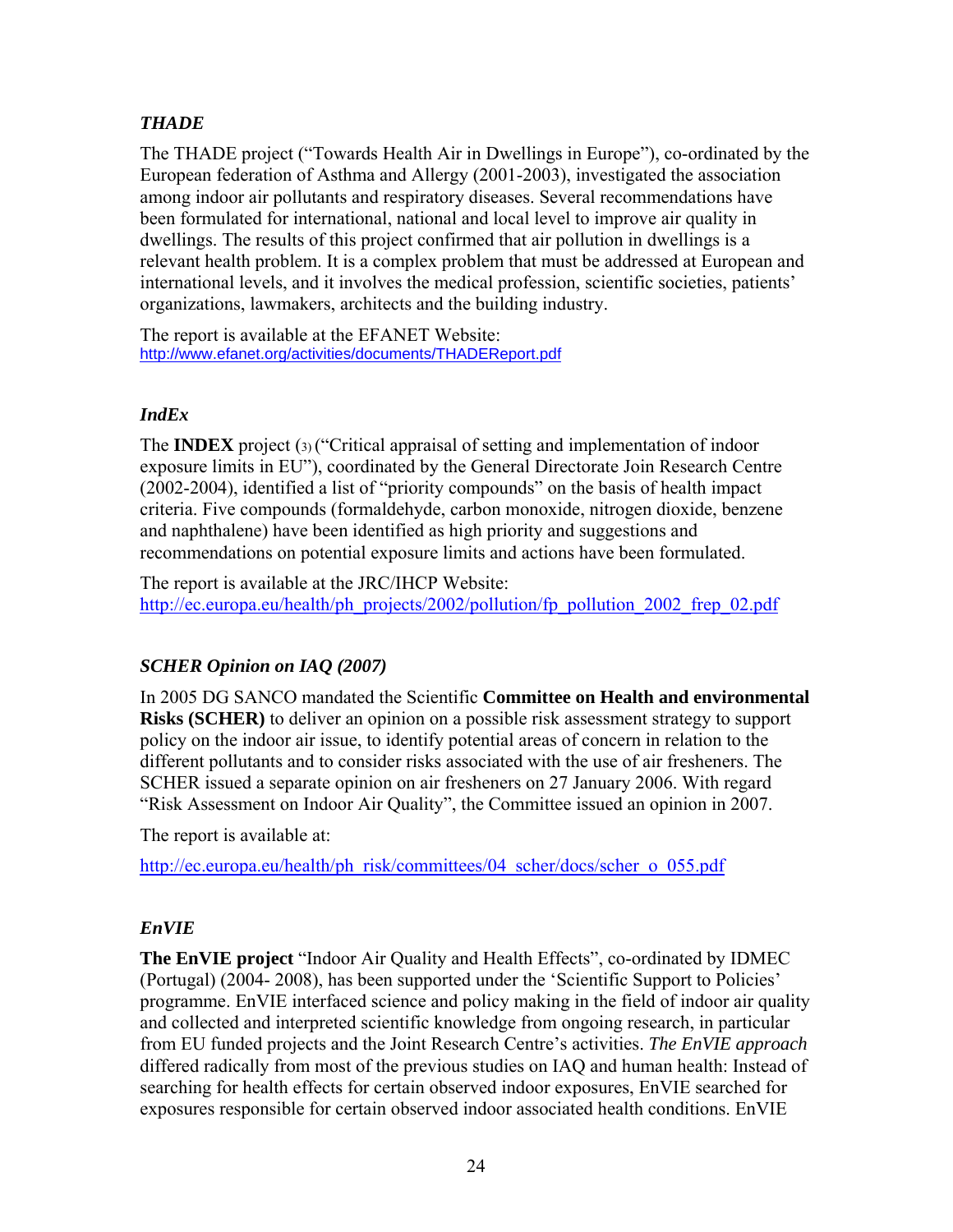started by first estimating the magnitudes of some key health impacts (BoD in DALY units) which have been associated with indoor air quality, then attributed these BoDs to the most important indoor exposures, further to sources of exposure and finally assessed the potential BoD reductions achievable by different policies, see Figure 7.

It should not be surprising that the different approach led to different prioritisation of the indoor air problems, as well. The EnVIE approach and modelling framework form the basis also for the IAIAQ assessments.

The Final Activity report of EnVIE is available at: <http://paginas.fe.up.pt/~envie/finalreports.html>

| <b>*2. Exposures</b><br>1. Effects     | Tobacco Combustion CO<br>Particles | Radon | Dampness,<br>mold, dust<br>mites, bio-<br>aerosols | <b>SIVOC<sub>S</sub></b><br>Indoor<br>chemistry<br>products |
|----------------------------------------|------------------------------------|-------|----------------------------------------------------|-------------------------------------------------------------|
| Allergic and Asthma symptoms           |                                    |       |                                                    |                                                             |
| <b>Lung Cancer</b>                     |                                    |       |                                                    |                                                             |
| Chronic obstructive pulmonary disease  |                                    |       |                                                    |                                                             |
| Airborne respiratory infections        |                                    |       |                                                    |                                                             |
| Cardiovascular morbidity and mortality |                                    |       |                                                    |                                                             |
| Odour and irritation                   |                                    |       |                                                    |                                                             |
| 3. Causes & Sources                    |                                    |       | 4. Policies                                        |                                                             |
| Outdoor Air                            |                                    |       |                                                    |                                                             |
| Building / Equipment / Ventilator      |                                    |       |                                                    |                                                             |
| <b>Consumer Products</b>               |                                    |       |                                                    |                                                             |
| Occupant behaviour & maintenance       |                                    |       |                                                    |                                                             |

**Figure 7.** The EnVIE approach, see text.

## *IAQ ranking/VITO*

The "*Ranking indoor air health problems using health impact assessment*" -study was coordinated by the VITO Institute (Belgium). This study has performed a review of exposure data for indoor air pollutants (2004-8).

The report is available at:<http://www.vito.be/VITO/Search.aspx>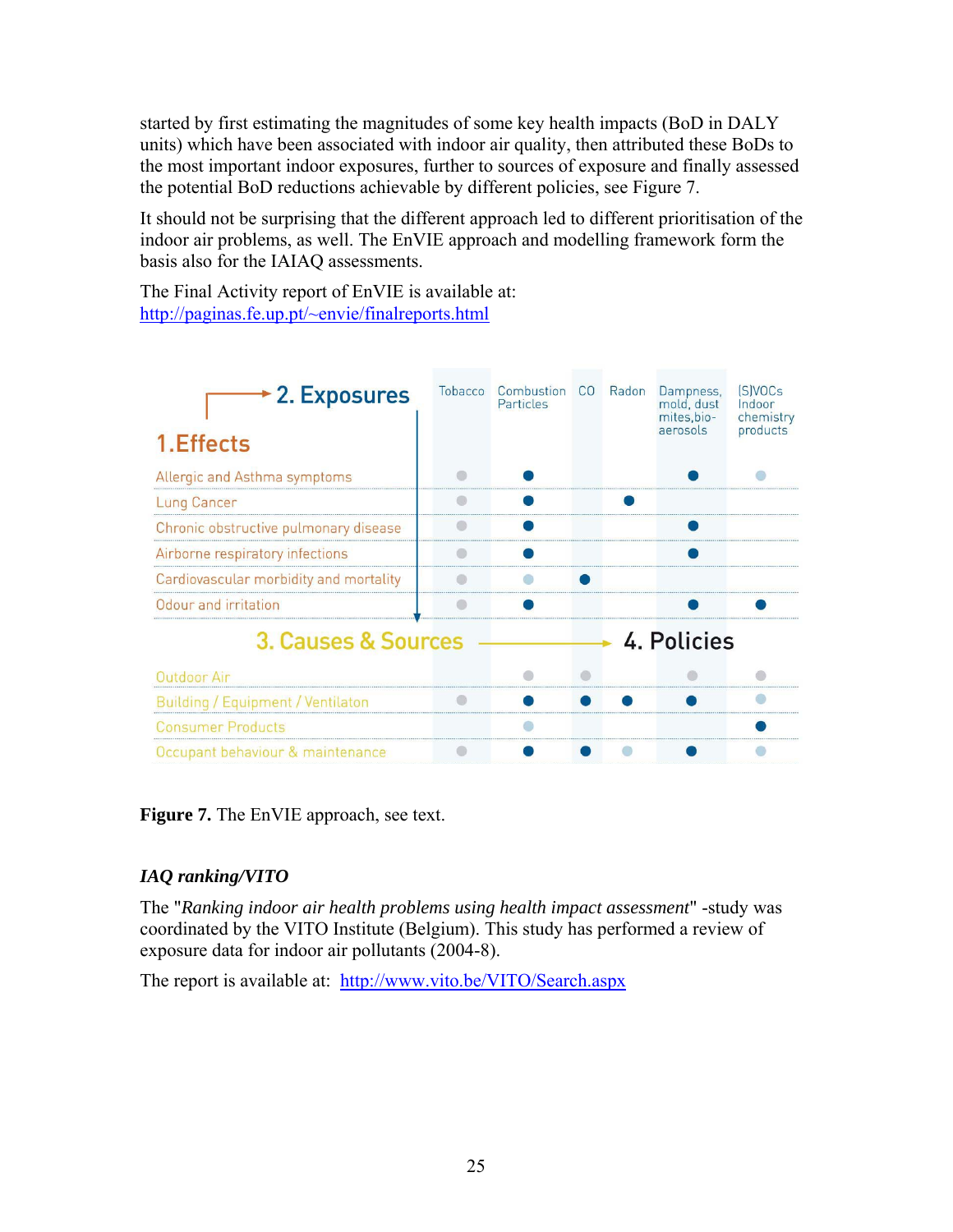## *7. New IAQ data generating EU projects*

The following EU funded projects have generated new IAQ data. They are shortly described below and rank ordered according to how many times they have been named and/or quoted in the reports of the six IAQ data compiling and assessing projects (Chpt. 2.4.). The assumption is that the data on indoor air contaminants, their levels, sources and health effects are first generated in original research, then critically reviewed and formulated into recommendations in the IAQ data compiling and assessing projects, and finally formulated into policies by Member State and EU authorities according to these recommendations. Admittedly this approach is somewhat naïve and simplifies the matters, but as it reflects the due course of action and can be followed through, we rely on it for rank ordering, if not quantifying the impacts of the projects.

## *EXPOLIS*

121 quotations in the six IAQ data compiling and assessing project reports (chpt. 2.4.): THADE (2004), INDEX (2005), EnVIE (2008) & PM-INDEX (2010) and VITO Ranking indoor air health problems…(2007) Reports, and SCHER Opinion (2007)

The EXPOLIS project (Jantunen *et al.* 1998.) was an air pollution exposure study performed among the populations of six European cities in 1996 - 8, and monitoring PM2.5, VOCs, CO, time-activity and other questionnaire data in personal, residential indoor, residential outdoor and workplace air. The results and numerous analyses thereof have been published in dozens of original articles and conference presentations already before 2004, provided unique new data and have therefore been quoted extensively in data the compiling and assessing reports.

More information can be found at: http://www.ktl.fi/expolis/

## *2. MACBETH*, *PEOPLE and AIRMEX*

9, 3 and 10 quotations respectively in the six reports

The **Macbeth** (Population exposures, indoor and outdoor concentrations of BTEX in 6 EU cities, 1997-1998, Cocheo *et al.*), **PEOPLE** (Population exposures, outdoor and indoor concentrations of benzene in 6 EU cities, 2002-2004, Ballesta *et al.* 2005) **AIRMEX** (Exposure to air contaminants in schools, day-care centres and public buildings in 11 EU cities, 2004-8, Kotzias et al, 2005, 2009) project (6) ("European Indoor Air Monitoring and Exposure Assessment Project"), funded by the General Directorate Join Research Centre (2003-) aims at: (i) identifying and quantifying the main air pollutants in public buildings, including schools and kindergartens; (ii) identifying the main sources of these pollutants; and (iii) estimating people's exposure and evaluating possible health effects due to chronic exposure to these pollutants, especially for children.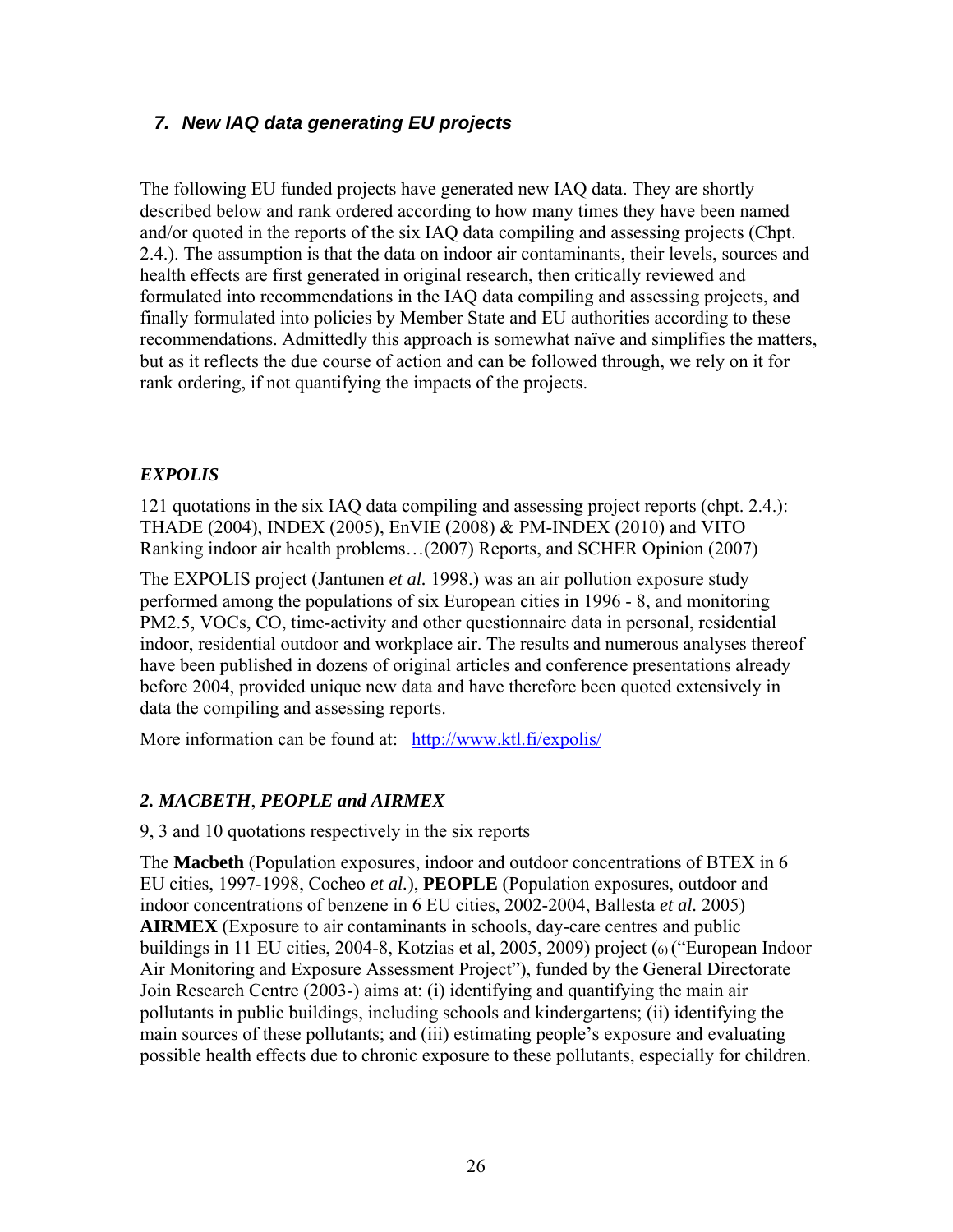## *3. EC AUDIT* Study

14 quotations in the six reports

The aim of the study was to develop assessment procedures and guidance on ventilation and source control, to help optimize energy use in buildings while assuring good indoor air quality. In nine countries, six or more office buildings were selected and studied to identify pollution sources and quantify pollution load from occupants, activities and ventilation systems. The investigation included physical and chemical measurements, questionnaires, assessment of the perceived air quality and measurement of outdoor air supply.

### *4. EU RadonMapping*

6 quotations in the six reports

This project compiles all the spatial indoor air radon data from across Europe, and, combined with the Darby *et al.* (2005) meta-analysis of radon epidemiology and radon risk assessment for Europe, provides the sole basis for the radon health risk assessment in the current project.

## *5. HESE & HESEInt*

1 quotation in the six reports

The **HESE** project (5) ("Health Effects of Schools Environment"), coordinated by the University of Siena (2002-2005), highlighted the high presence of particulate, moulds, and allergens related to poor ventilation, which appears to be extremely common in European classrooms. Poor ventilation is likely to increase airway inflammation and the risk of asthma in allergic children and could even increase the risk of sensitization in healthy schoolchildren. **HESEInt,** *Interventions on Health Effects of Health Environment,*  aims is to contribute to improve healthy growth and development of European children by improving the quality of the school environment and increasing the awareness and preparedness of European schools to cope with indoor air quality and with the special care required by children with asthma.

## *6. HOPE*

3 quotations in the six reports

## *BUMA, HealthyAIR, GERIE, RADPAR, HITEA, INTARESE (WP-3.2 Housing), HEIMTSA (IAQ case study) and IndoorExpo*

All these projects are still ongoing, they have not yet been quoted in any of the six IAQ data compiling and assessing reports, and their impacts will, therefore, be felt at some time after 2010.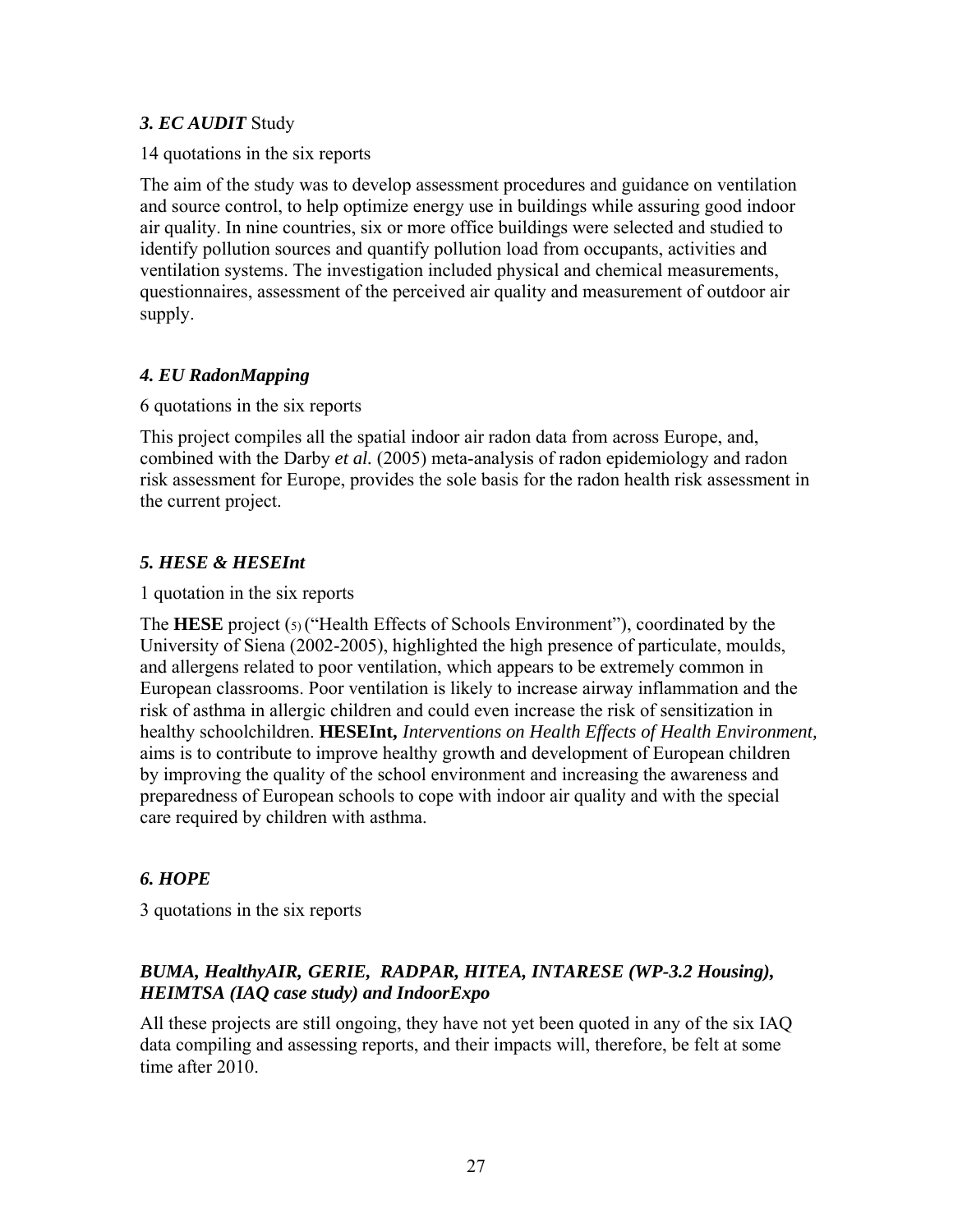The relative impacts (numbers of quotations) of the indoor data generating EU projects on the data compiling pre-normative EU projects are summarised in Table 3.

|                                                              |                  |       |       | <b>AUDIT EXPOLIS MACBETH</b> | <b>PEOPLE</b>  | HESE(INT). | <b>HOPE</b> | <b>AIRMEX</b> |
|--------------------------------------------------------------|------------------|-------|-------|------------------------------|----------------|------------|-------------|---------------|
| <b>Pre-normative data compiling EU projects on IAQ</b>       | year             | 1995  | 1998  | 2000                         | 2005           | 2005       | 2005        | 2008          |
| ECA Report 18 Evaluation of VOCflooring materialls           | 1995             |       |       |                              |                |            |             |               |
| ECA Report 21 European Interlab VOCs products                | 1998             |       |       |                              |                |            |             |               |
| ECA Report 23 Ventilation, Good IAQ & Rational use of Energy | 2003             | 3     |       |                              |                |            |             |               |
| <b>THADE</b>                                                 | 2004             | 2     | 5     |                              |                |            | 3           |               |
| <b>INDEX (INCL Update)</b>                                   | 2005             |       | 62    | 6                            |                |            |             |               |
| WHO AQG                                                      | 2005             |       | 6     |                              |                |            |             |               |
| <b>VITO IAQ Ranking</b>                                      | 2007             |       | 19    | $\overline{2}$               | $\overline{2}$ |            |             | 6             |
| <b>SCHER Opinnion</b>                                        | 2007             |       | 12    |                              |                |            |             |               |
| DG Sanco IAQ Expert Group                                    | 2007             |       |       |                              |                |            |             |               |
| EnVIE                                                        | 2008             | 4     | 5     |                              |                |            |             |               |
| <b>PM-INDEX</b>                                              | 2009             | 5     | 12    |                              |                |            |             |               |
| WHO IAQGuiodelines, Dampness & Mould                         | 2009             |       |       |                              |                |            |             |               |
|                                                              | Total quotations | 14    | 121   | 9                            | 3              |            | 3           | 10            |
|                                                              | Relative impact  | 0.087 | 0.752 | 0.056                        | 0.019          | 0.006      | 0.019       | 0.062         |

**Table 3.** Numbers of quotations and relative impacts of 7 indoor data generating EU projects on 12 pre-normative indoor EU projects.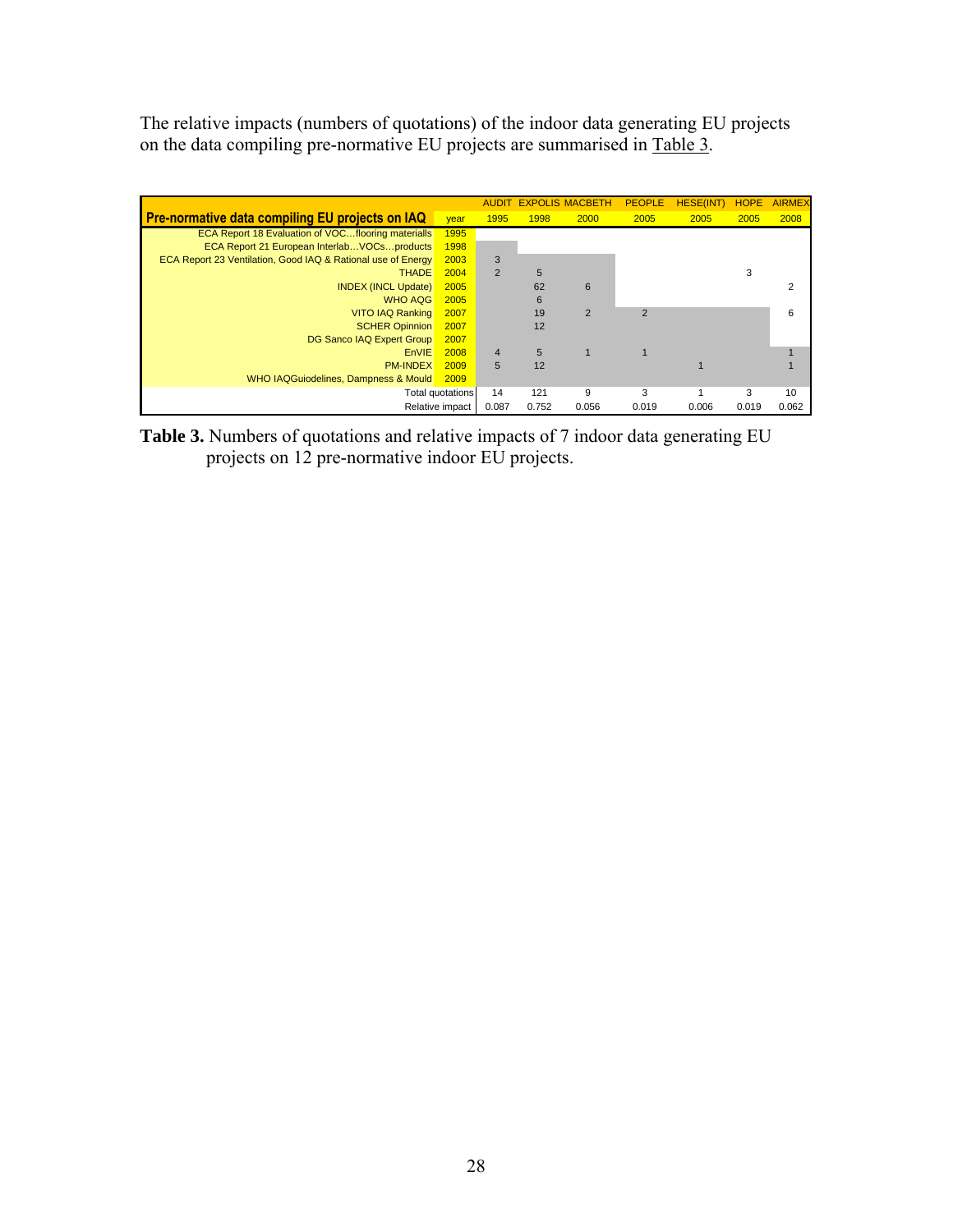## **Chapter 3. Assessment of the potential impacts of new actions**

The full potentials of strictly implemented tobacco smoke exposure control policies from public smoking ban to total indoor smoking ban including also homes and private automobiles with little children were assessed already in Chpt. 2.1. subchapter *EC Green paper on tobacco smoke, COM (2007)27, based on WHO FCTC, 2005.* While it is important to realise and acknowledge that this potential is both bigger and less costly than that of any other conceivable IAQ policy, this issue will not be dealt with again in the current chapter.

## *8. Potential impacts of the EnVIE suggested policies*

All policy assessments in Chapter 3 are based on the assumption of all else remaining equal. All else refers to population and its behaviour, activities and underlying health status, the outdoor environment, the buildings and the products used in them, i.e. the only change is the one directly induced by the policy being assessed. This assumption is reasonable for the early stages of policy implementation when the changes are still small. Big changes change also human behaviour in response, people smoking outside near the door when indoor smoking is forbidden is a good example. Other policies require decades to be thoroughly implemented across the building stock, and the assumption that all else remains unchanged for, e.g., 30 years is not reasonable. While some changes over time are rather predictable, e.g., demographics, others are not, e.g., the way mobile telephones have changed our behaviour in the past 30 years. For the purposes of our policy assessments, all these changes are ignored, and it is assumed that they do not fundamentally favour certain policies and punish others.

The first look at the BoD reduction potentials of other IAQ policies can is generated by evaluating the potentials of the policies already evaluated in the EnVIE project, but using the updated IAIAQ database and modelling framework. These ten policies, slightly modified from EnVIE are:

General policies

- Integrate IAQ into the EPBD procedure  $(3.6 \frac{9}{a})$
- Develop and apply European harmonised protocols for IAQ testing, reporting and labelling of building materials, equipment and products (5 %/a) **– Scenario 4**
- Provide systematic documentation and operating, inspection and maintenance manuals for each building and all installations which may damage the building, deteriorate IAQ or cause health risks. Assign for each building a sufficiently qualified and trained person with control of all building documentation and responsibility for all building related tasks (10 %/a)
- Mandate radon safe construction for all new buildings  $(1.8 \frac{\frac{9}{6}}{a})$

Outdoor air pollution penetration policy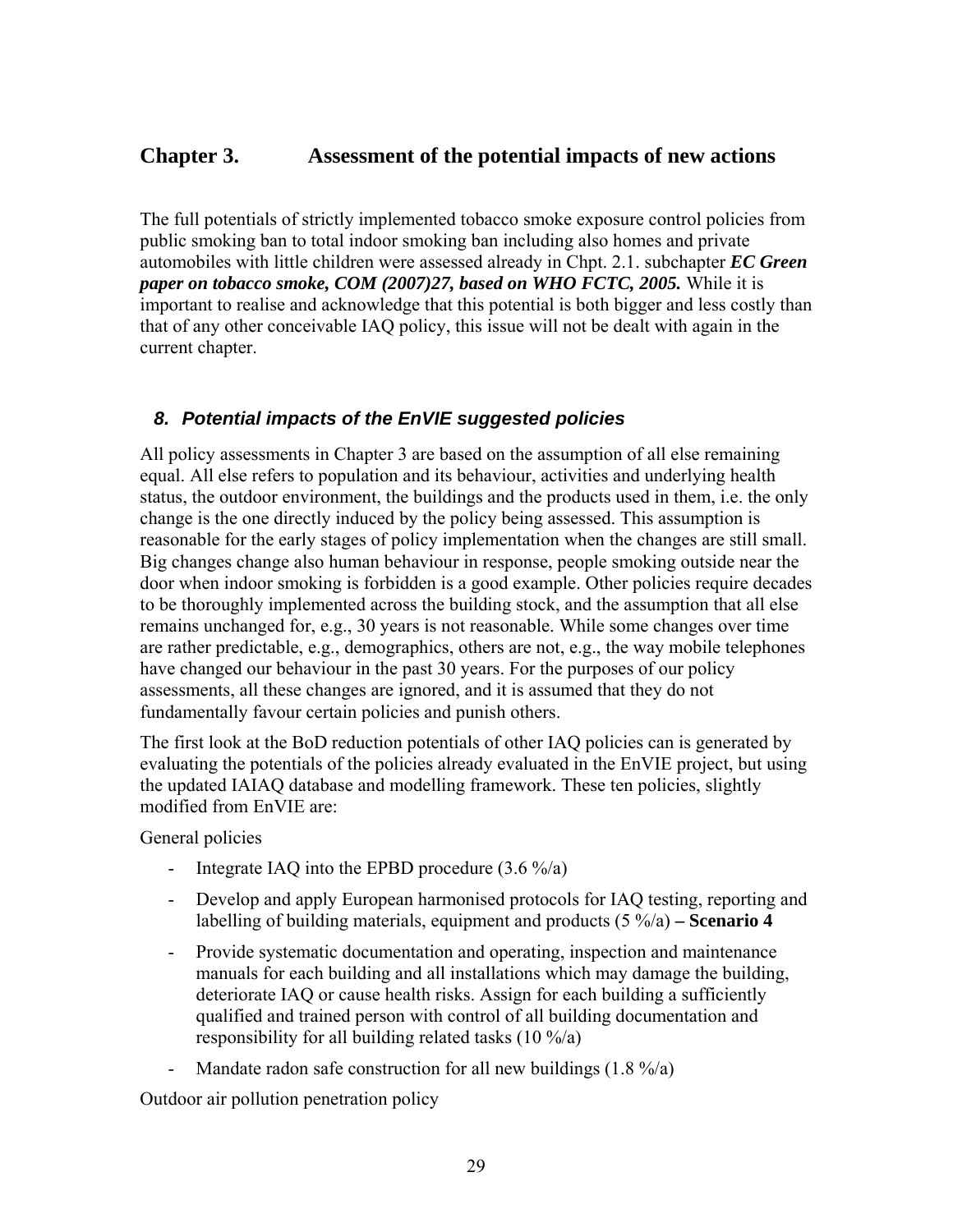- Apply tight building envelopes, balanced ventilation and air cleaning for all new/renovated buildings when ambient air quality does not meet EU air quality directives or WHO AQGs (1.8 %/a)

Heating and combustion installations policy

Ban all unflued combustion heaters, equip gas stoves with exhaust hoods and fans, mandate CO detectors and regular maintenance/inspection for all combustion devices (10 %/a) **– Scenario 5**

Ventilation and air conditioning policies

- Develop health based ventilation guidelines to control exposure to pollutants from indoor and outdoor sources, indoor moisture and ensure comfortable indoor temperature  $(3.6 \frac{\%}{a})$
- Mandate regular inspection and maintenance for all ventilation and air conditioning systems  $(10 \frac{9}{6})$

Water systems and dampness control

- Develop moisture control guidelines for building design and maintenance to prevent persistent dampness and hidden and visible mould growth (5 %/a)
- Provide kitchens, bath- and laundry rooms with controlled extract ventilation, bath- and laundry rooms also with waterproofed surfaces (5 %/a)

These and other IAQ policies differ in many ways other than their impact on public health, which have significant impacts on their feasibility and effectiveness, such as:

- **Time and cost:** Some policies can be implemented quickly and cheaply, while others require decades and are very expensive – except when implemented along normal renewal and renovation schedules. Policies which provide only marginal health benefit may still be quite cost effective.
- **Invasiveness:** Some policies affect only certain product manufacturers, while others set requirements on every citizen.
- **Interdependence:** Estimated policy benefits cannot be summed because they more or less – overlap, depend on and sometimes even contradict each other.
- **Individual vs. population:** The current assessment focuses solely on Europe wide public health issues. Policies that appear marginal for public health may be critical for individual risks – and vice versa.

In addition to cost and invasiveness, the time scale of the implementation is critically important. Policies which can be implemented overnight by posting a sign, such as **NO SMOKING**, are likely to be much more efficient than policies which require rebuilding of the entire building stock. A policy of the former kind is also fast and cheap to repeal or change, if found to be erroneous (not likely for smoking bans). A policy of the latter kind may bring significant long term health benefits, but it will take decades – until the whole building stock has been replaced or renovated – before the benefits materialise in full. Hardly any specific building construction, management or IAQ policy will stay in effect sufficiently long.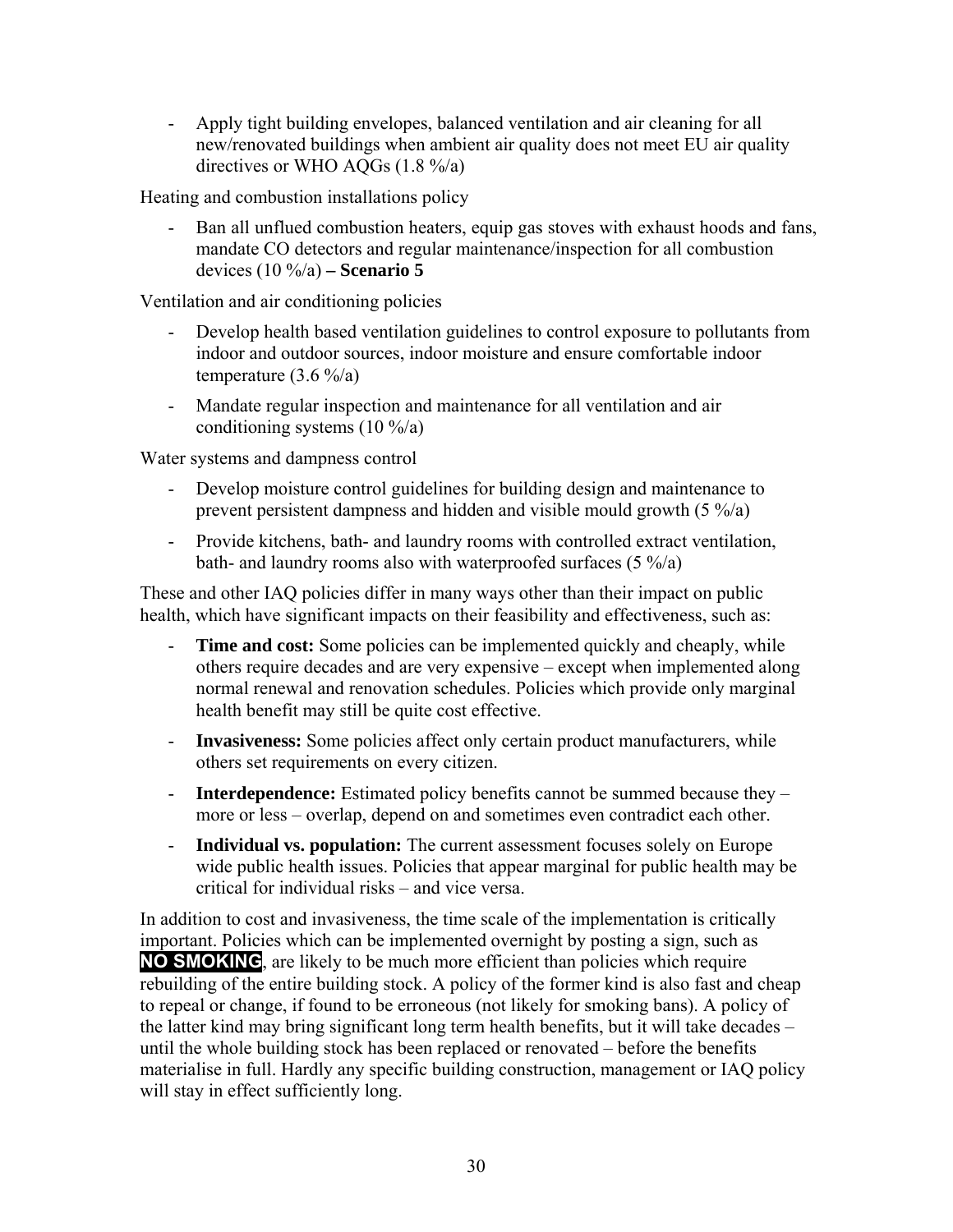- Policy which is implemented in only new or extensively renovated buildings exerts its influence at  $1.8 - 3.6 \%$ /a
- Policy which is implemented on furnishings, carpets, paints, etc. exerts its influence at  $5 - 10\%$ /a
- Policy which is implemented on household chemicals, behaviour, etc. may exerts its full influence in less than one year, i.e. at 100 %/a

To conduct a meaningful comparison of the policies we have estimated for each an annual impact penetration percentage, and the health impact of each is assessed at the  $10<sup>th</sup>$ year of its implementation.

The exposure and health impact of any policy is estimated using the IAIAQ Modelling Framework and estimating by an expert panel how much each particular policy could reduce the indoor air contamination released from each of the source categories at the time of its full implementation through the entire building stock, and then by modelling the impact ion the  $10^{th}$  year as explained above.

Figure 8 presents the health benefits in EU-26 in DALY/year which according to our  $\overline{\text{modelling}}$  exercise could be achieved in the  $10^{\text{th}}$  year of implementation of each of the ten policies



**Figure 8.** Potential DALY/year benefits at the  $10<sup>th</sup>$  year of implementation of 10 IAQ policies in EU-26 (for DALY/year\*million, divide by 484 [million inhabitants], i.e. 400 000 DALY/year corresponds to ca. 2000 DALY/year\*million)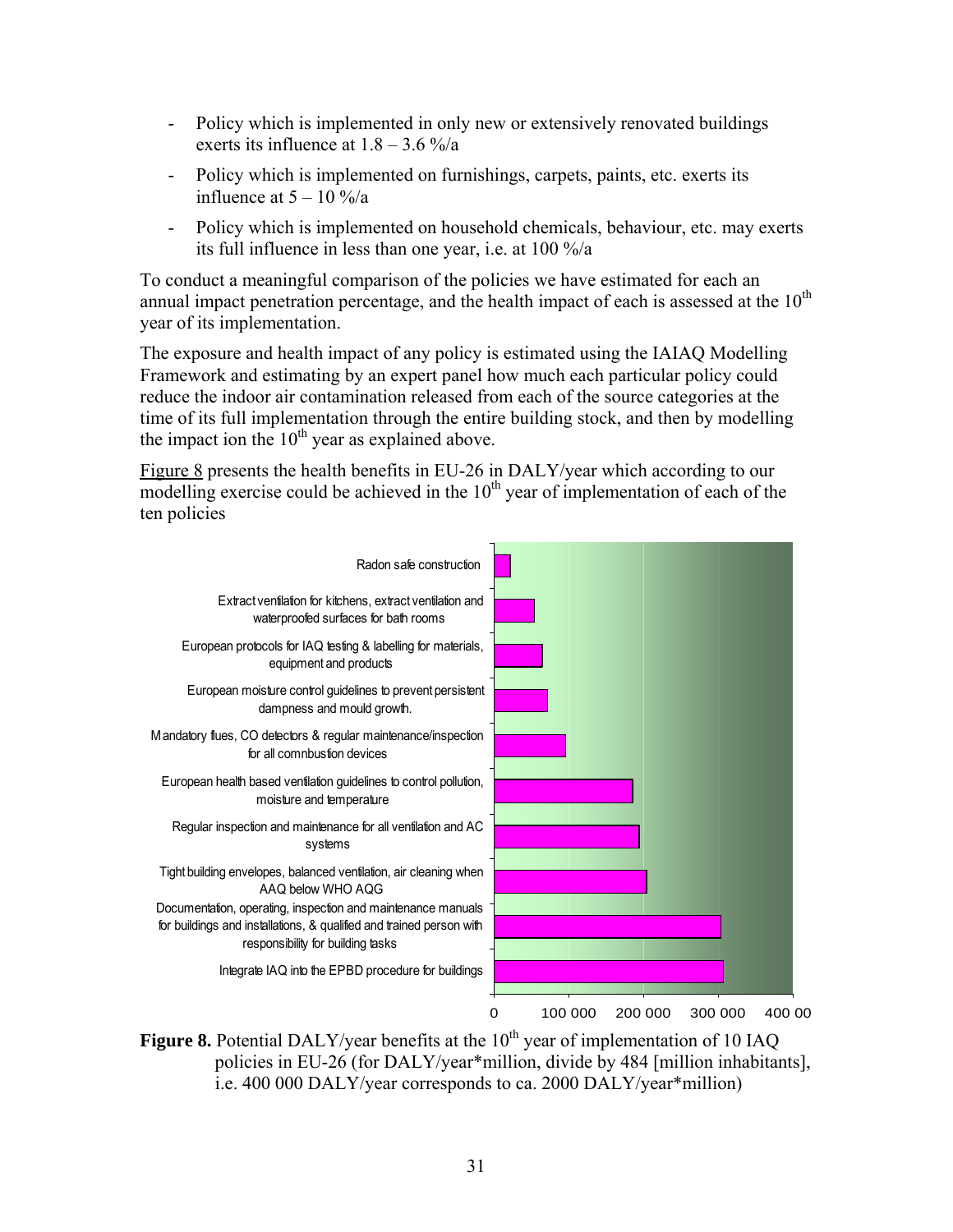As explained, some of the policies are broad others focused, some are procedural others technical, etc. Much more than mere numbers should enter into policy comparisons. All these factors need to be taken into account when evaluating, selecting and implementing the policies.

An interesting European perspective into the policy assessment can be created by looking at the distributions of the health benefits normalised for one million inhabitants (DALY/year\*million) between different countries. Figure 9 presents this comparison by showing the national minima,  $1<sup>st</sup>$  quartiles, medians,  $3<sup>rd</sup>$  quartiles and maxima of the BoD reductions achievable by the 10 policies within the 484 million citizens of the 26 EU countries. While it is logically obvious that the benefits are larger in the fourth than in the first quarter, it is still surprising that this difference can approach an order of magnitude for many of the policies.

As one could expect, the countries with the highest benefit potentials are the countries in Eastern and South-Eastern Europe (see Figures 4 and 5) which currently exhibit the poorest housing conditions, highest ambient air pollution, and highest use of solid fuels for cooking and heating. Radon exposure produces smaller differences between countries but huge differences within countries. The fact that we observed only small country differences provided by dampness control policies is more due to poorly comparable dampness statistics than real absence of such differences.



**Figure 9.** Distributions of the national public health benefit potentials of the 10 assessed policies in the  $10^{th}$  year of implementation (DALY/year\*million) within the EU-26 countries. Levels from left to right:  $min - 1<sup>st</sup>$  quartile – median – third quartile – max.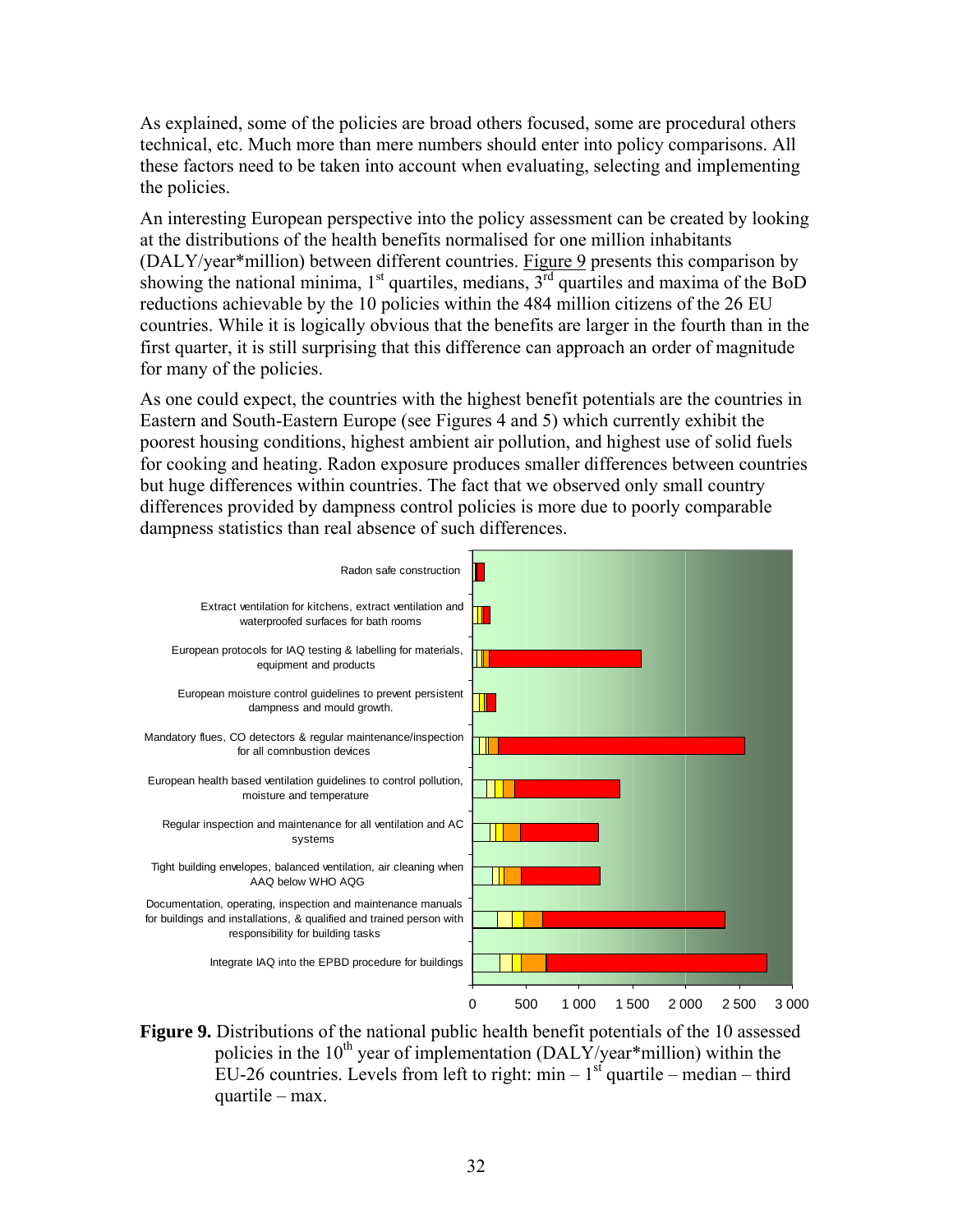## *9. Health benefits of the IAIAQ Policy Scenarios 2000 - 2020*

First, the potential public health benefits of the seven IAIAQ policy scenarios were assessed using the modified EnVIE IAQ & Health Impact assessment tool.

Two of the policy scenarios,

**Scenario 4:** Develop and apply European harmonised protocols for IAQ testing, reporting and labelling of building materials, equipment and products

**Scenario 5:** Ban all unflued combustion heaters, equip gas stoves with exhaust hoods and fans, mandate CO detectors and regular maintenance/inspection for all combustion devices.

were already assessed and presented in Chpt 3.1

**Scenario 3**: Prepare EU future action on IAQ, linking to WHO IAQ Guidelines

is not assessed quantitatively.

In Chpt 3.1. impacts of the EnVIE proposed policies were evaluated at the  $10^{th}$  year of implementation. In the current chapter, instead, the impacts of the IAIAQ defined scenarios and related policies are assessed for selected calendar years from 2000 to 2020.

In Chpt 2.1., the total BoD in EU-26 due to exposure to contaminants in indoor air was estimated to be ca. 2 MDALY/year, or in average ca. 4 000 DALY/year\*million. The potential reductions of these risk levels analysed for individual policies/regulations and IAIAQ policy **scenarios, 1,2,4, 5, 6 and 7**, are presented in Table 4. These risk reductions could be achieved in years 2005…2020, and at the time in the more distant future when each of these policies has been completely implemented throughout the entire building stock of EU-26.

Needless to say, health benefits of no policy will begin to materialise before the policy is enacted and implemented. The annual rate of implementation of building related policies ranges from 2 %/year or less for policies on building constructions and materials up to 100 %/year (e.g. smoking bans). For other building and indoor air policies the annual implementation rates fall between these two extremes. For existing policies the first implementation year was assumed to be the year following the legislation. All assessed future policies are assumed to be implemented from year 2011 onwards, because we have no basis for selecting any other year, or different years for the different policies.

When reading and interpreting the data on  $Table 4$ , it is important – once again – to keep in mind that the health benefits of different and in particular of alternative policies cannot be summed. The sum effect of any multiple policies is in all likelihood greater than the higher individual policy effect but smaller than their sum.

The table demonstrates on one hand how slow most of these processes are – only few policies could reach as much as half of their potentials by 2000, and others would reach only one fourth – and on the other hand that more than half of the DALYs lost today due to indoor air exposures could ultimately be prevented by the assessed policies.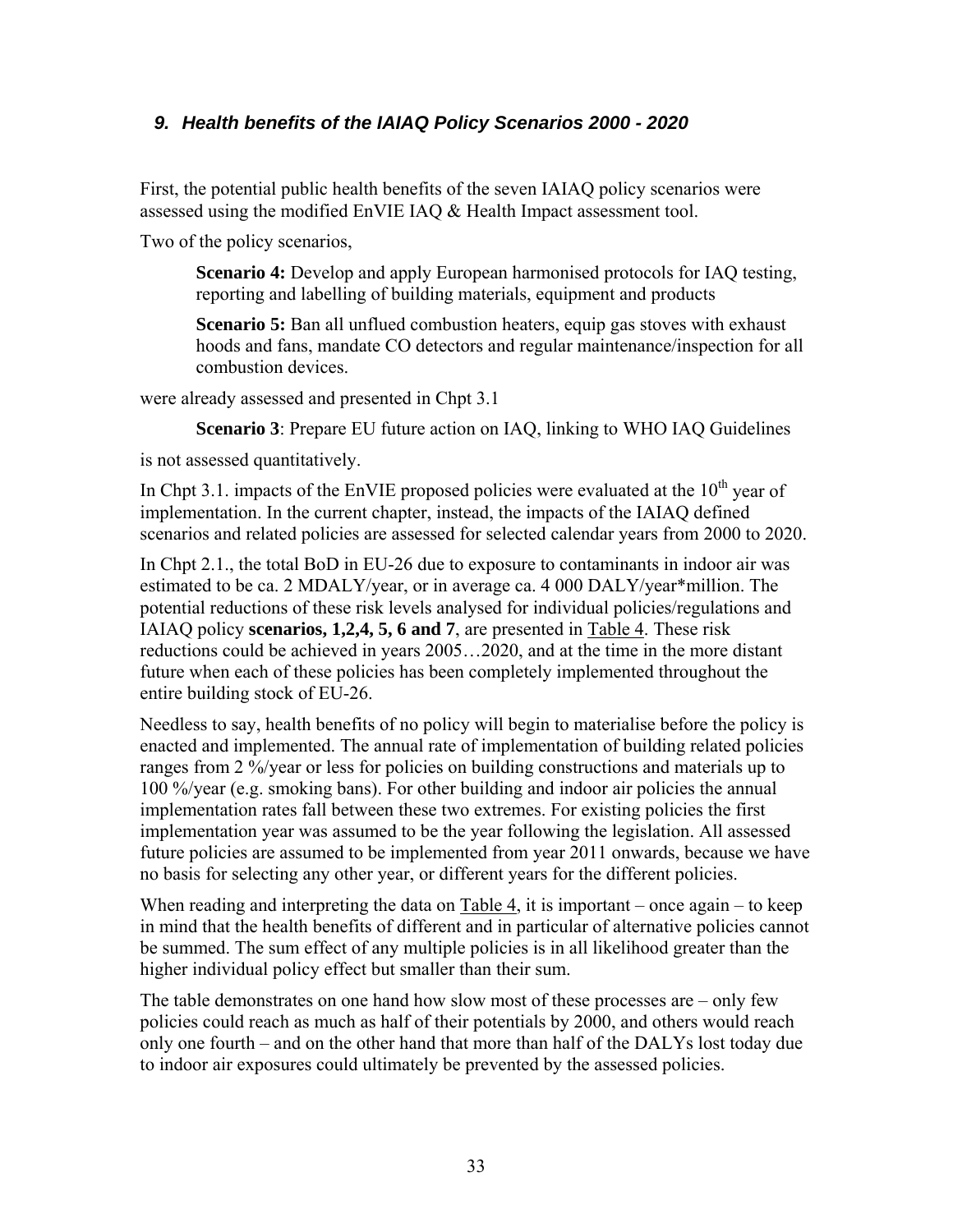| <b>Existing or proposed EU-regulation and respective</b>                                               |         |          |      |      | Annual health benefit in DALY/million in year |      |                 |
|--------------------------------------------------------------------------------------------------------|---------|----------|------|------|-----------------------------------------------|------|-----------------|
| <b>IAIAQ Scenario</b>                                                                                  | vear    | 2000     | 2005 | 2010 | 2015                                          | 2020 | $\infty$        |
| CPD (89/106/EEC Construction Products), Scenario                                                       | 2 0 0 0 | $\Omega$ | 35   | 70   | 100                                           | 120  | 400             |
| GPSD (2001/95/EC General Product Safety), Scenario 1                                                   | 2 0 0 2 |          | 2    | 5    | 6                                             | 7    | 9               |
| <b>EPBD (2002/91/EC Energy Performance of Buildings), Scenario</b>                                     | 2 0 0 3 |          | 60   | 190  | 300                                           | 400  | 800             |
| REACH (EC/1907/2006 Chemicals), Scenario 1                                                             | 2 0 0 7 |          |      | 5    | 10                                            | 13   | 17              |
| <b>REACH implementation with focus on IAQ, Scenario 2</b>                                              | 2011    |          |      |      | 10                                            | 15   | 30 <sup>°</sup> |
| CPD+GPSD+ Integration of IAQ impacts of indoor combustion<br>equipment into CPD&GPSD, Scenario 2       | 2 0 1 1 |          |      |      | 100                                           | 180  | 600             |
| European harmionised protocols for IAQ Ibling of building & indoor<br>materials & products, Scenario 4 | 2011    |          |      |      | 60                                            | 120  | 300             |
| Ban on unflued combustion, CO detectors, regular<br>maintenance&inspectiuon, Scenario 5                | 2011    |          |      |      | 100                                           | 180  | 300             |
| <b>EPBD + Integration of IAQ into EPDB recast Scenario (</b>                                           | 2011    |          |      |      | 160                                           | 350  | 1200            |
| Integration of IAQ into EU Climt Act & Renwbl Enrg Pckg & Recast of<br><b>Energy Ibl. Scenario</b> 7   | 2011    |          |      |      | 300                                           | 600  | 2 0 0 0         |

**Table 4**. Temporal increase of the annual public health benefits of the alternative IAIAQ policy scenarios in EU-27 as the implementation of the different policies slowly saturate the building stock.

## *Baseline: No new EU actions*

#### *Scenario 1***: Current actions continued at 2010 level**.

Four current policies are included in this scenario. Even in the absence of any new developments, their public health benefits would continue to increase far into the future and could reach significant levels.

The impacts of GPSD and REACH appear to be quite small in comparison to CPD and EPBD. GPSD and REACH focus on specific chemicals rather than air pollutants from indoor combustion and outdoor sources, mostly other exposure pathways than indoor air and safety as much as health issues. Besides, the benefits are limited to the use of certain new building equipment and household products, i.e. only a fraction of the buildings at any given time. Their overall public health benefits, however, are expected to be significant with indoor air playing only a marginal role in the total impact.

The impact of EPBD, on the other hand, appears particularly large. The health benefits are expected to come from reduced outdoor air pollution, reduced penetration of outdoor pollution indoors and reduced or eliminated emissions from indoor combustion equipment, i.e. they affect IAQ in all or most buildings, and target the most harmful sources and contaminants. The impacts of CPD and EPBD are not additive, they overlap significantly.

*The assessment does not take into account the – quite real and poorly predictable – risks from increasing the energy performance by reducing ventilation, changing building physics, and relying on new products and increasingly complex technologies, which neither builders, nor building managers or occupants may properly understand. Such risks were the source of much of the infamous IAQ problems of the 1980's, and although much has been learned since then, their re-emergence can in no way be ruled out*.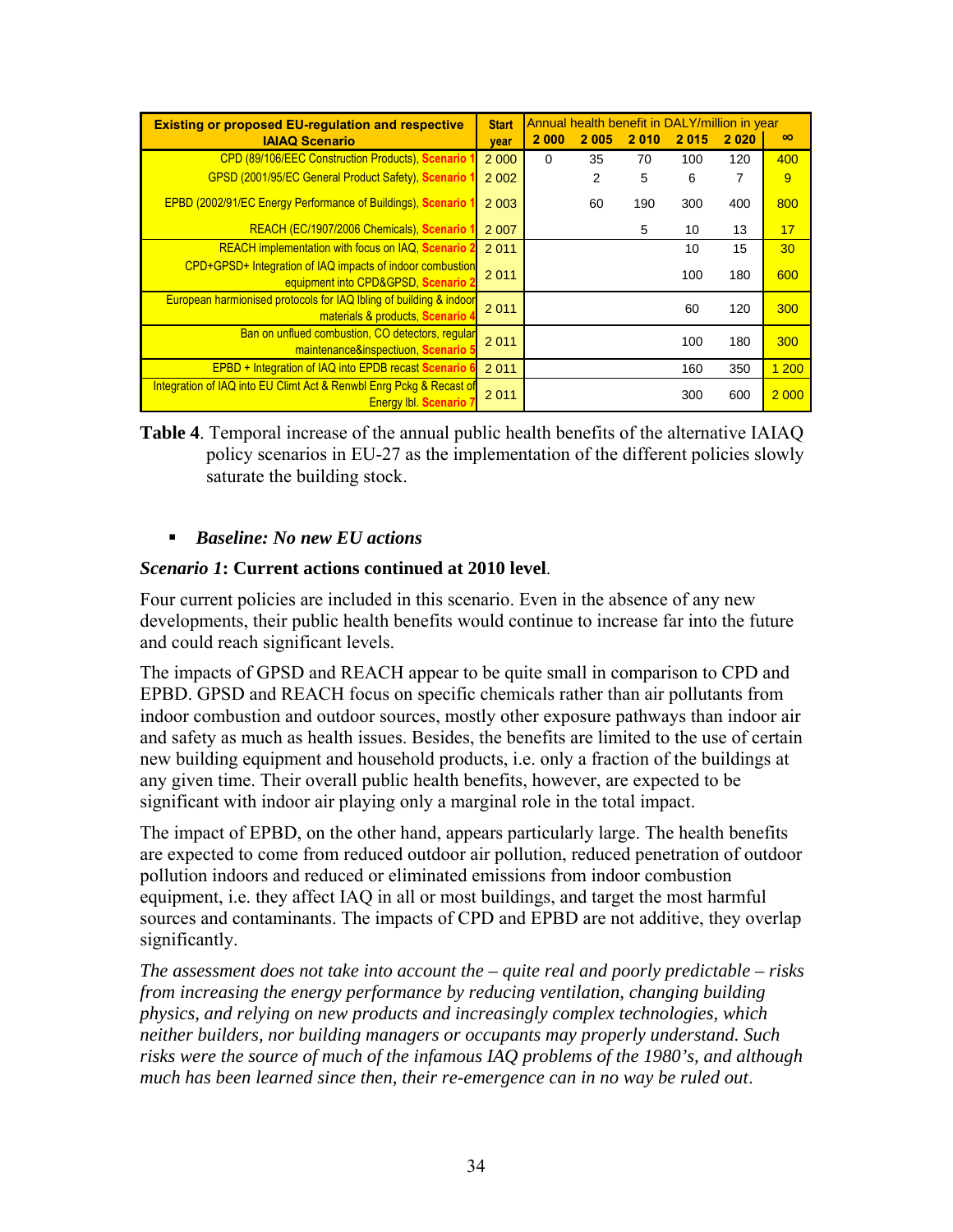## *Scenario 2***: Current IAQ Action Plan continued from 2010 onwards**

This scenario, which is still based on current policies, points out how the benefits of REACH, CPD and GPSD can be increased by enhancing the IAQ point of view and targeting also the impacts of indoor combustion equipment in their formulations and applications. It also points out the benefits of broad integrated IAQ policies.

## *New activities focused on IAQ & health issues*

## *Scenario 3***: European future action on IAQ**

This is not a scenario in the same sense as the others, and its public health or risk reduction benefits cannot be modelled like those of the other scenarios. The future actions should be based on a comprehensive and balanced understanding of the IAQ and public health community and help the decision makers to move forward in the development of IAQ policies, and – maybe more importantly – to appropriately consider IAQ in the formulation and implementation of other policies which would have the potential of either improving or deteriorating IAQ. EPBD and the EU Climate Action and Renewable Energy Package are prime examples of such policies, but also a variety of other policies relating to issues ranging from fire protection to pest control may exhibit such potentials.

## *Scenario 4***: Integration of European harmonised protocols for IAQ labelling for building materials, equipment and products into CPD**

This scenario assesses the additional benefits of one specific IAQ policy, which would require the testing and labelling of all building materials, equipment and products, and integrate this requirement into CPD. The estimated additional health benefits would essentially double the public health benefits of CPD,

## *Scenario 5***: Integration of EU wide regulation on indoor combustion equipment into CPD and GPSD**

This scenario defines a ban on all unflued / unvented indoor combustion equipment, and for all indoor combustion equipment a Europe wide testing and approval procedure, a mandatory and scheduled inspection and maintenance programme, and installation of a CO-detector/alarm. The scenario is expected to reduce both ambient and indoor air pollution, and virtually eliminate the risks of CO poisoning in the home. Because combustion is a major source of indoor air contamination, and parts of the policy could be implemented quite rapidly, this scenario would provide significant public health benefits relatively quickly.

 *Coordinated actions involving health and other relevant sectors Scenario 6***: Integration of IAQ into the EPBD**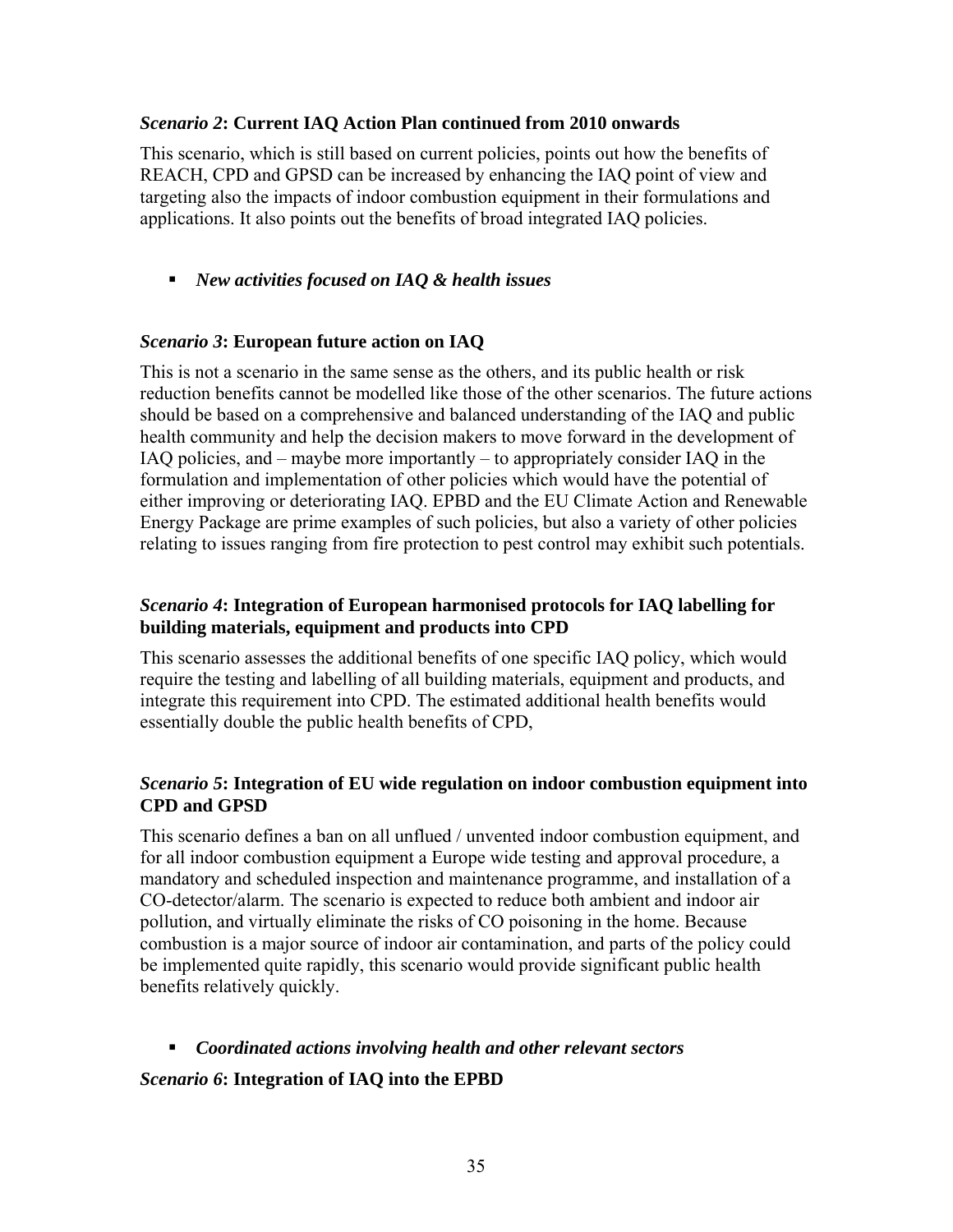This scenario defines that EPBD is revised and IAQ is considered at every step in the revision. Its public health benefits materialise at the rate the buildings are replaced, renovated and their heating units are replaced. The scenario would reduce direct indoor emissions from combustion equipment (and building materials), improve ambient air quality via reduced fuel combustion, better, lower emission combustion units and cleaner fuels, and reduce penetration of outdoor pollutants indoors by advanced energy recycling ventilation technologies, i.e. it is expected to significantly influence the most common sources of the highest risk indoor contaminants, fine particulate matter and other combustion products. Consequently its benefits would not build up very rapidly, but could ultimately become very important.

It is assumed that this scenario would also avoid the risks discussed in the context of Scenario 1.

#### *Scenario 7***: Integration of IAQ into the EU Climate Action and Renewable Energy Package [6], and Recast of the energy labelling directive**

This scenario is defined as an enhanced variant of the previous scenario (6), with drastic improvements on urban ambient air quality, outdoor pollution filtration and elimination of indoor emissions from heating and cooking equipment. It has a potential of ultimately reducing the BoD from indoor air contaminants by half. For this potential to materialise, however, IAQ and human health needs to be considered at every step of the implementation of the EU Climate Action and Renewable Energy Package.

*Without such consideration, (i) straightforward energy conservation actions, such as further insulation of the buildings, reduced ventilation, smaller residences, more concentrated cities, (ii) single minded actions to reach the ambitious renewable energy targets by increasing domestic wood burning, and (iii) rushing towards the 20-20-20 objectives without adequate research, development and field testing programmes, the outcome could be a significant increase and not a decrease in the BoD due to contaminated indoor air.* 

## *10. Potential impacts of the selected data generating and pre-normative IAQ related EU projects on public health in the EU-26 until 2020*

In the following sub-chapters the impacts of 7 EU financed new indoor data generating projects (AUDIT, EXPOLIS, MACBETH, PEOPLE, HESE(INT), HOPE and AIRMEX), 12 EU financed data compiling pre-normative projects/programmes (ECA Reports 18, 21 & 23, THADE, IndEx, WHO AQG 2005, VITO IAQ Ranking, SCHER Opinion, DGSanco IAQ Expert Group, EnVIE, PM IndEx, and WHO IAQG Dampness & Mould) via the implementation of six (of the seven) policy/regulation scenarios are assessed. The assessments are based on the following modelling assumptions, all of which more or less simplify the reality**:**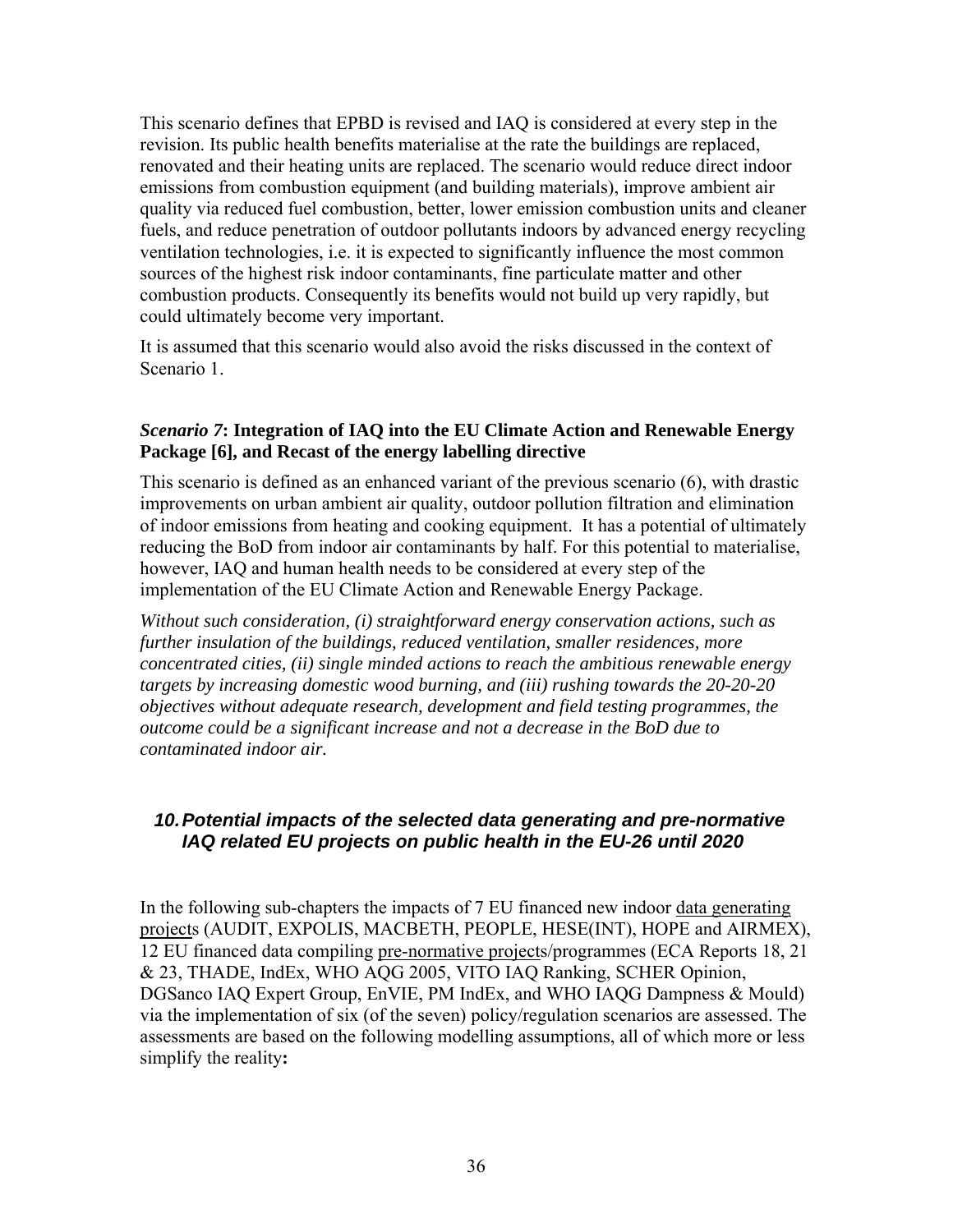- A data generating project influences public health only by 1) being referred to in a prenormative data compiling EU-project, which 2) precedes the formulation of an EUregulation dealing topically with the issues covered in the pre-normative project.

*This is a gross simplification because (i) a data generating project may influence pre-normative projects already before its final report and further results are published, (ii) because a pre-normative project may influence the implementation of an earlier regulation, and (iii) a data generating project may influence a regulation and its implementation also directly, bypassing the pre-normative project reports.* 

- The relative weigh of the influence of a data generating project on a pre-normative project is proportional to the number of times the former is referred to in the final report of the latter

*This approach is rather close to the 'citation index' and shares its simplicity and limitations.* 

- The relative weigh of influence of a pre-normative EU-project on a regulation is 1 (one) if it precedes and is topically linked to the regulation, and otherwise it is 0 (zero)

*This definition is reasonable for the zero case, but a gross simplification for all other cases because it ignores the real differences between them, which should range 0 … 1 – see the identical assessment results in Table 7. This judgement, however, should be based on expert elicitation process, and would still be difficult.* 

- On one hand, it is clear that all public health benefits that can be assigned to EU policies/regulations affecting IAQ, cannot be attributed to a limited set of pre-normative EU-funded IAQ projects, and its is equally clear that all health benefits that could be attributed to these pre-normative IAQ projects, cannot be further attributed to the limited set of original data generating EU-funded IAQ projects which are quoted in their reports. On the other hand it is fair to assume, that both of these attributable benefits are significant. We have no way to analyse or predict the actual attribution of each projects health benefits to each following step, we arbitrarily assume that:

-- All of the listed data generating EU-projects combined are responsible for [a maximum of] 1/2 of the impact of the pre-normative projects

- -All of the listed pre-normative EU-projects combined are responsible for [a maximum of] 1/2 of the public health impact of any regulation

*These impacts are assumed to be significant, different for different data generating and pre-normative projects, difficult to quantify, but surely less than 1.0. The selected value of 1/2 is arbitrary.* 

Table 5 presents the estimated maximum public health benefits of the pre-normative data compiling EU projects via the IAIAQ policy scenarios, assuming complete long term implementation of only those policies in effect in 2005, in 2010 and in 2015, e.g. in the column titled 'Policies of 2010' the benefits apply for a much later year, when these policies have been completely implemented through the entire building stock, but no new policies are enacted after 2010.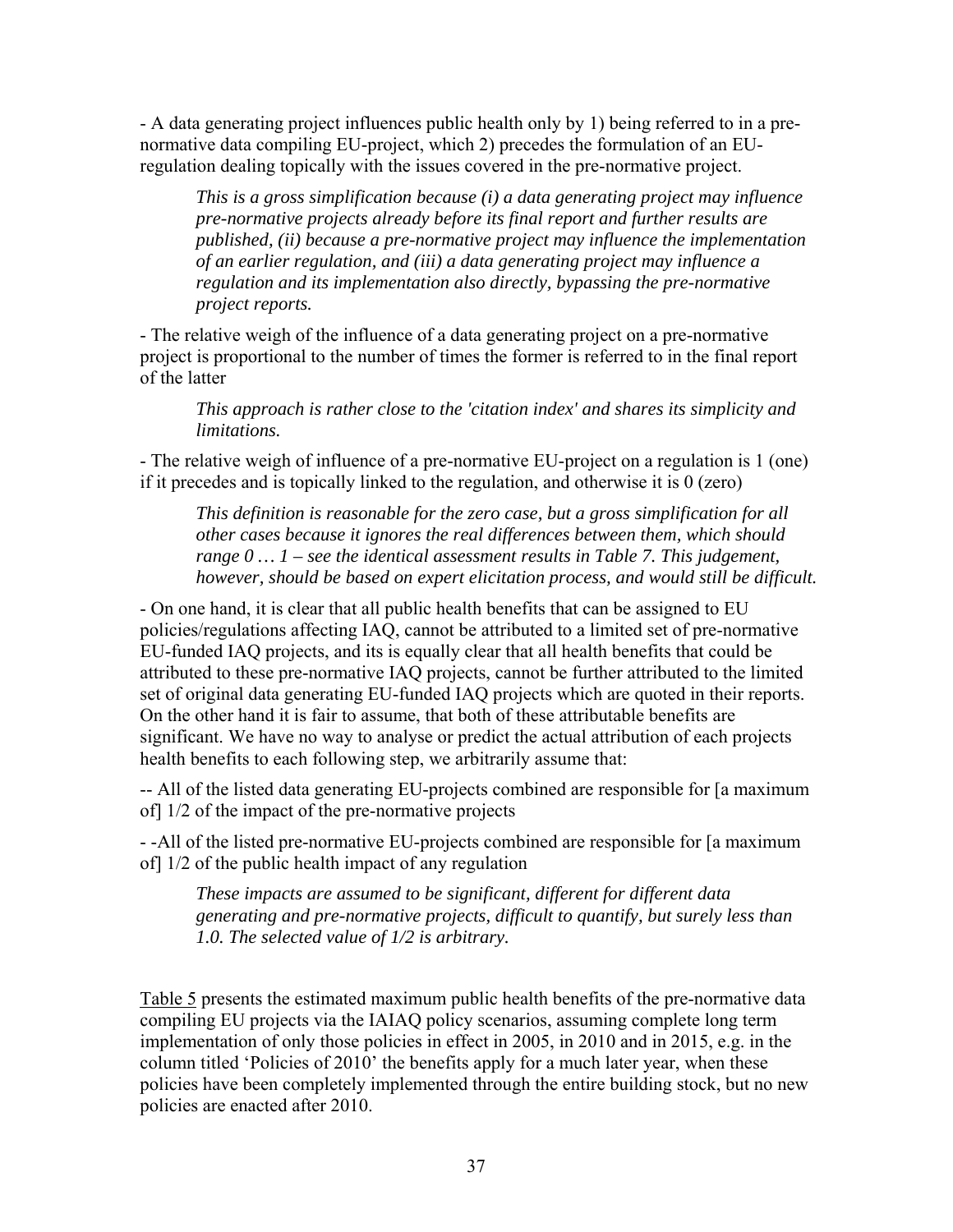According to our assessment logic the 7 included indoor data generating EU-projects influence the policies and their benefits via the 12 data compiling projects. It is therefore possible to also assess the respective potential benefits of the data generating projects. These results are presented in table 6, below.

|                  | Project max impact at full<br>implementation DALY/year*million |                                 |
|------------------|----------------------------------------------------------------|---------------------------------|
| <b>Project</b>   | 2010                                                           | Policies of Policies of<br>2015 |
| <b>AUDIT</b>     | 150                                                            | 300                             |
| <b>EXPOLIS</b>   | 350                                                            | 700                             |
| <b>MACBETH</b>   | 14                                                             | 30                              |
| <b>PEOPLE</b>    | 7                                                              | 17                              |
| <b>HESE(INT)</b> | 5                                                              | 10                              |
| <b>HOPE</b>      | 25                                                             | 50                              |
| <b>AIRMEX</b>    | 13                                                             | 35                              |

**Table 6.** Potential annual health benefits in EU-26 of the 7 evaluated data generating EU-projects full long term (saturation) implementation 4 existing and 5 proposed EU policies/regulations.

As explained before, the evaluation (Table 5) of the policy impacts and – via the policies – the potential

public health impacts of the pre-normative EU projects is very rude, based only on the timing and the presence or absence of topical connection between the policy and the project. Consequently one should only expect a low level of impact differentiation. At the high end are ECA Report 23, the THADE, INDEX and EnVIE reports and the WHO Air Quality Guidelines. The other EU-projects are estimated to exhibit lower impacts either because of their too late appearance to influence earlier policies, narrow topical coverage or focus on issues which do not have the highest public health significance in relation to indoor air.

The assessment logic of the impacts of the original data generating EU projects on public health via the pre-normative EU-projects and EU policies/regulations can is similar to the one above, but instead of yes/no impact the actual number of references to project N divided by the number of references to all of the seven projects can now be used to estimate the impact of each data generating EU-project on each pre-normative EU-project. The first step of this assessment, from the data generating EU-projects to the prenormative EU-projects is found earlier in Table 3. The full chain assessment from the data-generating EU-projects to estimated public health impacts (Table 6) points out much larger differences within the data-generating EU-projects than within the pre-normative EU-projects. Most of this increased differentiation is due to the assessment logic.

The AUDIT and EXPOLIS projects have the advantage of having been reported in 1995 and 1998 respectively. Consequently the have been able to influence the development of many more policies than, e.g., PEOPLE and AIRMEX, reported in 2005 and 2008. EXPOLIS also covered all indoor air contaminants of interest, except radon and bioaerosols, analysed their sources and developed exposure models – therefore resulting in quotations in the context of most diverse IAQ interests (Table 3).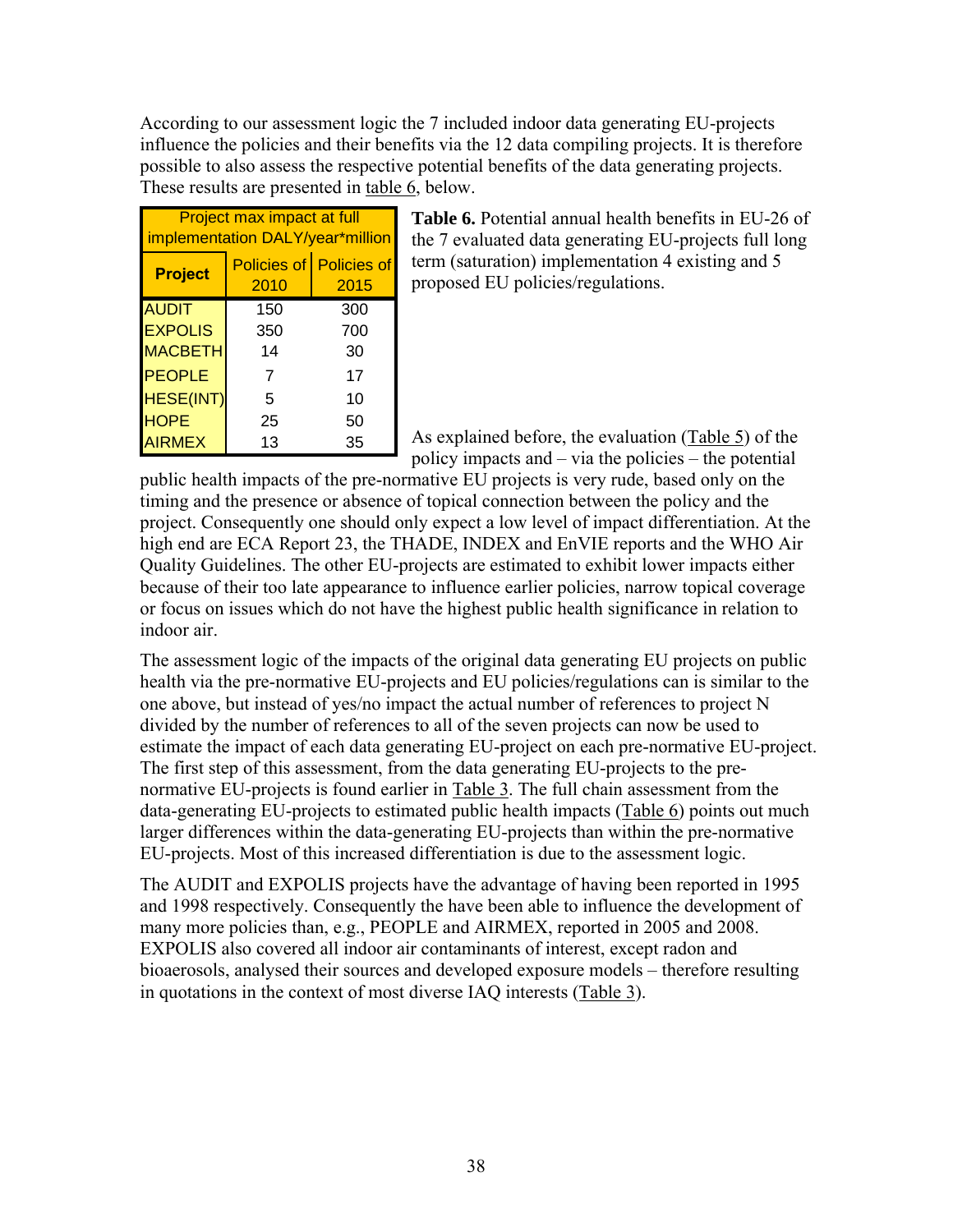|                                                    |                   |      |                                     |      |              |             | CPD+GPSD          |         | Clim Pol |         |                                                |                  |
|----------------------------------------------------|-------------------|------|-------------------------------------|------|--------------|-------------|-------------------|---------|----------|---------|------------------------------------------------|------------------|
| Public health impact assessments of 12 dat         | Ø                 |      | EU IAQ related policies/regulations |      |              |             | REACH + Comb ctrl | EPDB    | 20-20-20 |         | DALY/year*million at full<br>Project impact in |                  |
| compiling pre-normative EU projects on IA          |                   | CPD  | GPSD                                | EPDB | <b>REACH</b> | $+$ IAQ     | $\frac{1}{2}$     | $+$ IAQ | $+$ IAQ  |         | implementation the policies                    |                  |
| Policy impact DALY/year*                           | million           | 400  | $\circ$                             | 800  |              | 25          | 600               | 1 200   | 2000     |         | enacted by the year of                         |                  |
| <b>Projects</b>                                    | vear              | 1989 | <b>2001</b>                         | 2002 | 2006         | <b>2011</b> | <b>2011</b>       | 2011    | 2011     | $-2005$ | $\frac{2010}{ }$                               | $\frac{2015}{ }$ |
| ECA Report 18 Evaluation of VOCflooring materialls | 8661              |      |                                     |      |              |             |                   |         |          | 0.3     | 80                                             |                  |
| ECA Report 21 European Interlab VOCs products      | 8661              |      |                                     |      |              |             |                   |         |          | 0.3     | 80                                             |                  |
| ECA Report 23 Ventilation,  IAQ &  Energy          | 2003              |      |                                     |      |              |             |                   |         |          |         |                                                | 50               |
| THADE                                              | 2004              |      |                                     |      |              |             |                   |         |          |         | 80                                             | 8                |
| INDEX (INCL Update)                                | 2005              |      |                                     |      |              |             |                   |         |          |         | 30                                             | 80               |
| WHO AQG                                            | 2005              |      |                                     |      |              |             |                   |         |          |         | $\mathcal{S}$                                  | 160              |
| VITO IAQ Ranking                                   | $\frac{200}{5}$   |      |                                     |      |              |             |                   |         |          |         |                                                | 25               |
| <b>SCHER Opinnion</b>                              | 2007              |      |                                     |      |              |             |                   |         |          |         |                                                | $\frac{1}{2}$    |
| DG Sanco IAQ Expert Group                          | $\overline{2007}$ |      |                                     |      |              |             |                   |         |          |         |                                                |                  |
| EnVIE                                              | 2008              |      |                                     |      |              |             |                   |         |          |         |                                                | 80               |
| PM-INDEX                                           | 2009              |      |                                     |      |              |             |                   |         |          |         |                                                | 150              |
| WHO IAQGuiodelines, Dampness & Mould               | 2009              |      |                                     |      |              |             |                   |         |          |         |                                                |                  |
|                                                    |                   |      |                                     |      |              |             |                   |         |          |         |                                                |                  |

and 5 expansions of these regulations for stronger than present consideration and advancement of indoor air quality. Value 1 and 5 expansions of these regulations for stronger than present consideration and advancement of indoor air quality. Value 1 **Table 5**. Impact of 12 pre-normative indoor air data compiling EU projects on public health in EU-26 via 4 existing EU-regulations Table 5. Impact of 12 pre-normative indoor air data compiling EU projects on public health in EU-26 via 4 existing EU-regulations indicates that the project precedes the policy and is relevant to it. The existing policies included are: indicates that the project precedes the policy and is relevant to it. The existing policies included are:

CPD (89/106/EEC Construction Products) - Scenario 1 CPD (89/106/EEC Construction Products) **– Scenario 1** GPSD (2001/95/EC General Product Safety) - Scenario 1 GPSD (2001/95/EC General Product Safety) **– Scenario 1** EPDB (2002/91/EC Energy Performance of Buildings) - Scenario 1 EPDB (2002/91/EC Energy Performance of Buildings) **– Scenario 1**

REACH (EC/1907/2006 Chemicals) - Scenario 1 REACH (EC/1907/2006 Chemicals) **– Scenario 1**

and the proposed ones are: and the proposed ones are: REACH + IAQ = REACH implementation with focus on IAQ - Scenario 2 REACH + IAQ = REACH implementation with focus on IAQ **– Scenario 2**

CPSD+CPD + Comb = CPSD+CPD+ Integration of IAQ impacts of indoor combustion equipment into CPD&GPSD - Scenario 2 CPSD+CPD + Comb = CPSD+CPD+ Integration of IAQ impacts of indoor combustion equipment into CPD&GPSD – **Scenario 2**

EPDB + IAQ = EPBD + Integration of IAQ into EPDB recast - Scenario 6 EPDB + IAQ = EPBD + Integration of IAQ into EPDB recast **– Scenario 6** 20-20-20 + IAQ = Integration of IAQ into EU Climate Act & Renewable Energy Package & Recast of Energy labelling - Scenario 7 20-20-20 + IAQ = Integration of IAQ into EU Climate Act & Renewable Energy Package & Recast of Energy labelling – **Scenario 7**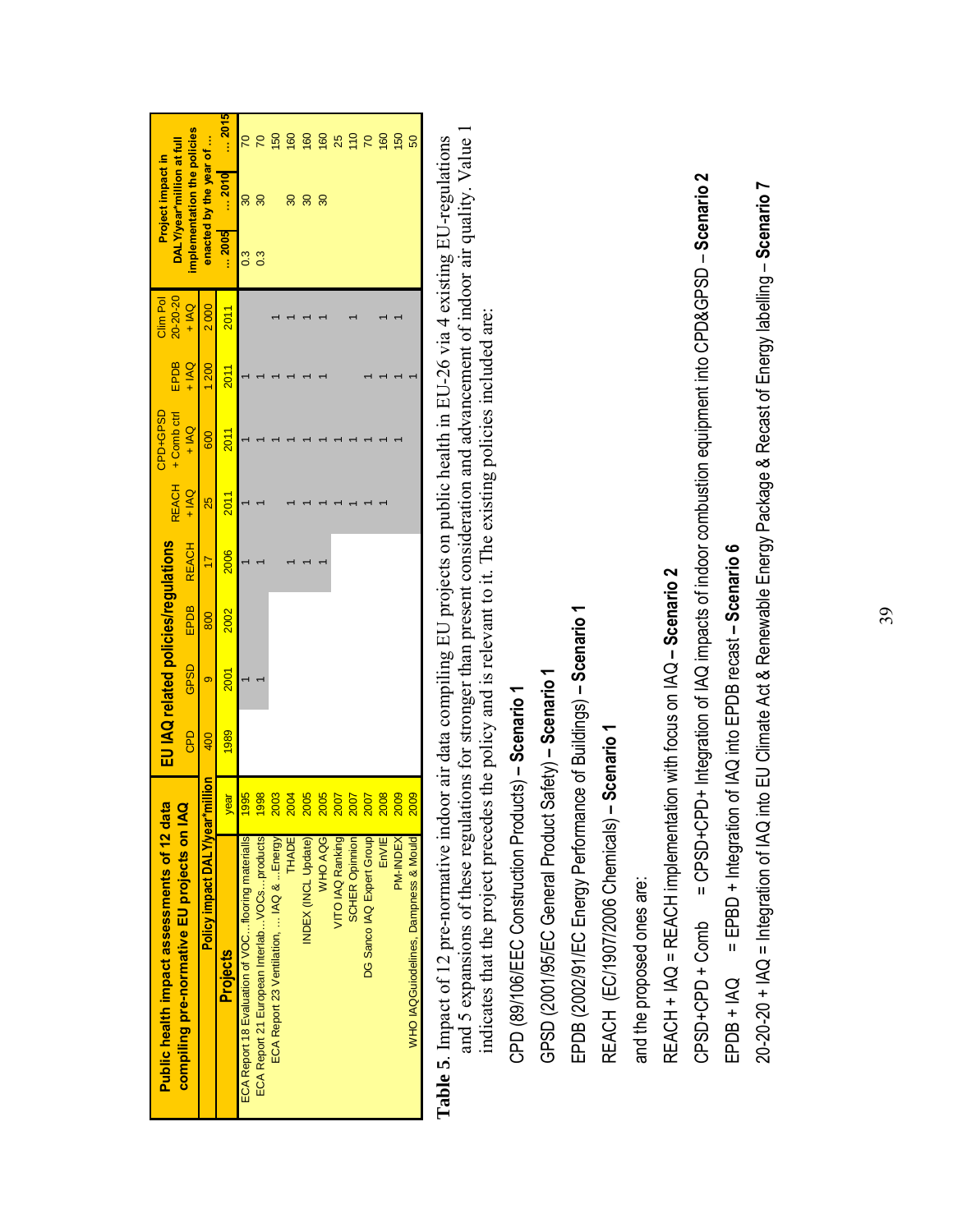## *11. New projects*

National and international studies on the health effects of indoor air quality and related preventive measures exist but are still few in number compared to the wide range of substances that may cause health problems for occupants.

Studies should be performed on the relationship between IAQ and health, on the efficacy of the remedial actions in reducing the health effects. Similarly, more research is required to determine the effects and costs of preventive and remedial measures.

Below are listed the areas in which more data are required in order to make an accurate analysis of the effects of preventive/remedial measures:

- 1. Assessment of the health effects of short- and long-term exposures in indoor environments, especially at home and in the schools. Epidemiological studies should be performed on the relationships between health and measured indoor levels, taking into account exposure time and exposure variability and also vulnerable groups. Studies are needed on the effects of new emerging risks such as the products which emit contaminants that can react in indoor air (e.g. terpenes), on the possible effects of fine and ultrafine particles, and of man-made nanoparticles in indoor air. Clinical studies (including biochemical markers of effect) are needed to clarify the effects due to the exposure to microbiological agents. Research is needed on the effects due to combined exposure to indoor air pollutants and on the objective methods for their evaluation, including development of validated modelling tools.
- 2. New studies should be started to assess exposure patterns (short and long term in different environments) to indoor air pollutants, and identify relevant exposure indicators.
- 3. Source attribution techniques should be applied for the characterisation of pollution sources in buildings and assessment of the technologies to control the sources and their effects on health and well-being. Special emphasis should be given to the assessment of chemical emissions from consumer products used or stored indoors.
- 4. More research is needed on ventilation rates and energy use in different types of existing buildings and the respective impacts on indoor air quality and climate, health and well-being.
- 5. Research is needed on the optimal balance between improved control of indoor sources, ventilation rates and air cleaning, and to develop efficient and reliable control systems based on outdoor and indoor air quality.
- 6. Research is still needed on the durability, reliability, and robustness of the alternative air cleaning technologies for ventilation systems. There is also a growing need for low energy ventilation technologies for better indoor air quality, e.g. via improvements in air distribution and air quality based intelligent controls.
- 7. Research is needed to develop and test urban planning tools to model from short term to life cycle - the population exposures, energy requirements and pollution loads of alternative plans – from an individual building to entire urban areas.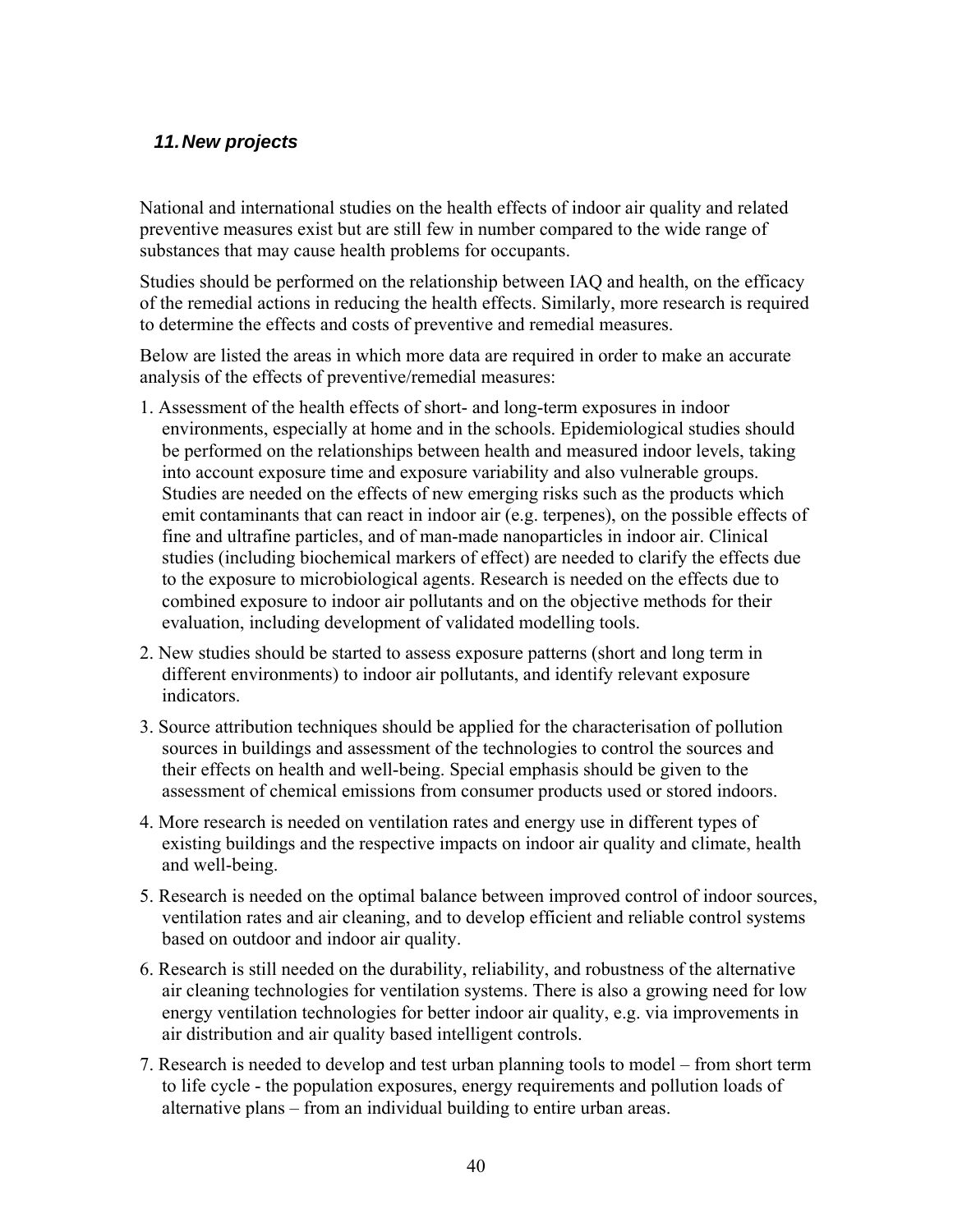- 8. There is a need to promote the development of robust design tools for sustainable and energy efficient buildings, including life cycle analysis, environmental impact assessment and appropriate performance goals. Guidance for building commissioning and management should be integrated into these tools. This requires:
	- comprehensive criteria and tools to assess the holistic performance of buildings,
	- integrated tools assessing the compromise between good IAQ and energy efficiency and requirements for management and control strategies.

## **Acknowledgement and Disclaimer**

The IAIAQ study was carried out under contract with the EU Executive Agency for Health and Consumers (EAHC) [Contract Number SANCO 2009 62 02]. Responsibility for the content of the report lies with the authors and does not represent the views of EAHC or the European Commission. Neither EAHC nor the European Commission are responsible for any use made of the information provided.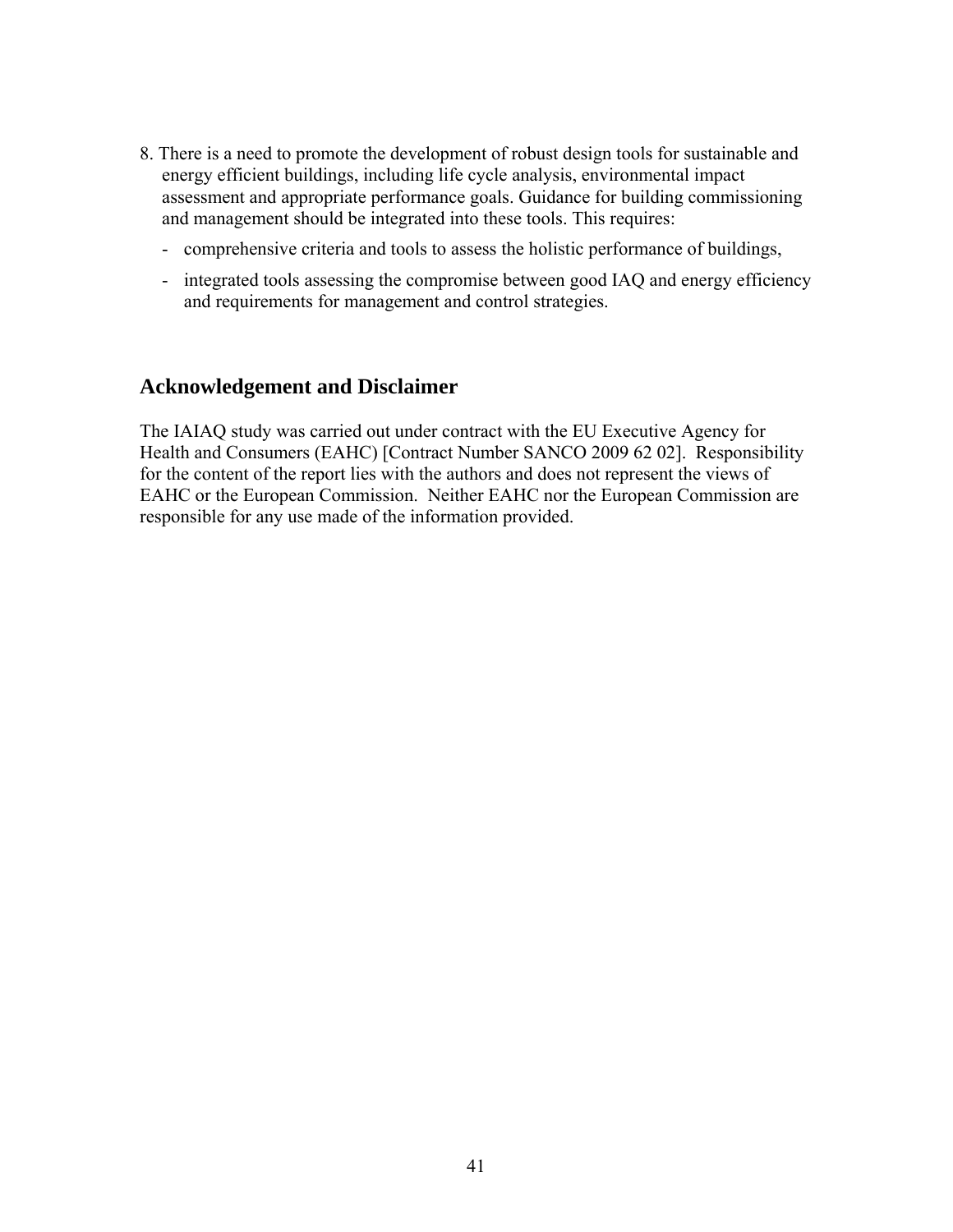## **LITERATURE**

#### **Air Pollution in Europe 1990-2004**, EEA Report, No 2/2007, p. 38

Ballesta PP, Field RA, Conolly R, Cao N, Caracena AB, De Saeger E. (2006) **Population exposure to benzene: One day cross-sections in six European cities**. *Atmos Environ* 40:3355-3366.

Pérez Ballesta P, Fernandez-Patier, Field R, Galán D, Baeza A, Nikolova1 I, Connolly R, Cao RN, De Saeger E, Gerboles M, Buzica D, Garcia Dos Santos S, Santamaria Ballesteros J**. PEOPLE campaign in Madrid: assessment of outdoor, indoor and personal exposure to benzene**. Proceedings of Urban Air Quality 2005. Valencia, Spain, 29-31 March, 2005. 5 pp.

Bluyssen PM, de Oliveira Fernandes E, Groes L, Clausen G, Fanger PO, Valbjørn O, Bernhard CA, Roulet CA (1996) **European Indoor Air Quality Audit Project in 56 Office Buildings.** *Indoor Air* 6:221-238.

Bluyssen PM, Aries M, van Dommelen P (2011) **Comfort of workers in office buildings: The European HOPE project**. *Building and Environment* 46:280-288

Cesaroni G, Forastiere F, Agabiti N, Valente P, Zuccaro P and Perucci CA (2008) **Effect of the Italian Smoking Ban on Population Rates of Acute Coronary Events**. *Circulation* 117:1183-1188

Cocheo V, Sacco P, Boaretto C, De Saeger E, Perez Ballesta P, Skov H, Goelen E, Gonzalez N, Baeza Caracena A (2000) **Urban benzene and population exposure**. *Nature* 404:141-142

Darby S, Hill D, Auvinen A, Barros-Dios J, Baysson H, Bochicchio F, Deo H, Falk R, Forastiere F, Hakama M, Heid I, Kreienbrock L, Kreutzer M, Lagarde F, Mäkeläinen I, Muirhead C, Obereigner W, Pershagen G, Ruano-Ravina A, Ruosteenoja E, Schaffrath-Rosario A, Tirmarche M, Tomasek L, Whitley E, Wichmann HE, Doll R (2005) **Radon in homes and lung cancer risk: collaborative analysis of individual data from 13 European case-control studies.** *British Medical Journal* 330:223-226

De Brouwere K, Goelen E, Spruyt M and Torfs R. **Ranking indoor air health problems using health impact assessment** (Contract 061651): Final report. Service contract for the EC, DG Environment. 2007/IMS/R/394. VITO, November 2007, 47 pp <http://www.vito.be/VITO/Search.aspx>

EBoDE web site<http://en.opasnet.org/w/EBoDE>

ECA Report No. 18, **Evaluation of VOC emissions from building products –solid flooring materials**. EUR 17334/EN, 1997

ECA Report No. 22, **Risk assessment in relation to indoor air quality**, EUR 19529/EN, 2000.

ECA Report No. 23, **Ventilation, Good IAQ & Rational use of Energy,** EUR /EN, 2003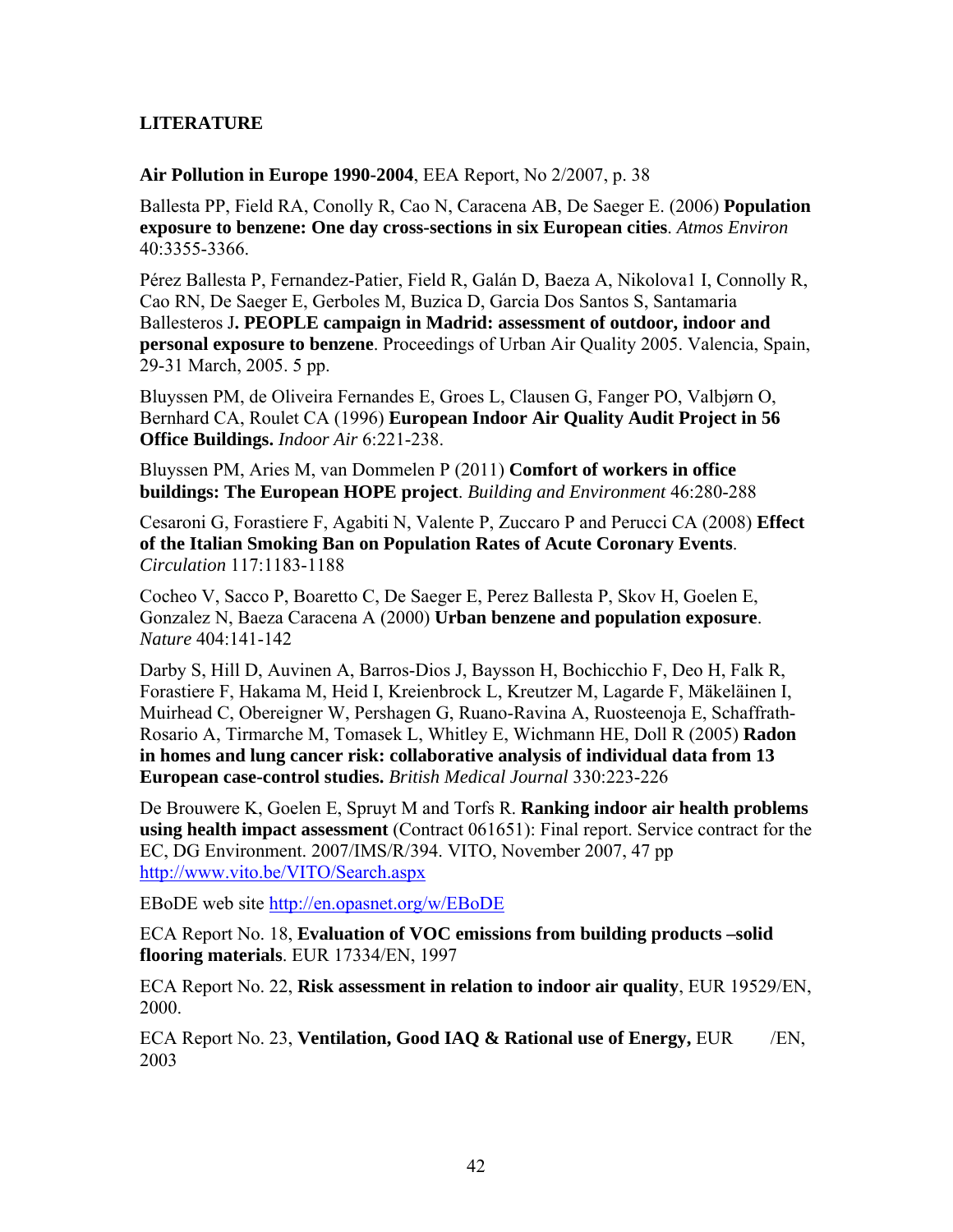EC DG Sanco: **Green Paper. Towards a Europe free from tobacco smoke: policy options at EU level**. COM(2007) 27 final. Directorate C - Public Health and Risk Assessment C6 - Health measures, January 2007, 33 pp

EC DG Sanco: **Scientific Committee on Health and Environmental Risks, SCHER. Preliminary report on risk assessment on indoor air quality.** Approved by the SCHER for public consultation during the 15th plenary of 30 January 2007. 28 pp http://ec.europa.eu/health/ph\_risk/committees/04\_scher/docs/scher\_o\_055.pdf

Fernandes EO, Jantunen M, Carrer P, Seppänen O, Harrison P, Kephalopoulos S. **EnVIE Co-ordination Action on Indoor Air Quality and Health Effects**: Final Activity report. Project no. SSPE-CT-2004-502671, IDMEC, Porto, Portugal 2008, 165 pp <http://paginas.fe.up.pt/~envie/finalreports.html>

Franchi M, Carrer P, Kotzias D, Rameckers EMAL, Seppänen O, van Bronswijk JEMH, Viegi G. **THADE report. Towards Healthy Air in Dwellings in Europe**. EFA, Printed in Naples, Italy 2004. 97 pp

<http://www.efanet.org/activities/documents/THADEReport.pdf>

EU Radon mapping[: http://radonmapping.jrc.ec.europa.eu/](http://radonmapping.jrc.ec.europa.eu/)

Geiss O, Tirendi S, Bernasconi C, Barrero J, Gotti A, Cimino-Reale G, Casati B, Marafante E, Sarigiannis D, Kotzias D. **European Parliament pilot project on exposure to indoor air chemicals and possible health risks**. Final Report. JRC Scientific and Technical Reports. JRC/IHCP, Ispra, Italy. 2008. 28 pp

Hänninen O, Alm S, Katsouyanni K, Kunzli N, Maroni M, Nieuwenhuijsen MJ, Saarela K, Srám RJ, Zmirou D, Jantunen MJ (2004) **The EXPOLIS study: Implications for Exposure Research and Environmental Policy in Europe**. *J Exposure Anal Environ Epidemiol* 14: 440-456

Hänninen O, Palonen J, Tuomisto JT, Yli-Tuomi T, Seppänen O, Jantunen MJ (2005) **Reduction Potential of Urban PM2.5 Mortality Risk Using Modern Ventilation Systems in Buildings.** *Indoor Air* 15:246-256

Hänninen O, Knol A (eds.), Jantunen M, Kollanus V, Leino O, Happonen E, Lim T-A, Conrad A, Rappolder M, Carrer P, Fanetti A-C, Kim R, Prüss-Üstün A, Buekers J, Torfs R, Iavarone I, Comba P, Classen T, Hornberg C, Mekel O, 2011. **European perspectives on Environmental Burden of Disease: Estimates for nine stressors in six countries**. THL Reports 1/2011, Helsinki, Finland. 86 pp + 2 appendixes[. ISBN 978-952-245-413-3](http://en.opasnet.org/w/Special:BookSources/9789522454133)

Hollander AEM de, Melse JM, Lebret E, Kramers PGN (1999) **An aggregate public health indicator to represent the impact of multiple environmental exposures**. *Epidemiology* 10:606-617

Khot A, Burn R, Evans N, Lenney C, Lenney W (1984) **Seasonal variation and time trends in childhood asthma in England and Wales 1975-81**. *British Medical Journal*  289:235-237

Kotzias D, Koistinen K, Kephalopoulos S, Schlitt C, Carrer P, Maroni M, Jantunen M, Cochet C, Kirchner S, Lindvall T, McLaughlin J, Mølhave L, de Oliveira Fernandes E and Seifert B. **Critical Appraisal of the Setting and Implementation of Indoor Exposure Limits in the EU. The INDEX project**: Final Report. EUR 21590 EN. EC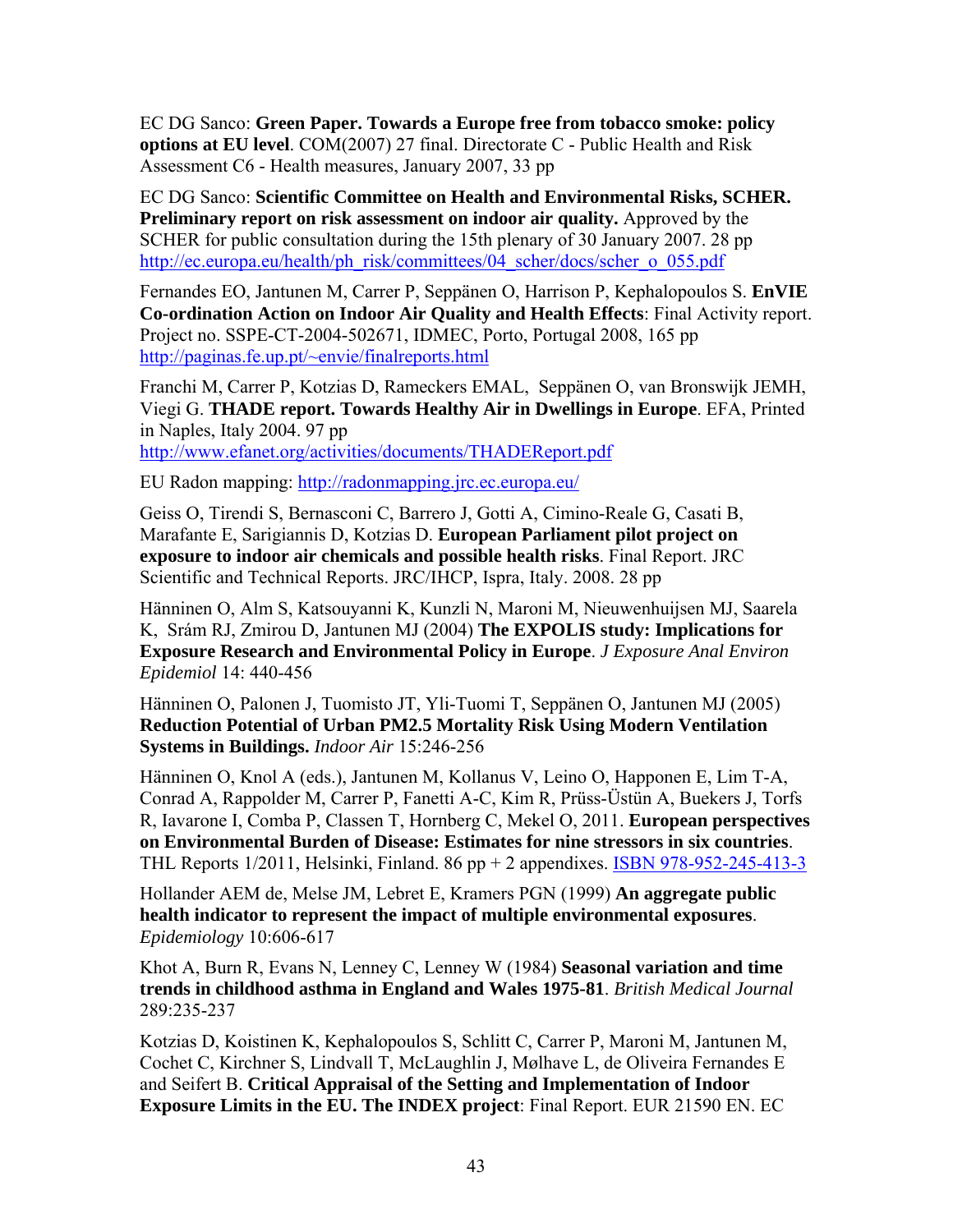DG JRC. Institute for Health and Consumer Protection. Physical and Chemical Exposure Unit. 2005. 331 pp.

http://ec.europa.eu/health/ph\_projects/2002/pollution/fp\_pollution\_2002\_frep\_02.pdf

Kotzias D, Geiss O, Tirendi S, Barrero-Moreno J, Reina V, Gotti A, Cimino-Reale G, Casati B, Marafante E and Sarigiannis D (2009) **Exposure to multiple air contaminants in public buildings, schools and kindergartens the European indoor air monitoring and exposure assessment (AIRMEX) study.** *Fresenius Environmental Bulletin* 18:670- 681

Jantunen MJ, Hänninen O, Katsouyanni K, Knöppel H, Künzli N, Lebret E, Maroni M, Saarela K, Srám R, Zmirou D (1998) **Air pollution exposure in European cities: the EXPOLIS-study.** *J Exposure Anal Environ Epidemiol* 8:495-518 <http://www.ktl.fi/expolis/>

Murray CJL, Lopez AD. **The Global Burden of Disease.** Geneva, World Health Organisation, Harvard School of Public Health, World Bank.

Prüss-Üstün A, Mathers C, Corvalán C, Woodward A. **Introduction and methods: Assessing the Environmental Burden of Disease at national and local levels.** Geneva, World Health Organization, 2003 (WHO, Environmental Burden of Disease Series, No. 1), 63 pp

Prüss-Ustün A and Corvalán C. **Preventing disease through healthy environments. Towards an estimate of the environmental burden of disease**. 2006. WHO.

Seifert B, Becker K, Hoffmann K, Krause C and Schulz C (2000) **The German Environmental Survey 1990/1992 (GerES II): a representative population study.** *J Exp Anal Environ Epidemiol* 10:103–114

Smoking bans effective in 2010; http://en.wikipedia.org/wiki/List of smoking bans

Franchi M, Carrer P, Kotzias D, Rameckers EMAL, Seppänen O, van Bronswijk JEMH, Viegi G. **THADE report. Towards Healthy Air in Dwellings in Europe**. EFA, Printed in Naples, Italy 2004. 97 pp <http://www.efanet.org/activities/documents/THADEReport.pdf>

WHO, 2000: **Air Quality Guidelines for Europe**. WHO Regional Publications, European Series, No. 91, Regional Office for Europe, Copenhagen

WHO, 2005: **Framework Convention on Tobacco Control,** WHO FCTC

WHO, 2006a: **Air Quality Guidelines – Global Update 2005**. World Health Organisation, Regional Office for Europe, Copenhagen. 484 pp.

WHO 2006b: **Development of WHO Guidelines for Indoor Air Quality. Report on a Working Group Meeting Bonn, Germany 23-24 October 2006**. World Health Organization, Regional Office for Europe, Copenhagen. 27 pp. http://www.euro.who.int/Document/AIQ/IAQ\_mtgrep\_Bonn\_Oct06.pdf

WHO: **World Health Report 2002: Reducing Risks, Promoting Healthy Life**. Chpt. 4 Quantifying Selected Major Risks to Health (p 47-97). WHO, Geneva, Switzerland, 2002, 248 pp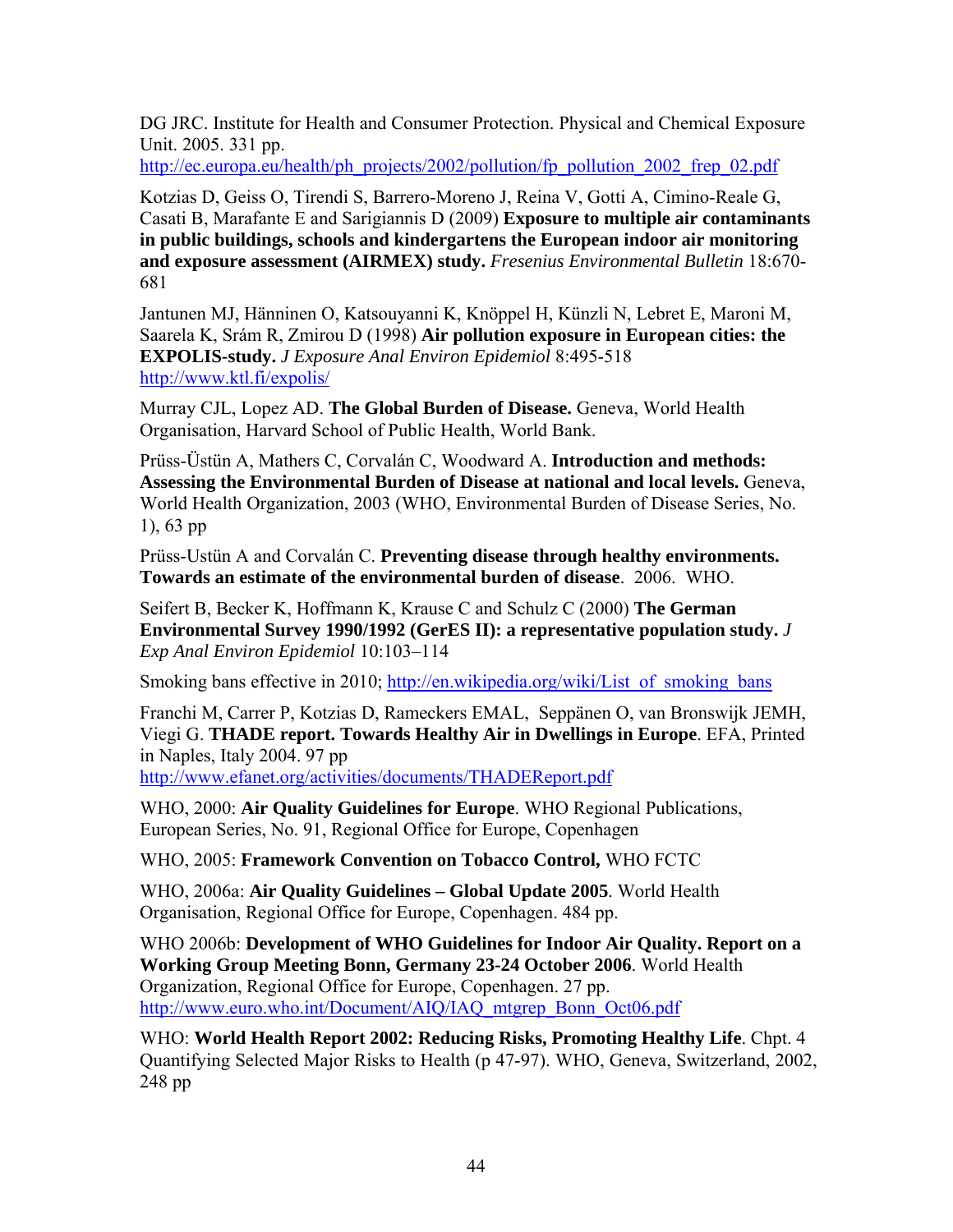WHO/**ENHIS Fact Sheet 3.4 2007: Exposure of Children to Environmental Tobacco Smoke.** [http://enhiscms.rivm.nl/object\\_document/o4744n27382.html](http://enhiscms.rivm.nl/object_document/o4744n27382.html)

WHO/E**NHIS Fact Sheet 3.5 2009: Children Living in Homes with Problems of Dampness** [http://enhiscms.rivm.nl/object\\_document/o4720n27384.html](http://enhiscms.rivm.nl/object_document/o4720n27384.html) 

WHO/**ENHIS Fact Sheet 3.6 V1.0: Proportion of children living in homes using solid fuels (for cooking and heating)**

WHO Global burdens of disease, country estimates in DALY [http://www.who.int/healthinfo/global\\_burden\\_disease/estimates\\_country/en/index.html](http://www.who.int/healthinfo/global_burden_disease/estimates_country/en/index.html)